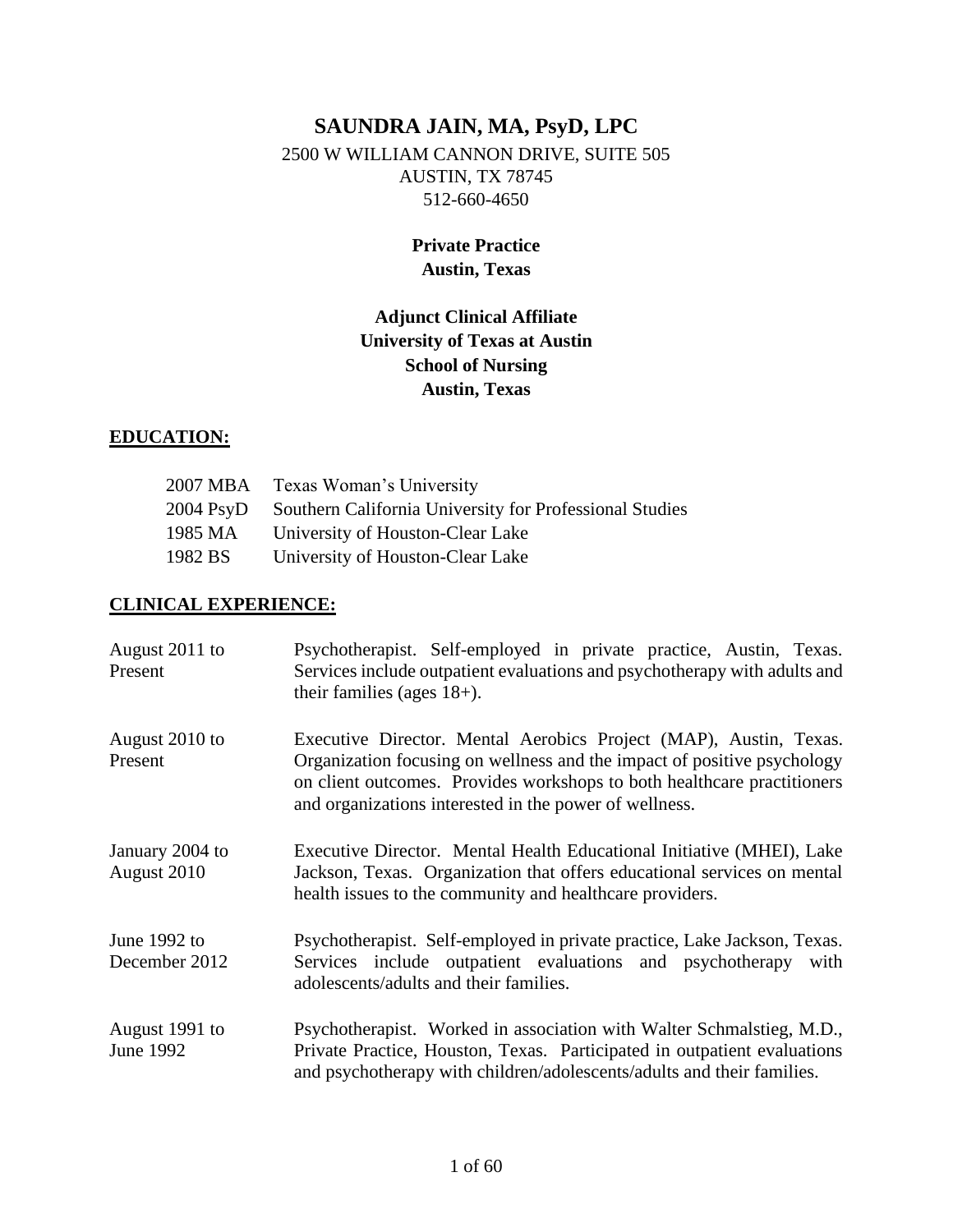| September 1988 to<br>August 1991    | Coordinator of Student Program Services: Brazosport ISD, Freeport, TX.<br>Coordinator for district's K-12 drug education program.                                                                                                                                                                                                   |  |
|-------------------------------------|-------------------------------------------------------------------------------------------------------------------------------------------------------------------------------------------------------------------------------------------------------------------------------------------------------------------------------------|--|
| July 1987 to<br>October 1988        | Psychotherapist. Baywood Hospital, Webster, Texas.<br>Participated in evaluations and psychotherapy with inpatient and<br>outpatient children/adolescents and their families.                                                                                                                                                       |  |
| August 1986 to<br><b>July 1987</b>  | Postgraduate Clinical Fellowship. University of Texas Medical Branch,<br>Division of Child and Adolescent Psychiatry, Galveston, Texas.<br>Evaluations and psychotherapy with inpatient and outpatient<br>children/adolescents and their families. Group therapy with inpatient<br>adolescents; child and adolescent crisis intake. |  |
| October 1985 to<br><b>July 1986</b> | Psychotherapist. Youth Services of Brazoria County, Angleton, Texas.<br>Outpatient evaluations and psychotherapy with children/adolescents and<br>their families. Cognitive/personality assessments; parent training and<br>education. Consultation with school and legal personnel.                                                |  |
| March 1985 to<br>October 1985       | Psychotherapist. Houston International Hospital, Houston, Texas.<br>Inpatient evaluations and psychotherapy with adults and their families.<br>Group therapy with inpatient adults.                                                                                                                                                 |  |
| June 1984 to<br>March 1985          | Graduate Internship. Mid-City Mental Health Mental Retardation,<br>Outpatient evaluations and psychotherapy with<br>Houston, Texas.<br>adolescents/adults; Cognitive/personality assessments.                                                                                                                                       |  |

## **PROFESSIONAL MEMBERSHIPS:**

Licensed Professional Counselor, #09091, Texas, Issued 1987.

## **CO-CREATOR WILD 5 WELLNESS:**

WILD 5 is a 30-day proven path to wellness providing optimum wellness to everyone through an easy-to-use program that integrates established wellness practices.

#### **CO-FOUNDER MBCT AUSTIN:**

Launched the first Mindfulness-Based Cognitive Therapy class in Austin, Texas with Michele Hauser, MD in 2014.

#### **ADVISORY BOARDS OR PANELS:**

Otsuka (OAPI), CARE Program Virtual Advisory Board, 2021-present.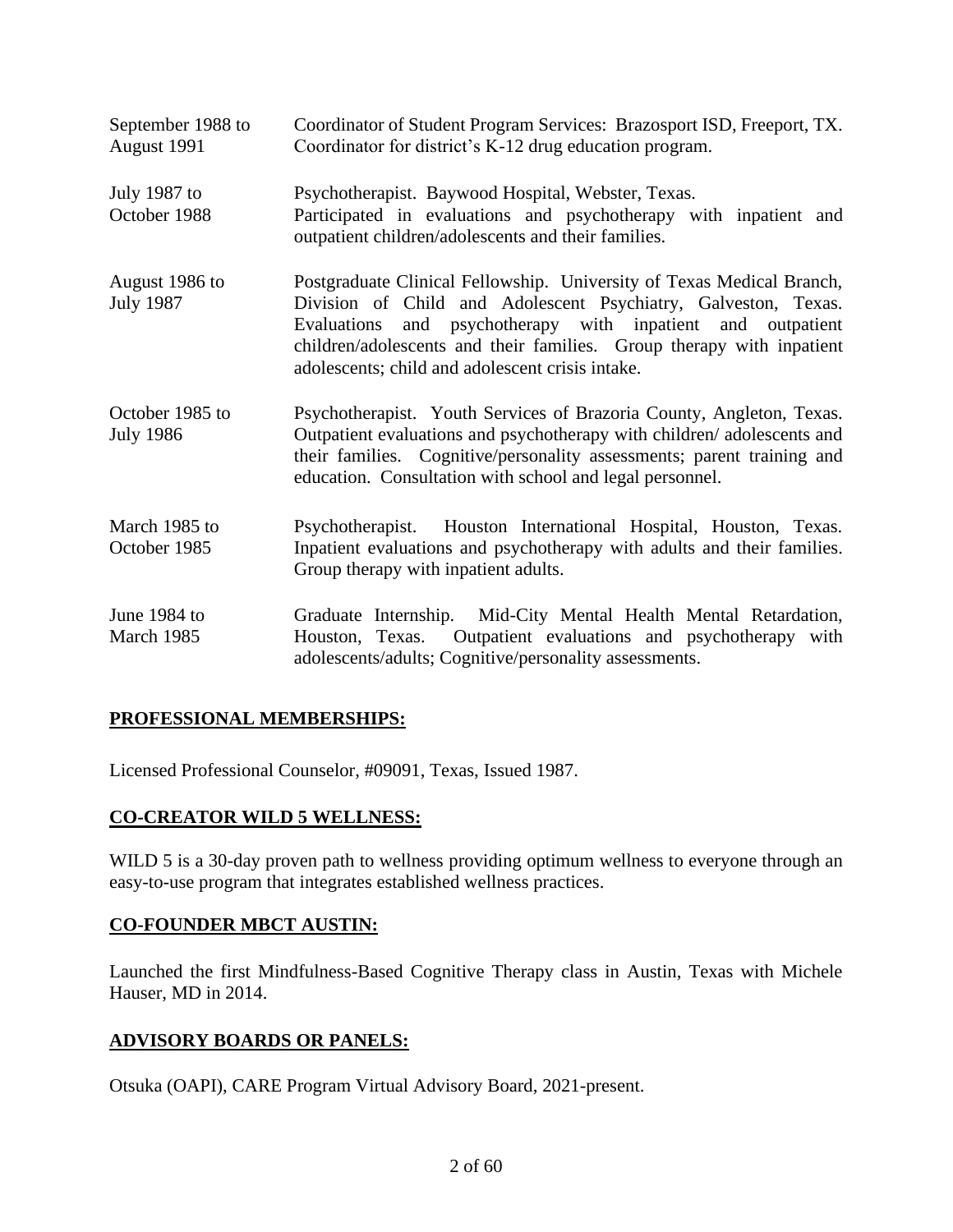Eli Lilly and Company, The Science of Wellness in GI Advisory Board, 2021-present.

NACCME. Sana Symposium Steering Committee, 2021-present.

Healthy Women, HealthyWomen Women's Health Advisory Council (WHAC), 2020-present.

HelloMind, HelloMind Advisory Council, 2020-present.

Eli Lilly and Company, Global Wellness Medical Education Advisory Board, 2018.

Eli Lilly and Company, Rheumatology/Immunology Advisory Board, Medical Wellness, 2017- 2019.

Otsuka America Neuroscience, CNS Alliance Technology Pitch Event, 2017.

NACCME. Psych Congress Steering Committee, 2012-present.

Eli Lilly and Company, Advisory Committee, Advancing Cancer Care Today (ACCT), 2014-2015.

National Council for Behavioral Health, Judge, Inspiring Hope Awards, supported by Eli Lilly and Company, 2013-2015.

Otsuka America Neuroscience, Cornerstone of Care: A Team Approach to Mental Health Steering Committee Meeting, 2014.

Brand Direct Health/ Nestle' Health Science - Pamlab, Inc, Advisor/Consultant, My Depression Matters, My Neuropathy Matters, My Memory Matters Adherence Program, 2013-2014.

CME LLC. US Psychiatric and Mental Health Congress, Steering Committee, 2011-2012.

Eli Lilly and Company, Steering Committee, Welcome Back Awards Committee, 2009-2011.

Eli Lilly and Company. Bipolar Advisory Board, 2004. Developed *Living with Bipolar Disorder.*

Eli Lilly and Company. Differential Diagnosis Advisory Board, 2004-2010.

#### **PUBLICATIONS:**

"*Call for Action: Incorporating Wellness Practices into a Holistic Management Plan for Rheumatoid Arthritis—Going Beyond Treat to Target*". Peter C. Taylor, Mart Van de Laar, Andrew Laster, Walid Fakhouri, Amanda Quebe , Inmaculada de la Torre, and Saundra Jain. RMD Open 2021;7:e001959. doi:10.1136/ rmdopen-2021-001959.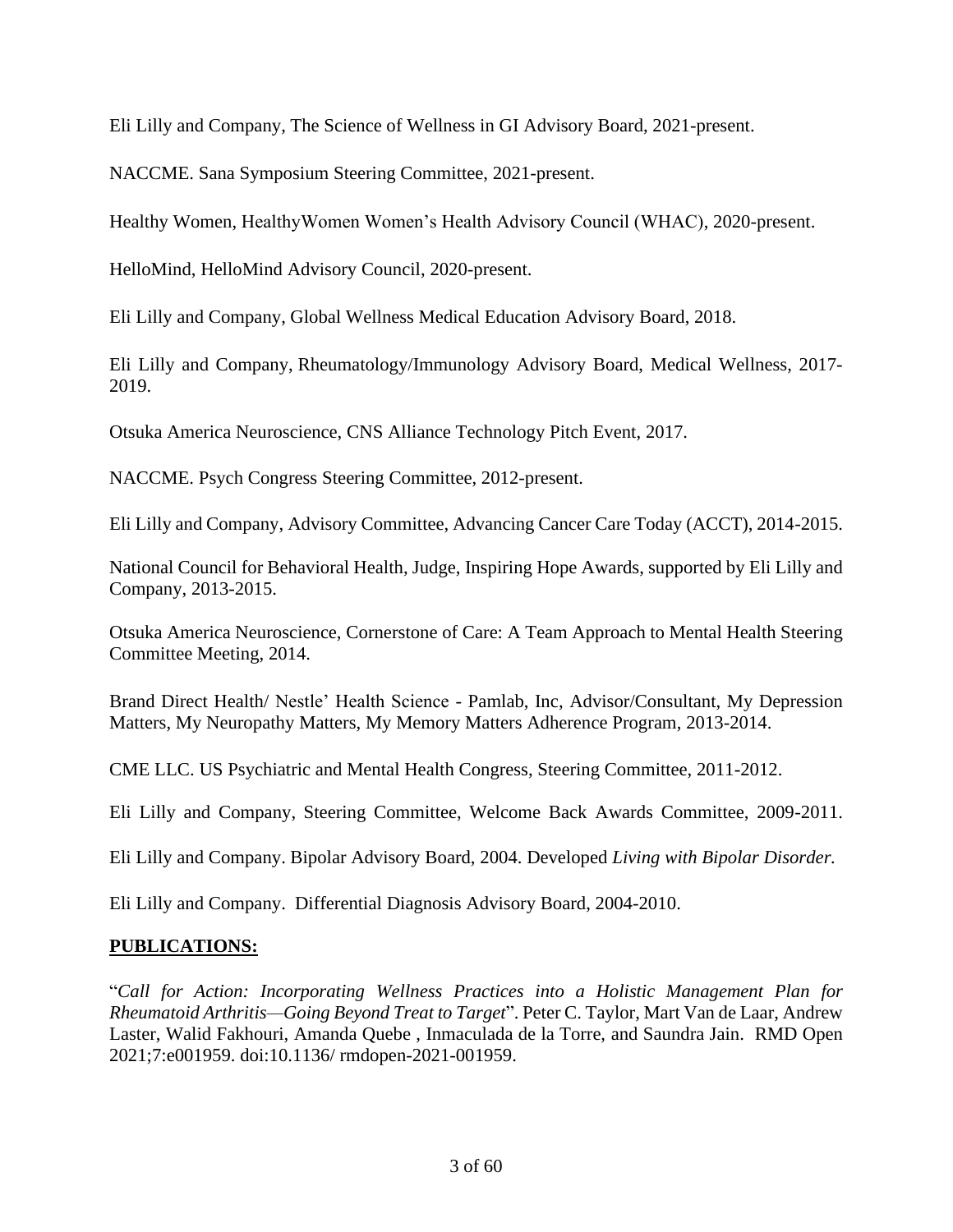As quoted in "*Self-Care Is Important at Every Age*". Misha Valencia. HealthyWomen. Published online: May 4, 2021. [https://www.healthywomen.org/your-wellness/self-care--mental-health/self](https://www.healthywomen.org/your-wellness/self-care--mental-health/self-care-important-every-age)[care-important-every-age.](https://www.healthywomen.org/your-wellness/self-care--mental-health/self-care-important-every-age)

"*Wellness Interventions in Psychiatrically Ill Patients: Impact of WILD 5 Wellness, a Five-Domain*  [covid-19-stress/particle-1](https://www.healthywomen.org/your-wellness/cant-sleep-due-to-covid-19-stress/particle-1) As quoted in "*Can't Sleep Due to COVID-19 Stress?*". Liz Sauchelli. HealthyWomen. Published online: September 15, 2020. [https://www.healthywomen.org/your-wellness/cant-sleep-due-to-](https://www.healthywomen.org/your-wellness/cant-sleep-due-to-covid-19-stress/particle-1)

"HERO Wellness Scale: Examining a New Mental Wellness Scale". Sandra Yaklin, APRN, PMHNP-BC, Rakesh Jain, MD, MPH, Stephen Cole, PhD, Charles Raison, MD, Donna Rolin, PhD, APRN, PMHCNS-BC, PMHNP-BC, and Saundra Jain, MA, PsyD, LPC. Annals of Clinical Psychiatry. February 2020, Vol. 32, No. 1; 33-40.

"*Wellness Interventions in Psychiatrically Ill Patients: Impact of WILD 5 Wellness, a Five-Domain Mental Health Wellness Intervention on Depression, Anxiety, and Wellness*". Donna Rolin, PhD, PMHNP, PMHCNS, Isadora Fox, RN, MSN, PMHNP, Rakesh Jain, MD, MPH, Stephen Cole, PhD, Cecile Tran, BS, and Saundra Jain, MA, PsyD, LPC. Journal of the American Psychiatric Nurses Association. Published online: November 18, 2019.

"Depression and Anxiety in Patients with Diabetes:  $A Q \& A$  with Dr. Saundra Jain". Cardiometabolic Risk Summit Conference; October 20-22, 2017, Dallas, Texas. Published on October 19, 2017. <https://www.consultant360.com/Depression-and-Anxiety-in-Patients-With-Diabetes>

"Experts Discuss Risks, Benefits of Benzodiazepines". US Psychiatric and Mental Health Congress, September 16-19, 2017, New Orleans, Louisiana. Co-Presenter on Examining the Risks and Benefits from Benzodiazepines. Published on September 25, 2017. [https://www.healio.com/psychiatry/anxiety/news/online/%7Be09ef507-76c0-482b-9774](https://www.healio.com/psychiatry/anxiety/news/online/%7Be09ef507-76c0-482b-9774-c82625bf79b0%7D/experts-discuss-risks-benefits-of-benzodiazepines?page=2) [c82625bf79b0%7D/experts-discuss-risks-benefits-of-benzodiazepines?page=2](https://www.healio.com/psychiatry/anxiety/news/online/%7Be09ef507-76c0-482b-9774-c82625bf79b0%7D/experts-discuss-risks-benefits-of-benzodiazepines?page=2)

*"Addressing Diagnosis and Treatment Gaps in Adults with Attention-Deficit/Hyperactivity Disorder"*. Rakesh Jain, MD, MPH, Saundra Jain, MA, PsyD, LPC, and C. Brendan Montano, MD. Primary Care Companion CNS Disorders. 2017;19(5):17nr02153 [https://doi.org/10.4088/PCC.17nr02153.](https://doi.org/10.4088/PCC.17nr02153)

*"Expert Reports Success in Improving Depression, Resilience with Wellness Intervention",* Cardiometabolic Risk Summit, Fall Pre-Conference; October 13, 2016, Las Vegas, Nevada. Moderator and Presenter for Preconference on Clinician Wellness. Article about Clinician Wellness Preconference. Published October 14, 2016.

[https://www.healio.com/internal-medicine/psychiatry/news/online/%7B649482ad-d541-499b](https://www.healio.com/internal-medicine/psychiatry/news/online/%7B649482ad-d541-499b-a10f-e8f2b4c39a70%7D/expert-reports-success-in-improving-depression-resilience-with-wellness-intervention)[a10f-e8f2b4c39a70%7D/expert-reports-success-in-improving-depression-resilience-with](https://www.healio.com/internal-medicine/psychiatry/news/online/%7B649482ad-d541-499b-a10f-e8f2b4c39a70%7D/expert-reports-success-in-improving-depression-resilience-with-wellness-intervention)[wellness-intervention](https://www.healio.com/internal-medicine/psychiatry/news/online/%7B649482ad-d541-499b-a10f-e8f2b4c39a70%7D/expert-reports-success-in-improving-depression-resilience-with-wellness-intervention)

*"ADHD as a Diagnostic Chameleon: Developing a Systematic Approach to Differential Diagnosis".* Saundra Jain, PsyD, LPC, Rakesh Jain, MD, MPH. Dialogs in ADHD, Vol 4, No.1, 2008; pgs 14-18.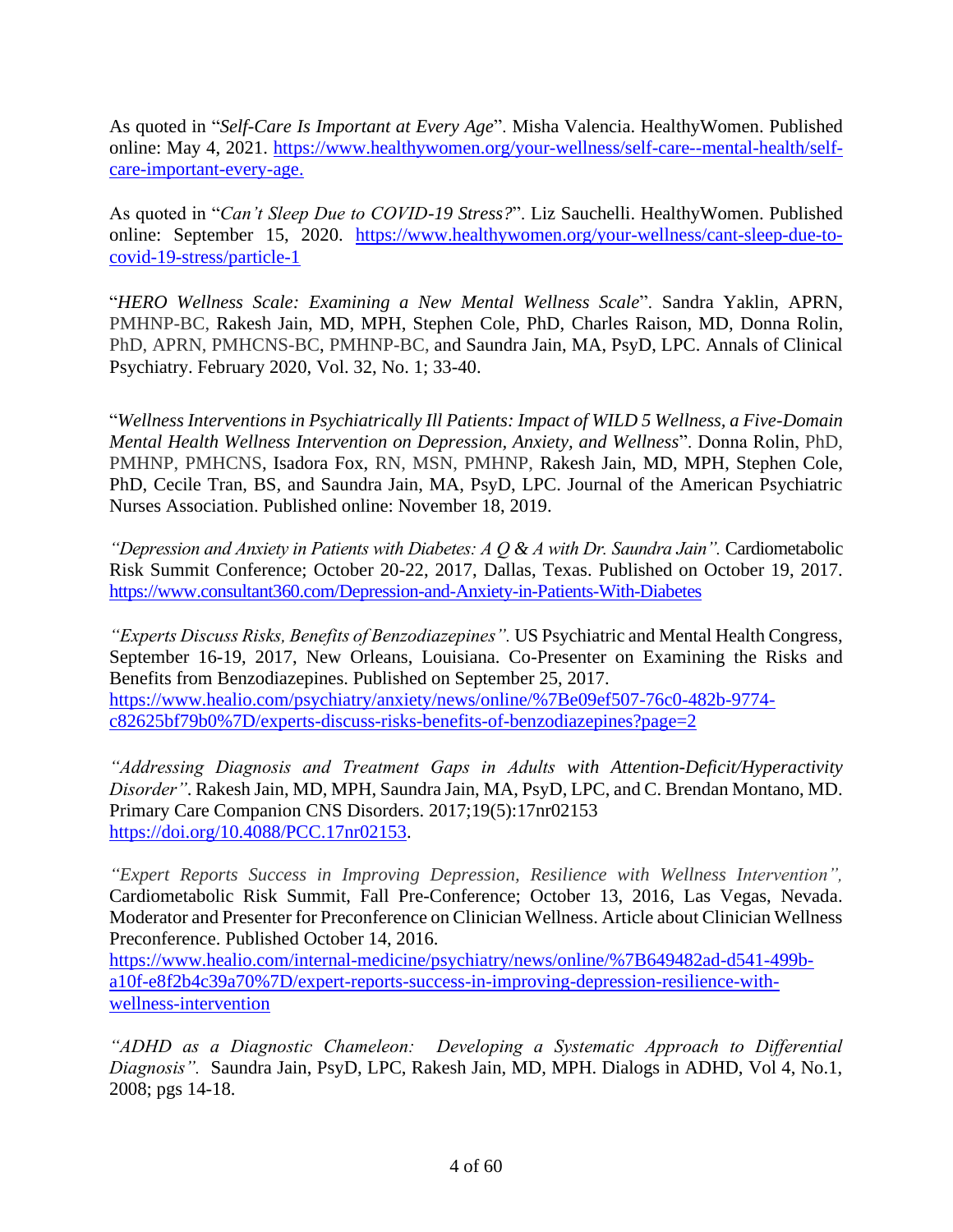#### **POSTER PRESENTATIONS:**

*"Psychedelics and Wellness Study (PAWS): Psychedelic Use and Its Impact on Long-term Wellness and Holistic Mental Health & Behavioral Markers – Results from an Online Anonymous Nationwide Survey of Adults."* Saundra Jain, MA, PsyD, LPC, Rakesh Jain, MD, MPH, et al. Poster presented at Psych Congress, San Diego, California. October 4-5, 2019.

*"Validity of the Spanish Language Version of the HERO Wellness Scale: Report from Mental Health Professionals and General Community."* Saundra Jain, MA, PsyD, LPC, Rakesh Jain, MD, MPH, et al. Poster presented at Psych Congress, San Diego, California. October 4-5, 2019.

*"WILD 5 Wellness: Results of a 90-day, Self-Directed Wellness Program in Individuals With a DSM-5 Diagnosis and Receiving Psychotropic Medications."* Saundra Jain, MA, PsyD, LPC, Rakesh Jain, MD, MPH, et al. Poster presented at Psych Congress, Orlando, Florida. October 26- 27, 2018.

*"HERO Wellness Scale: Examining the Validity and Reliability of a New Mental Wellness Scale."* Saundra Jain, MA, PsyD, LPC, Rakesh Jain, MD, MPH, et al. Poster presented at Psych Congress, New Orleans, Louisiana. September 17-18, 2017.

*"Chronic Pain Patients on Opioids – Examining the Impact on Pain and Mental Illness Symptoms After a 30-Day WILD 5 Wellness Based Intervention."* Saundra Jain, MA, PsyD, LPC and Rakesh Jain, MD, MPH. Poster presented at Psych Congress, New Orleans, Louisiana. September 17-18, 2017.

*"Cognitive and Physical Function Improvements and Mood and Anxiety Improvements After Undergoing Wild 5 Wellness, a 30-day Wellness Intervention in Individuals Self-identified as Suffering from a Psychiatric Disorder."* Saundra Jain, MA, PsyD, LPC, Rakesh Jain, MD, MPH, et al. Poster presented at Psych Congress, New Orleans, Louisiana. September 17-18, 2017.

*"Application of Wild 5, a Wellness Intervention in Individuals Taking Psychotropic Medications Yet Have a Moderate or Higher Severity of Depression (PHQ-9 Score of 10 or Higher)."* Saundra Jain, MA, PsyD, LPC and Rakesh Jain, MD, MPH. Poster presented at Psych Congress, New Orleans, Louisiana. September 17-18, 2017.

*Application of WILD 5, A Wellness Intervention at Beloit College, Wisconsin Student Population."* Saundra Jain, MA, PsyD, LPC, Rakesh Jain, MD, MPH, et al. Poster presented at Psych Congress, New Orleans, Louisiana. September 17-18, 2017.

*"Effectiveness of a 30-day Wellness Program in Individuals with Chronic Pain, with and without Mental Illness.".* Saundra Jain, MA, PsyD, LPC, Rakesh Jain, MD, MPH, et al. Poster presented at the 2016 US Psychiatric and Mental Health Congress, San Antonio, Texas. October 22-23, 2016.

*"Description of the WILD 5 Wellness Program and Its Utility in Individuals Suffering from a Psychiatric Illness: Results from a 30-day Intervention with an Optional 90-day Extension Phase".*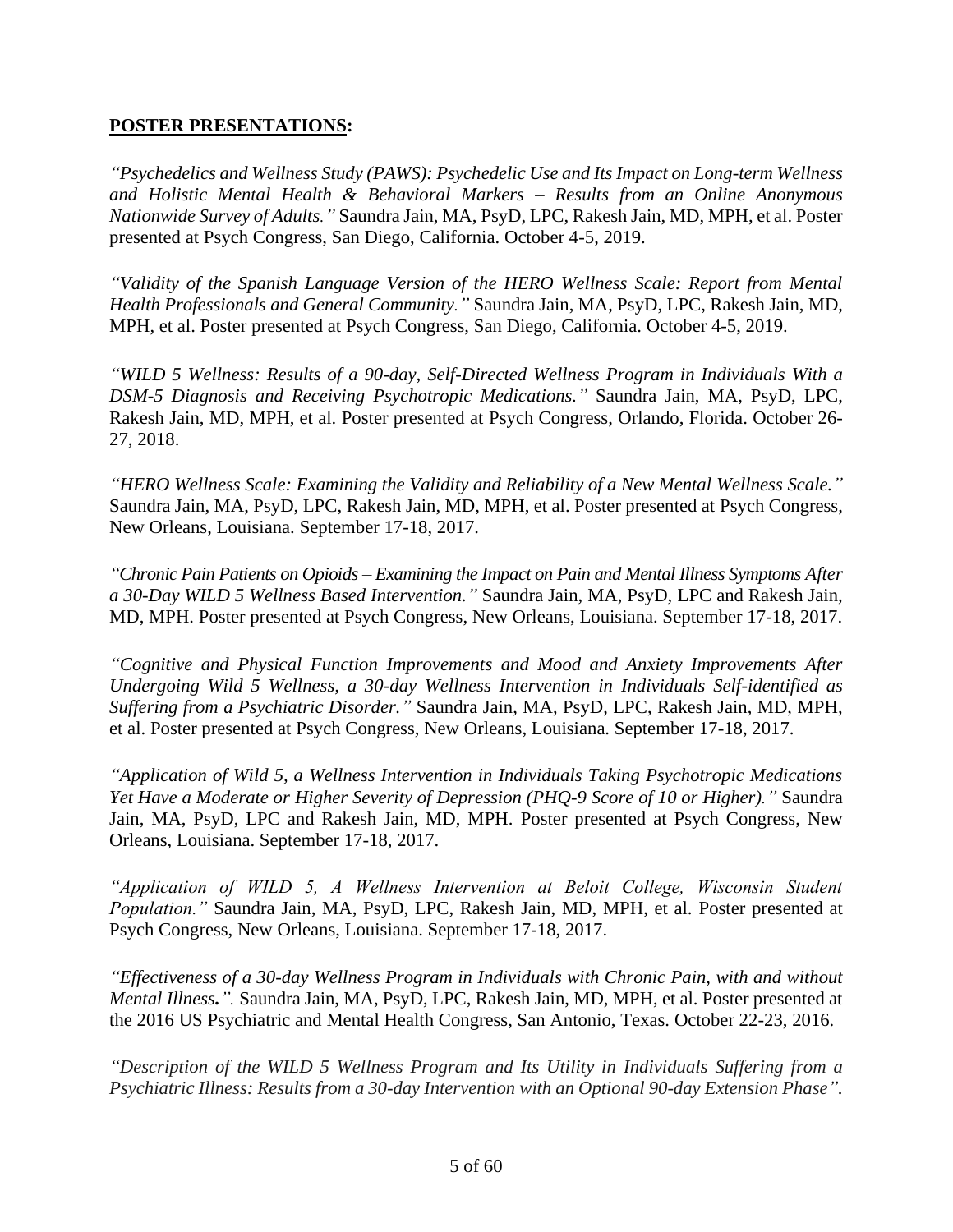Saundra Jain, MA, PsyD, LPC, Rakesh Jain, MD, MPH, et al. Poster presented at the 2016 US Psychiatric and Mental Health Congress, San Antonio, Texas. October 22-23, 2016.

*"WILD 5 Wellness: Impact of a Five-Pronged (Exercise, Mindfulness, Sleep, Social Connectedness & Nutrition) 30-Day Wellness Program on Mood, Mindfulness, Sleep Behavior, Social Connectedness, Emotional Eating and Mental Wellness."* Saundra Jain, MA, PsyD, LPC, Rakesh Jain, MD, MPH, et al. Poster presented at 2015 US Psych Congress Annual Meeting, San Diego, California. September 11, 2015.

*"WILD 5 Wellness: Impact of a Five-Pronged 30-Day Wellness Program on Mood, Mindfulness, Sleep Behavior, Social Connectedness, Emotional Eating and Mental Wellness for Individuals On, and Not on Psychotropics."* Saundra Jain, MA, PsyD, LPC, Rakesh Jain, MD, MPH, et al. Poster presented at 2015 US Psych Congress Annual Meeting, San Diego, California. September 11, 2015.

*"The Problems with 'Super-Sizing' in American High Schools: A Survey."* Nicholas Moore, Rakesh Jain, MD, MPH, Saundra Jain, PsyD. Poster presented at the Annual meeting of the Society for Nutritional Education, San Francisco, California, July 2006.

*"A Survey Assessment of High School Students' Knowledge and Beliefs Regarding Mental Health Issues."* Nicholas Moore, Rakesh Jain, M.D., M.P.H., Saundra Jain, PsyD. Presented at the Annual U.S. Psychiatric Congress, San Diego, California, November 2004.

*"Effect of atomoxetine and stimulants on personality changes as perceived by parents".* Rakesh Jain, MD, MPH, Saundra Jain, PsyD, LPC. Poster presented at the annual meeting of American Psychiatric Association, New York City, May 2004.

#### **BOOK AUTHORSHIP:**

*The Science and Practice of Wellness: Interventions for Happiness, Enthusiasm, Resilience, and Optimism (HERO).* Saundra Jain, MA, PsyD, LPC, Rakesh Jain, MD, MPH. WW Norton & Company, 2020. Book ISBN # 9780393713657.

*WILD 5 Wellness LiveWell90: A Proven 90-Day Mental Wellness Program.* Saundra Jain, MA, PsyD, LPC, Rakesh Jain, MD, MPH, with Betsy Burns, PhD. Kindle Direct Publications, 2019. Book ISBN # 9781798210833.

*WILD 5 Wellness KickStart30: A Proven 30-Day Mental Wellness Program.* Saundra Jain, MA, PsyD, LPC, Rakesh Jain, MD, MPH, with Betsy Burns, PhD. Kindle Direct Publications, 2019. Book ISBN # 9781791658809.

*WILD 5 Wellness: Ancient Practices for Modern Times.* Saundra Jain, MA, PsyD, LPC, Rakesh Jain, MD, MPH, with Betsy Burns, PhD. Create Space Publications, 2017. Book ISBN # 1543278833, ISBN-13 # 978-1543278835.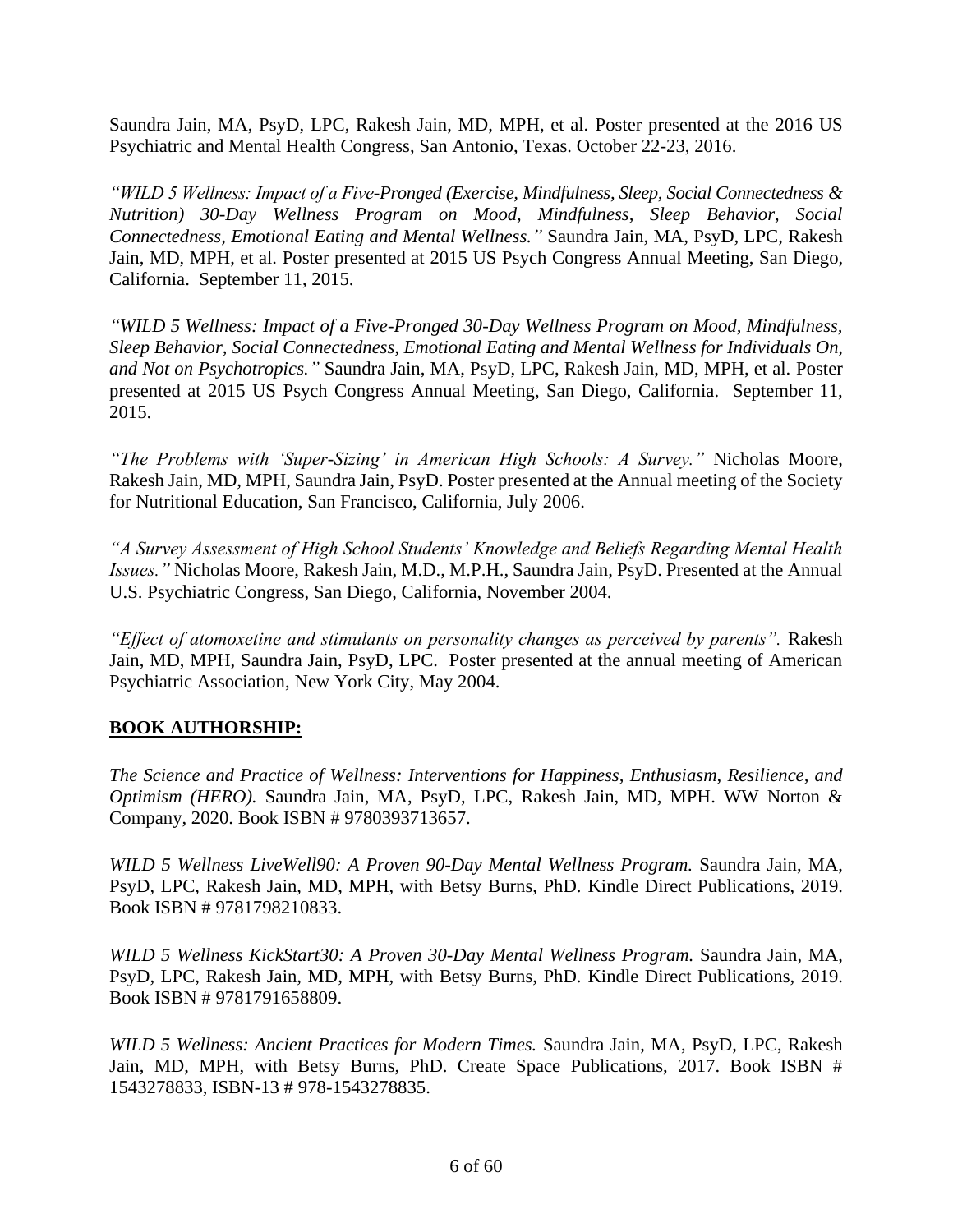*Unleashed: 12-Weeks to Total Mental Fitness- Workbook to Optimize Your Mental Health.* Saundra Jain, MA, PsyD, LPC, Rakesh Jain, MD, MPH. 3 Cool Cats Publications, 2011. Book ISBN # 1466269057, ISBN-13 # 9781466269057.

*Unleashed: Transforming My Battle with Depression.* Saundra Jain, MA, PsyD, LPC, Rakesh Jain, MD, MPH. 3 Cool Cats Publications, 2011. Book ISBN # 1461014816, ISBN-13 # 9781461014812.

*50 Affirmations for People Who Choose to Take Medications for Depression and Anxiety.* Saundra Jain, PsyD, LPC, Rakesh Jain, MD, MPH. 3 Cool Cats Publications, 2001. Book ISBN # 0-971343- 0-8.

#### **MULTI-MEDIA AUTHORSHIP:**

*"Differentiating Bipolar Depression from Unipolar Depression."* Author and Presenter: Saundra Jain, PsyD, LPC. One hour, interactive-DVD presentation to assist clinicians' education. National distribution.

*"Reading the Signs: Interpreting the Proper Route for Differential Diagnosis of Selected Mental Health Disorders"*

## **MULTI-MEDIA PRESENTATION:**

*"Tardive Dyskinesia and the Challenges of Coping During COVID-19" (4-part Video Series).*  Moderator: Saundra Jain, PsyD, LPC.

*"Managing Patients with Serious Mental Illness and Addiction Disorders During a Global Pandemic: Updated Guidance and Strategies" (8-part Video Series).* Moderator: Saundra Jain, PsyD, LPC.

*"Opinions DVD."* Presenter: Saundra Jain, PsyD, LPC. Educational DVD on Bipolar Disorder featuring multiple experts in the field. National distribution.

#### **WebMD BLOGS (April 2017-present):**

<http://blogs.webmd.com/mental-health/>

## **MEDIA BROADCASTS:**

December 11, 2008 Co-Spokesperson, *"Depression in Relationships."* Satellite Media Tour, 30 markets including, Voice of America, Nation RADIO, Houston, Texas. Chamberlain Communications, New York, NY.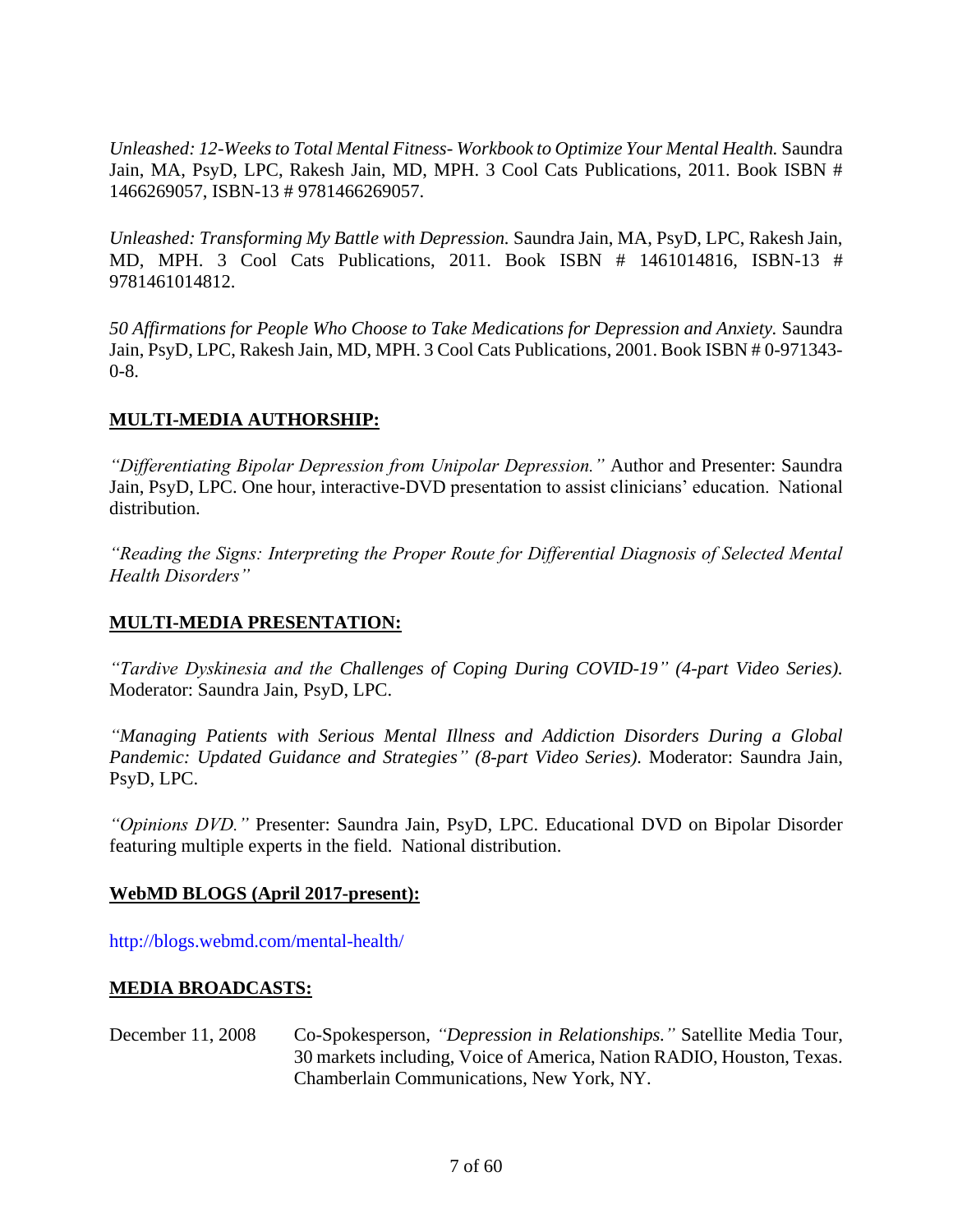#### **PRESENTATONS:**

- February 3, 2022 Presenter, "*Psychedelic-Assisted Psychotherapy and Wellness Enhancement: An Excellent Duo"*. This presentation explores psychedelicassisted psychotherapy and wellness, and highlights data from the Psychedelics and Wellness Study (PAWS). ATMA Academy Psychedelic-Assisted Therapy Training Course, Winter 2022.
- January 25, 2022 Presenter, "*Psychedelic-Assisted Psychotherapy and Wellness Enhancement: An Excellent Duo"*. This presentation explores psychedelicassisted psychotherapy and wellness, and highlights data from the Psychedelics and Wellness Study (PAWS). ATMA Academy Psychedelic-Assisted Therapy Training Course, Winter 2022.
- December 12, 2021 Co-presenter, "*Benzodiazepines: An open discussion between mental health specialists."* This panel discussion offers conversation between mental health providers to address the pros and cons associated with the use of benzodiazepines in clinical practice. UCSF School of Nursing, San Francisco, CA. Virtual Program.
- November 23, 2021 Presenter, "*Psychedelic-Assisted Psychotherapy and Wellness Enhancement: An Excellent Duo"*. This presentation explores psychedelicassisted psychotherapy and wellness, and highlights data from the Psychedelics and Wellness Study (PAWS). ATMA Academy Psychedelic-Assisted Therapy Training Course, Virtual Conference.
- November 19, 2021 Co-presenter, "*Bidding a Fond Goodbye: Examining Deprescribing as an Art and Science in Psychiatry".* This presentation pairs a psychiatrist and a psychotherapist who will offer clinical and scientific pearls on how best to approach this thorny topic with our patients and to achieve success in deprescribing medications. Mental Health Association of East Tennessee Fall Psychiatric Symposium, Virtual Conference.
- November 19, 2021 Co-presenter, "*Is Psychiatry Ready for Psychedelic Therapy? - A Deep Examination of the Potential Advantages and Pitfalls of Psychedelics".* This presentation prepares mental health professionals for the soon to arrive wave of psychedelic therapies. Mental Health Association of East Tennessee Fall Psychiatric Symposium, Virtual Conference.
- November 1, 2021 Moderator, "*Reunited and It Feels So Good: Psychiatry and Psychotherapy Magnify Each Other with Psychedelics".* NACCME Psych Congress 2021 National Meeting, San Antonio, Texas.
- November 1, 2021 Moderator, "*Adults and the Mental Health Effects of COVID-19".* NACCME Psych Congress 2021 National Meeting, San Antonio, Texas.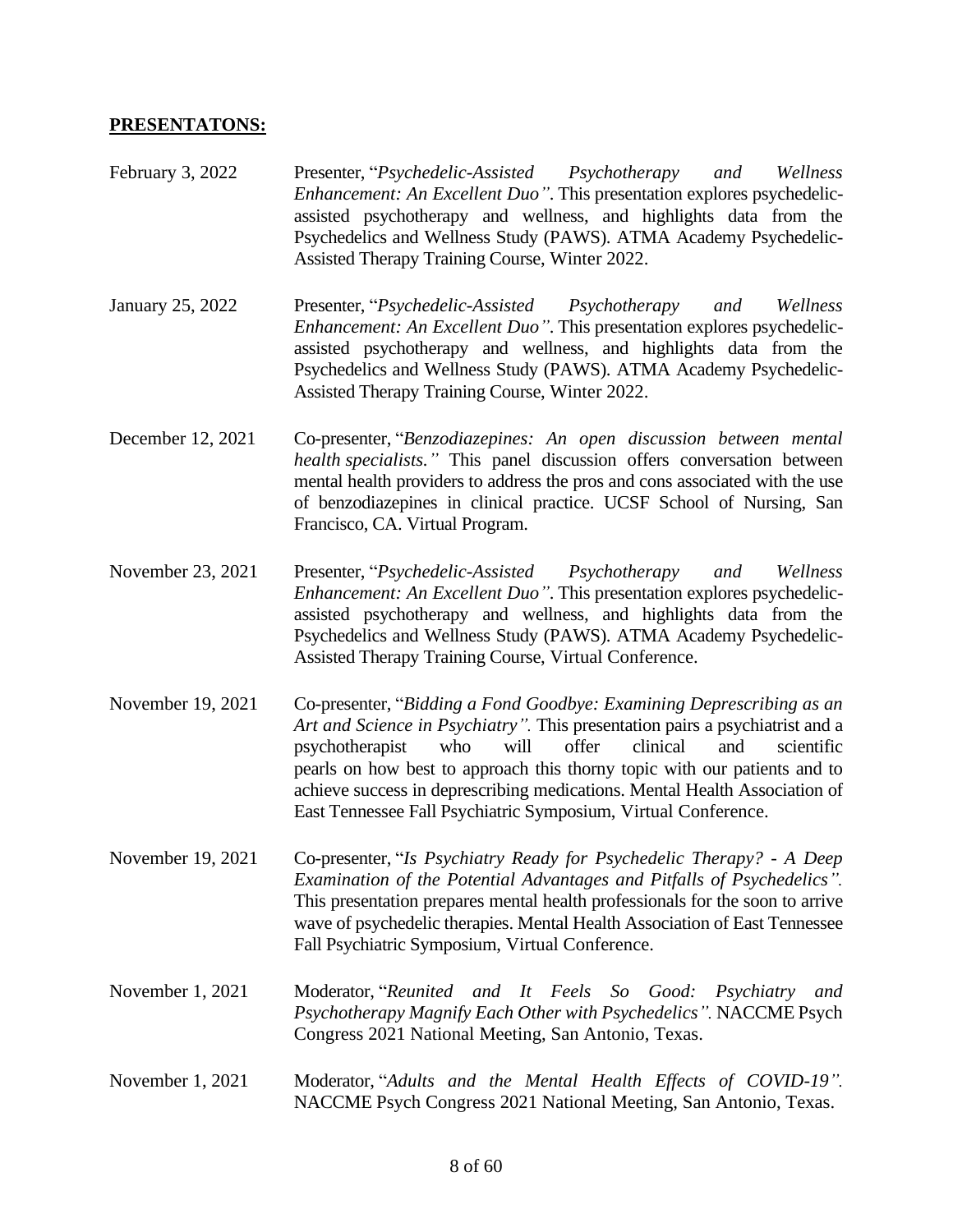- October 31, 2021 Moderator, "*Difficult-to-Treat Patients with Generalized Anxiety Disorder".* NACCME Psych Congress 2021 National Meeting, San Antonio, Texas.
- October 31, 2021 Co-presenter, "*From Clinician Burnout to Recovery: Wellness Interventions as an Antidote".* This presentation looks at the impact of burnout in mental healthcare providers, especially as a result of COVID-19. We will explore preliminary data from a 30-day wellness program examining the role of wellness interventions for nurses in crisis. NACCME Psych Congress 2021 National Meeting, San Antonio, Texas.
- October 29, 2021 Co-presenter, "*Welcome Session: The COVID-19 Pandemic Impact on the Mental Healthcare Landscape".* This presentation reviews the negative impact of COVID-19 on mental health and reviews several proven wellnessenhancing strategies. NACCME Psych Congress 2021 National Meeting, San Antonio, Texas.
- October 26, 2021 Presenter, "*Psychedelic-Assisted Psychotherapy and Wellness Enhancement: An Excellent Duo".* This presentation explores psychedelicassisted psychotherapy and wellness, and highlights data from the Psychedelics and Wellness Study (PAWS). ATMA Academy Psychedelic-Assisted Therapy Training Course, Virtual Conference.
- October 26, 2021 Presenter, *"Radical Self-Care"*. The Summit opening session offers participants an opportunity to share their radical self-care practices. NEXUS Virtual Summit, Virtual Conference.
- October 26, 2021 Panelist, "*Prioritizing Trauma: Perspectives and Experiences from Across the Community".* During this discussion panelists addressed the role of trauma across women's health, the prison system, and its impact on children and adolescents. NEXUS Virtual Summit, Virtual Conference.
- October 12, 2021 Presenter, "*Standing Tall in the Face of Adversity: Building Resilience and Wellness in the Era of COVID-19".* This presentation reviews the negative impact of COVID-19 on mental health and reviews several proven wellnessenhancing strategies along with data from an ongoing wellness research study. The Washington State Nursing Commission Conference, Addressing Substance Use Disorder: The Path Forward, Virtual Conference.
- September 28, 2021 Presenter, "*Psychedelic-Assisted Psychotherapy and Wellness Enhancement: An Excellent Duo"*. This presentation explores psychedelicassisted psychotherapy and wellness, and highlights data from the Psychedelics and Wellness Study (PAWS). ATMA Academy Psychedelic-Assisted Therapy Training Course, Virtual Conference.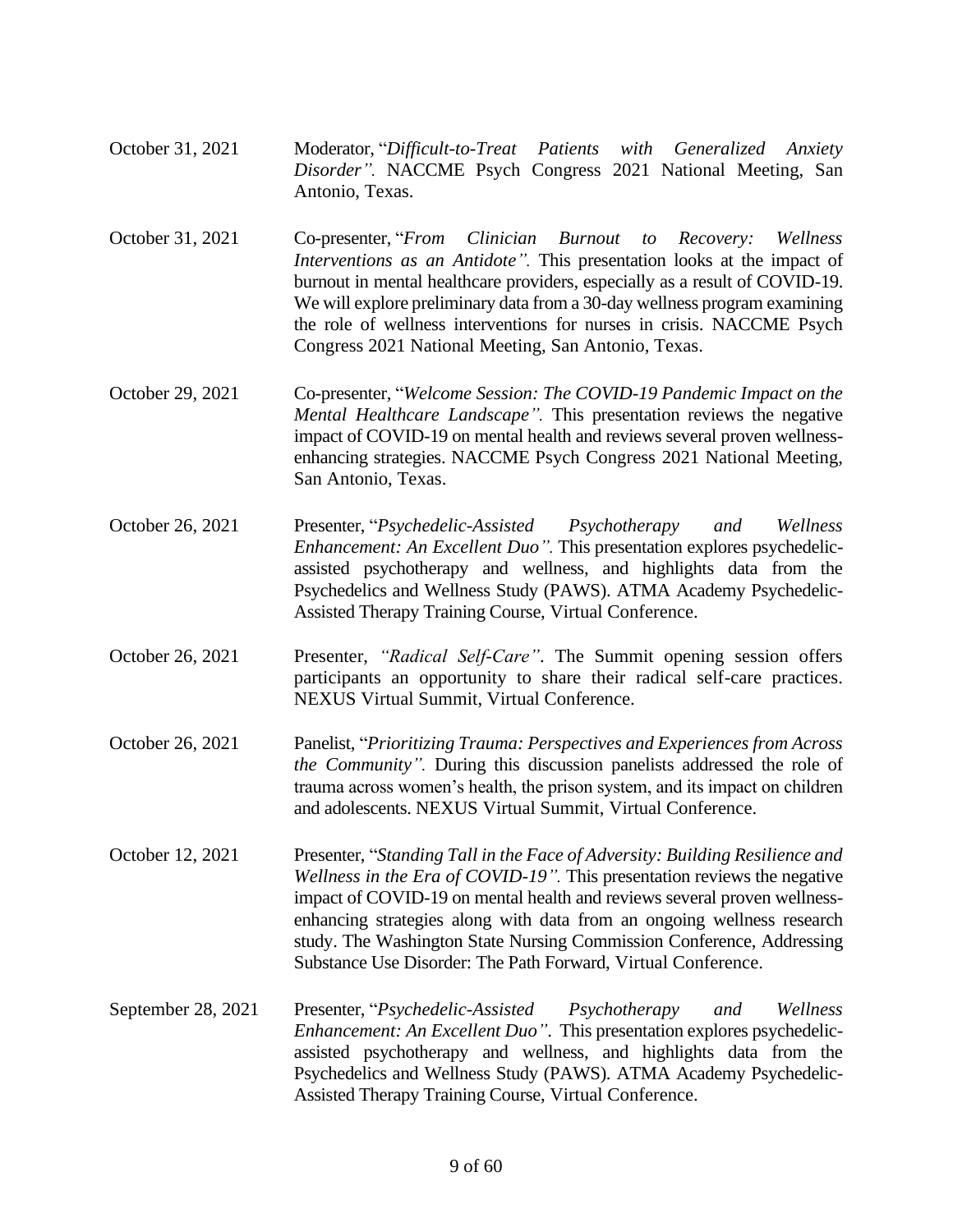| September 19, 2021                           | Presenter, "Working with Patients Who Use Psychedelics Outside the<br>Clinical Setting". This presentation focuses on mental health providers that<br>encounter patients using psychedelics outside of a clinical setting and how<br>we can best be prepared for these conversations. Sana Symposium, Virtual<br>Conference.           |
|----------------------------------------------|----------------------------------------------------------------------------------------------------------------------------------------------------------------------------------------------------------------------------------------------------------------------------------------------------------------------------------------|
| September 17, 2021                           | Co-presenter, "Psychedelics—Bridging the Gap Between Psychiatry and<br>Psychotherapy". This presentation focuses on the way mental health<br>professional specialties will play a role in administering psychedelics in the<br>treatment setting. Sana Symposium, Virtual Conference.                                                  |
| September 10, 2021 $&$<br>September 11, 2021 | Moderator, NACCME Psych Congress Regional Meetings Series 2021,<br>Virtual Conference.                                                                                                                                                                                                                                                 |
| August 16, 2021                              | Presenter, "Measure Twice and Cut Once: Measurement-Based Care<br><i>Matters</i> ". This presentation focuses on the important role of measurement-<br>based care in traditional psychiatry and in the psychedelic space. Specific<br>scales and screeners are reviewed. Integrative Psychiatric Institute, Virtual<br>Conference.     |
| August 13, 2021 &<br>August 14, 2021         | Moderator, NACCME Psych Congress Regional Meetings Series 2021,<br>Virtual Conference.                                                                                                                                                                                                                                                 |
| July 16, 2021 &<br>July 17, 2021             | Moderator, NACCME Psych Congress Regional Meetings Series 2021,<br>Virtual Conference.                                                                                                                                                                                                                                                 |
| June 25, 2021 $&$<br>June 26, 2021           | Moderator, NACCME Psych Congress Regional Meetings Series 2021,<br>Virtual Conference.                                                                                                                                                                                                                                                 |
| June 23, 2021                                | Co-presenter, "Psychedelic-Assisted Psychotherapy<br>and<br>Wellness<br>Enhancement: An Excellent Duo". This presentation explores psychedelic-<br>assisted psychotherapy and wellness, and highlights data from the<br>Psychedelics and Wellness Study (PAWS). ATMA Academy Therapist<br>Training Course, Virtual Conference.         |
| June 16, 2021                                | Co-presenter, "Standing Tall in the Face of Adversity: Building Resilience<br>and Wellness". This presentation reviews the negative impact of COVID-19<br>on mental health and reviews several proven wellness-enhancing strategies.<br>University of Missouri - Columbia, Division of Cardiovascular Medicine,<br>Virtual Conference. |
| June 13, 2021                                | Moderator, "Documentary Screening: Psychedelia". Psych Congress<br>Elevate, Virtual Conference.                                                                                                                                                                                                                                        |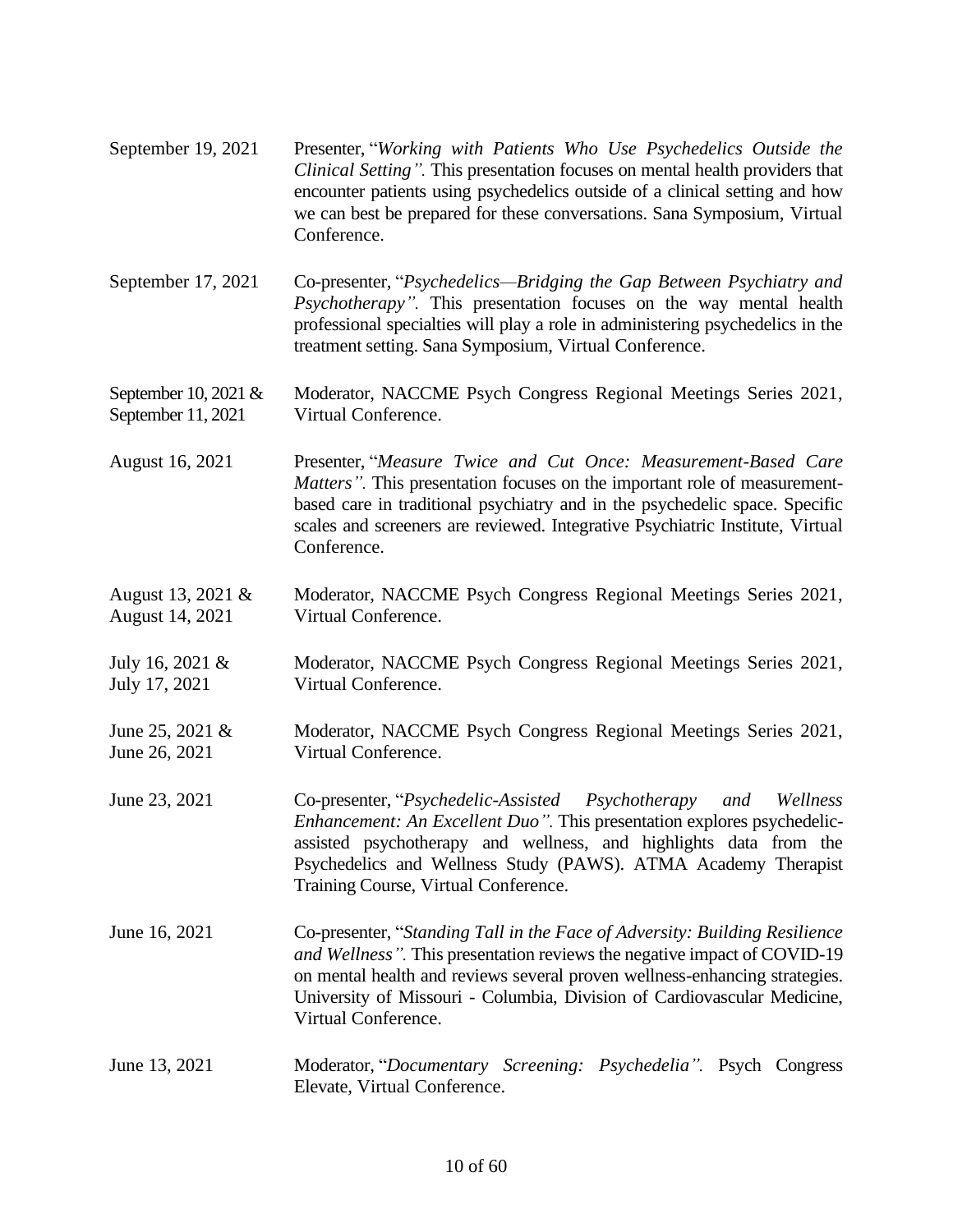| June 13, 2021  | Moderator, "Why is it So Hard to Talk About Racism?: A Look at the<br>Mental Health Impact". Psych Congress Elevate, Virtual Conference.                                                                                                                                                                                                                                                                                                                     |  |
|----------------|--------------------------------------------------------------------------------------------------------------------------------------------------------------------------------------------------------------------------------------------------------------------------------------------------------------------------------------------------------------------------------------------------------------------------------------------------------------|--|
| June 13, 2021  | Moderator, "Posttraumatic Growth: Helping Patients Adjust to a World<br>During and After Pandemic". Psych Congress Elevate, Virtual<br>Conference.                                                                                                                                                                                                                                                                                                           |  |
| June 12, 2021  | Moderator, "Radical Beliefs: The Difference Between Cults and<br>Conviction". Psych Congress Elevate, Virtual Conference.                                                                                                                                                                                                                                                                                                                                    |  |
| June 11, 2021  | Moderator, "Keynote: Making the Impossible, Possible Location". Psych<br>Congress Elevate, Virtual Conference.                                                                                                                                                                                                                                                                                                                                               |  |
| June 11, 2021  | Co-presenter, "Ask the Experts (COVID-19 and Mental Illness)". This<br>discussion focuses on the negative impact of COVID-19 on mental health<br>from the perspective of several mental health specialists. Psych Congress<br>Elevate, Virtual Conference.                                                                                                                                                                                                   |  |
| June 11, 2021  | Moderator, "ADT of EDS: Awareness, Diagnosis, and Novel Treatment of<br><i>Excessive Daytime Sleepiness in Patients with Psychiatric Disorders"</i> .<br>Psych Congress Elevate, Virtual Conference.                                                                                                                                                                                                                                                         |  |
| June 10, 2021  | Co-presenter, "Psychedelic-Assisted Psychotherapy<br>and<br>Wellness<br>Enhancement: An Excellent Duo". This presentation explores psychedelic-<br>assisted psychotherapy and wellness, and highlights data from the<br>Psychedelics and Wellness Study (PAWS). ATMA Academy Therapist<br>Training Course, Virtual Conference.                                                                                                                               |  |
| May 23, 2021   | Presenter, "Might Wellness Enhancement Be Another Gift from<br>Psychedelics? Psychedelics and Wellness Study (PAWS)". This<br>presentation explores the intersect between psychedelics and wellness and<br>highlights data from the Psychedelics and Wellness Study (PAWS). Los<br>Angeles Medicinal Psychedelics Society Symposium: Shadow and<br>Light—The Good, the Bad and the Ugly of the Psychedelic Renaissance<br>(LAMPSS 2021), Virtual Conference. |  |
| May 9, 2021    | Presenter, "Wellness Enhancement – Another Gift from Psychedelics? An<br>Exploration of the Science and Practice of Wellness Enhancement via<br><i>Psychedelics</i> ". This presentation explores the intersect between psychedelics<br>and wellness and highlights data from the Psychedelics and Wellness Study<br>(PAWS). Catalyst Summit 2021, Virtual Conference.                                                                                       |  |
| April 30, 2021 | Presenter, "Standing Tall in the Face of Adversity: The Power of Wellness-<br><i>Enhancing Practices</i> ". This presentation reviews the negative impact of                                                                                                                                                                                                                                                                                                 |  |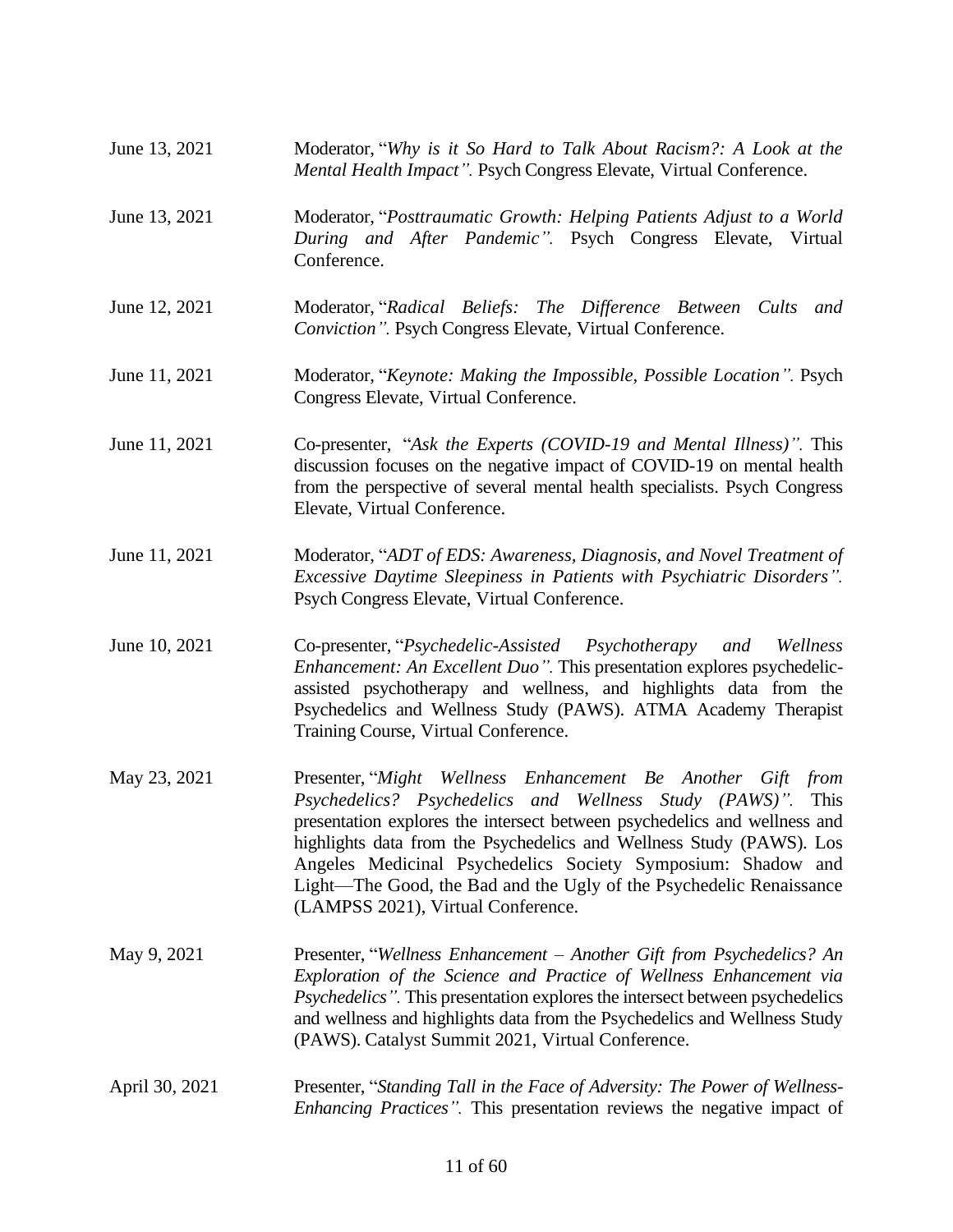COVID-19 on mental health and reviews several proven wellness-enhancing strategies. Oley Foundation Mini Meeting 2021, Virtual Conference.

- April 29, 2021 Presenter, "Exploring *Wellness Strategies in Mental Health".* This presentation highlights the importance of wellness in everyday clinical practice, as well as the neurobiological changes seen as a result of wellness behaviors and activities. Austin Oaks Monthly Conference, Virtual Program.
- April 29, 2021 Co-Presenter, "*Wellness in Mental Health: Examining Its Neurobiology and Clinical Application".* This prsentation highlights the importance of wellness in everyday clinical practice, provides a review of HERO wellness traits, as well as the neurobiological changes seen as a result of wellness behaviors and activities. PsychU Program. Sponsored by Otsuka Pharmaceutical Development & Commercialization, Inc, Virtual Program.
- April 23, 2021 & April 24, 2021 Moderator, NACCME Psych Congress Regional Meetings Series 2021, Virtual Conference.
- April 13, 2021 Presenter, *"Wellness Deficit Disorder: Addressing the New Monster in American Mental Health".* This presentation defines the concept of 'Wellness Deficit Disorder', outlines the importance of wellness as an effective augmentation strategy, explores the neurobiology of wellness and positive psychology traits, and introduces a new validated wellness scale - The HERO Wellness Scale. Data and resources from an integrated wellness program will be presented to help attendees in their goal of integrating wellness into their clinical practices. MHA 4th Annual Conference, Virtual Conference.
- April 9, 2021 & April 10, 2021 Moderator, NACCME Psych Congress Regional Meetings Series 2021, Virtual Conference.
- April 8, 2021 Presenter, *"A Deep Dive into KickStart30: Integrating a Novel Wellness Program into a Busy Clinical Practice".* Project ECHO is a webinarbased program that offers a module-based curriculum each academic year to support primary care providers in the Intermountain West area for education and case presentation for the assessment and management of mental health and substance use disorders. ECHO Behavioral Health series, University of Utah, Webinar.
- April 1, 2021 **Presenter, "Standing Tall in the Face of Adversity: The Power of** *Resilience and Wellness".* Project ECHO is a webinar-based program that offers a module-based curriculum each academic year to support primary care providers in the Intermountain West area for education and case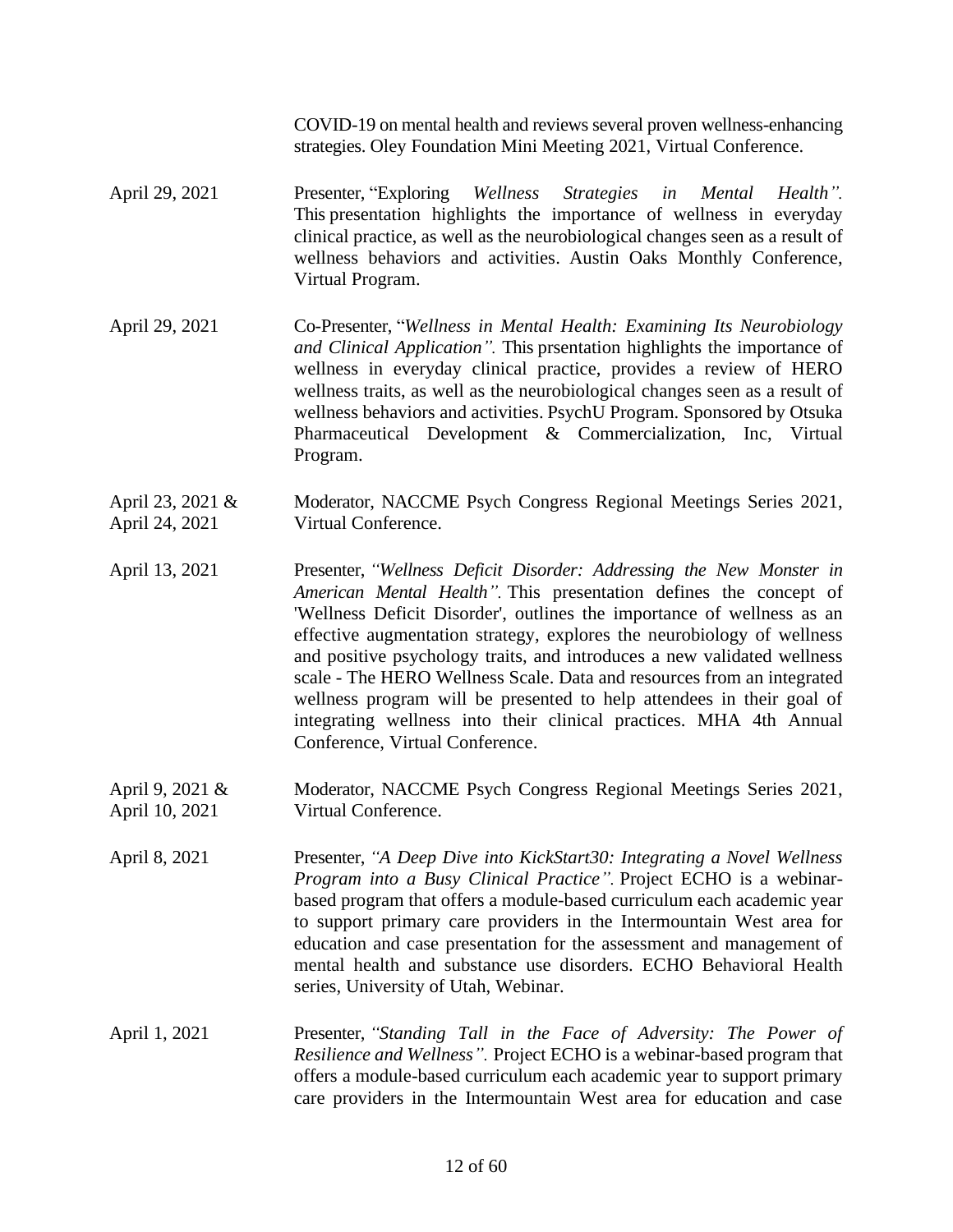presentation for the assessment and management of mental health and substance use disorders. ECHO Behavioral Health series, University of Utah, Webinar.

- March 19, 2021 & March 20, 2021 Moderator, NACCME Psych Congress Regional Meetings Series 2021, Virtual Conference.
- March 10, 2021 Panelist, *"Success on Her Terms".* A panel discussion exploring the definition of success and sharing of personal stories. DreamBank, University of Wisconsin, Virtual.

#### February 26, 2021 & February 27, 2021 Moderator, NACCME Psych Congress Regional Meetings Series 2021, Virtual Conference.

- January 28, 2021 Co-Presenter, "*Psychedelics for the Treatment of Depression: Focus On 5HT-2A".* This presentation explores the history of psychedelics, the neurobiological effects of psychedelics, and the future of psychedelics specific to depression. PsychU Program. Sponsored by Otsuka Pharmaceutical Development & Commercialization, Inc, Virtual Program.
- December 8, 2020 Co-Presenter, *"Biopsychopharmacology: What Psychotherapists Need to Know".* This presentation reviews the importance of coordinated care between pharmacological and non-pharmacological interventions. Pre-Conference: Evolution of Psychotherapy 2020, Virtual Conference.
- December 4, 2020 & December 5, 2020 Moderator, NACCME Psych Congress Regional Meetings Series 2020, Virtual Conference.

November 20, 2020- November 21, 2020 Moderator, NACCME Psych Congress Regional Meetings Series 2020, Virtual Conference.

- November 19, 2020 Co-presenter, *"Addressing the New Monster in American Mental Health: Facing Down the Pandemic of Wellness Deficit Disorder*." This presentation defines the concept of 'Wellness Deficit Disorder', outlines the importance of wellness as an effective augmentation strategy, explores the neurobiology of wellness and positive psychology traits, and introduces a new validated wellness scale - The HERO Wellness Scale. Data and resources from an integrated wellness program will be presented to help attendees in their goal of integrating wellness into their clinical practices. 23rd Fall Psychiatric Symposium for Mental Health Association of East Tennessee. Virtual Conference.
- November 13, 2020- November 14, 2020 Moderator, NACCME Psych Congress Regional Meetings Series 2020, Virtual Conference.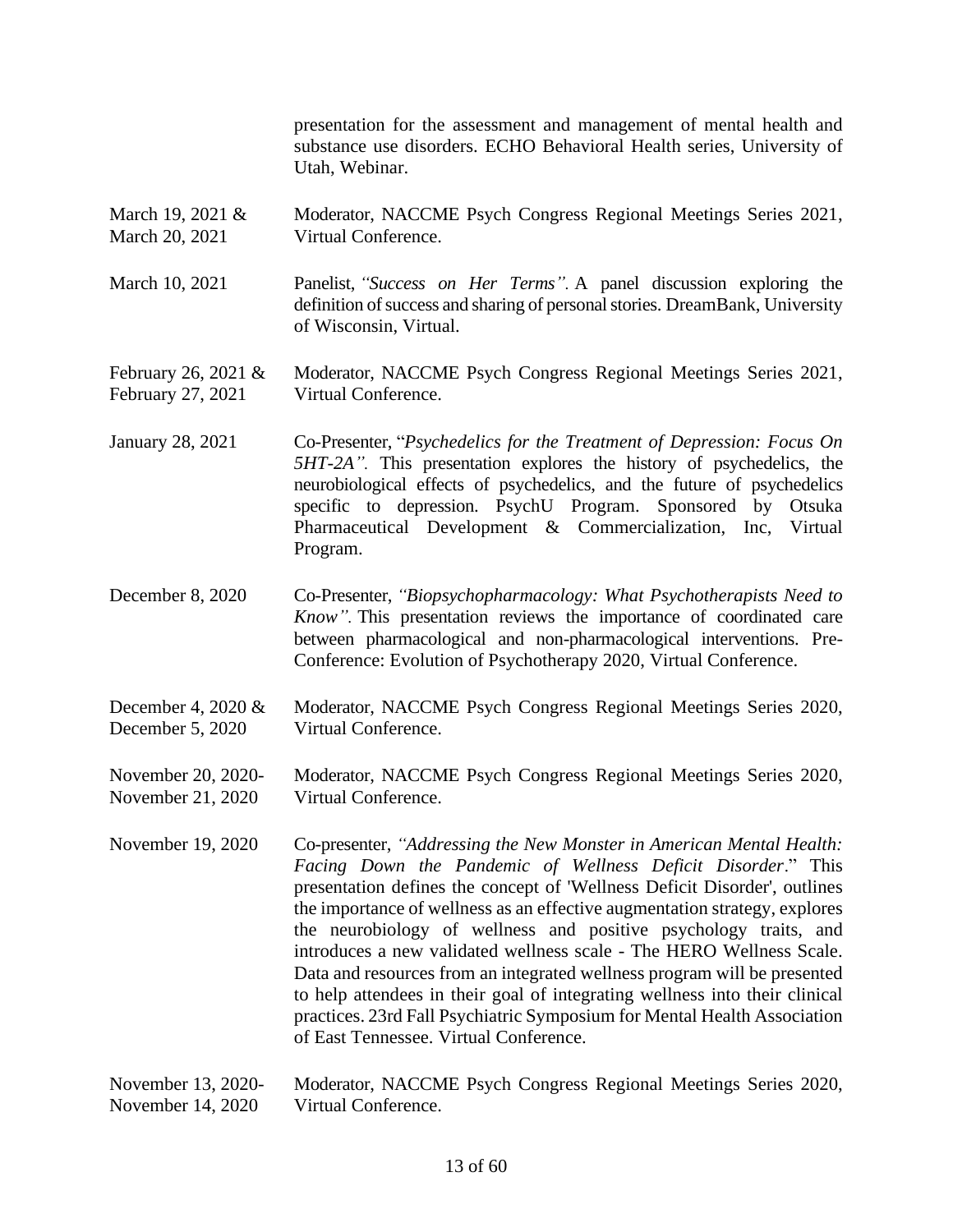- November 7, 2020 Co-presenter, *"Addressing the Monster in Treatment-Resistant Depression: Facing down the pandemic of Wellness Deficit Disorder*." The goal of this presentation is to address the importance of proactively integrating wellness into clinical practice. We will define the concept of 'Wellness Deficit Disorder', outline the importance of wellness as an effective augmentation strategy, explore the neurobiology of wellness and positive psychology traits, and introduce a new validated wellness scale - The HERO Wellness Scale. Data and resources from an integrated wellness program will be presented to help attendees in their goal of integrating wellness into their clinical practices. AAPPN 2020 Annual Conference. Virtual.
- October 23, 2020 & October 24, 2020 Moderator, NACCME Psych Congress Regional Meetings Series 2020, Virtual Conference.
- October 15, 2020 Co-presenter, *"*Understanding the Science of Wellness, Divide No More: The Brain-Body Connection*"*. This presentation provides the science behind wellness and psychoneuroimmunology (PNI), specifically the overlap between rheumatology and mental health. Several wellness interventions that reduce inflammation, improve depression and anxiety, and improve wellness were reviewed. Sponsored by Eli Lilly and Company. Virtual Program.
- October 9, 2020 & October 10, 2020 Moderator, NACCME Psych Congress Regional Meetings Series 2021, Virtual Conference.
- October 8, 2020 Co-presenter, *"*Understanding the Science of Wellness, Divide No More: The Brain-Body Connection*"*. This presentation provides the science behind wellness and psychoneuroimmunology (PNI), specifically the overlap between rheumatology and mental health. Several wellness interventions that reduce inflammation, improve depression and anxiety, and improve wellness were reviewed. Sponsored by Eli Lilly and Company. Virtual Program.
- September 29, 2020 Co-presenter, *"*Understanding the Science of Wellness, Divide No More: The Brain-Body Connection*"*. This presentation provides the science behind wellness and psychoneuroimmunology (PNI), specifically the overlap between rheumatology and mental health. Several wellness interventions that reduce inflammation, improve depression and anxiety, and improve wellness were reviewed. Sponsored by Eli Lilly and Company. Virtual Program.
- September 25, 2020- September 26, 2020 Moderator, NACCME Psych Congress Regional Meetings Series 2020, Virtual Conference.
- September 13, 2020 Moderator, "*rTMS for the Advanced Practitioner".* Psych Congress 2020 National Meeting. Virtual Conference.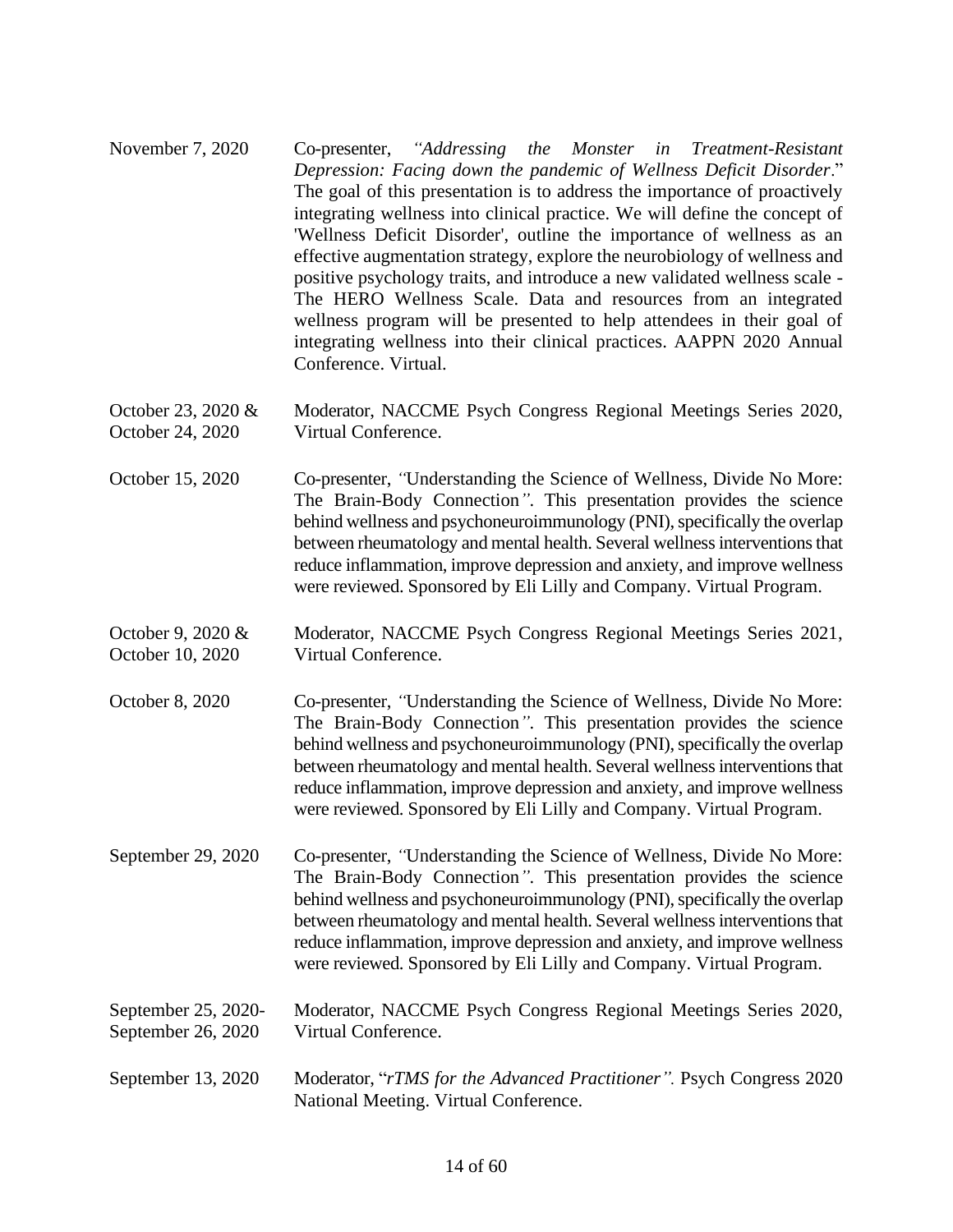- September 13, 2020 Presenter, "*Slaying the Demon: 7 Habits of a Highly Effective Anxiety Disorder Treating Clinician".* This presentation provides an overview of the prevalence of anxiety disorders and offers the mental health clinician 7 clinical practices to help in the management of anxiety disorders. Psych Congress 2020 National Meeting. Virtual Conference.
- September 13, 2020 Presenter, "*Extinguishing the Flames: The Role of Inflammation in Mental Health and Anti-Inflammatory Interventions".* This presentation reviews the overlap between inflammation and mental health along with providing 5 wellness practices that are known to reduce inflammation. Psych Congress 2020 National Meeting. Virtual Conference.
- September 13, 2020 Moderator, "*Me2/ - Classical Music for Mental Health".* Psych Congress 2020 National Meeting. Virtual Conference.
- September 12, 2020 Moderator, "*Treating the Suicidal Patient: Psychopharmacologic and Behavioral Opportunities".* Psych Congress 2020 National Meeting. Virtual Conference.
- September 12, 2020 Presenter, "*Standing Strong during the COVID-19 Pandemic: Resilience Building and Enhancing Wellness in Difficult Times".* This presentation reviews the negative impact of COVID-19 in mental health, the role of resilience, and the positive impact of wellness interventions. Psych Congress 2020 National Meeting. Virtual Conference.
- September 11, 2020 Moderator, "*Whither Happiness? When, How, and Why Might Positive Activities Boost vs Undermine Well-Being".* Psych Congress 2020 National Meeting. Virtual Conference.
- September 11, 2020 Co-Presenter, "*Ask the Experts: Wellness".* This presentation focuses on the role of wellness interventions in mental health. Psych Congress 2020 National Meeting. Virtual Conference.
- September 11, 2020 Moderator, "*Treatment of Postpartum Mood and Anxiety Disorders".* Psych Congress 2020 National Meeting. Virtual Conference.
- September 11, 2020 Moderator, "*Treatment of Psychiatric Disorders During Pregnancy".* Psych Congress 2020 National Meeting. Virtual Conference.
- September 10, 2020 Moderator, "*Elevating Efficacy with LAIA Treatment in Schizophrenia: A Focus on Administration and Adherence".* Psych Congress 2020 National Meeting. Virtual Conference.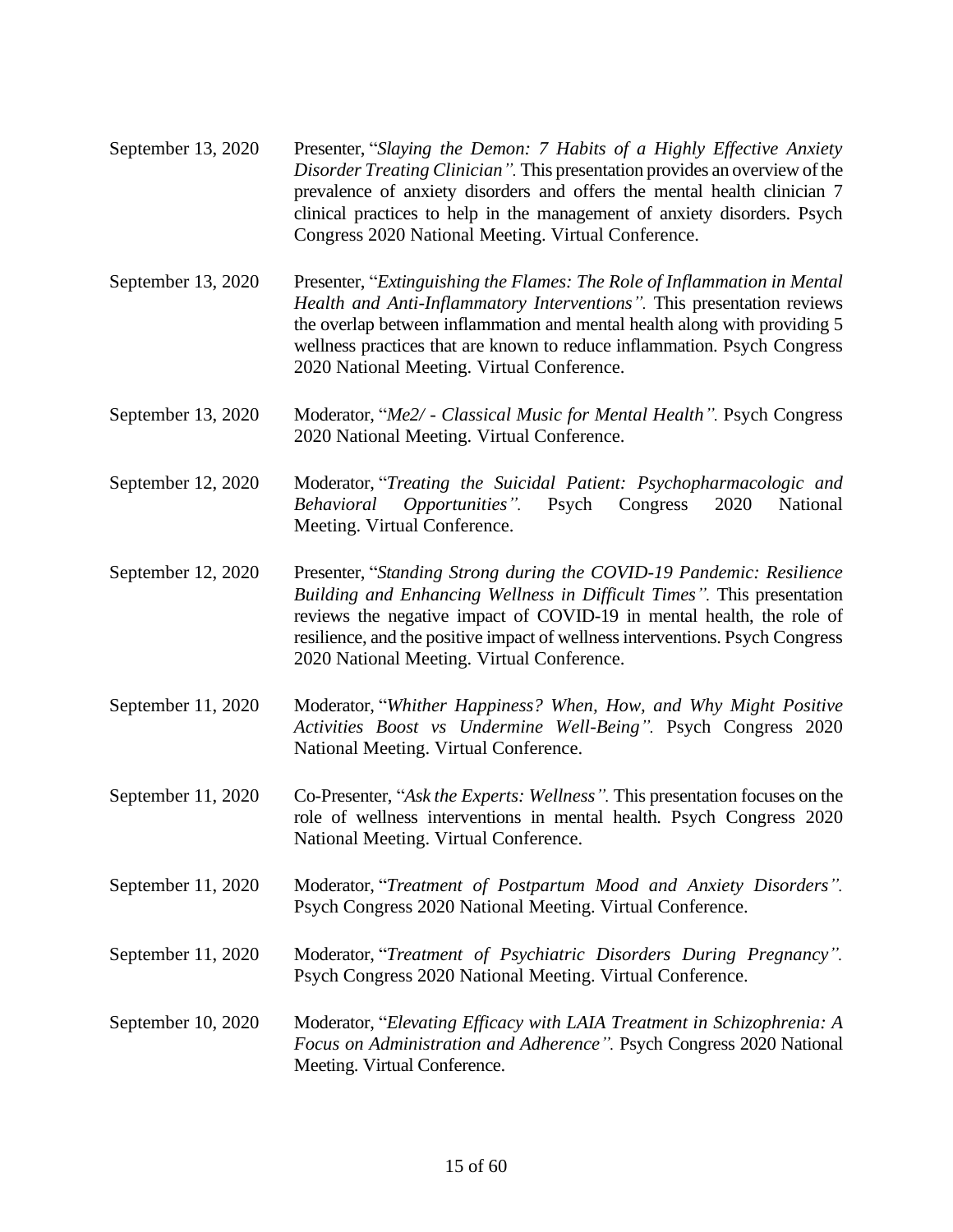- September 10, 2020 Moderator, NACCME Psych Congress Regional Meetings Series 2020, Virtual Conference.
- September 10, 2020 Moderator, NACCME Psych Congress Regional Meetings Series 2020, Virtual Conference.
- September 9, 2020 Co-Presenter, "*Hot Topics in Psychedelics".* This presentation explores the history of psychedelics, the neurobiological effects of psychedelics, and the future of psychedelics. Preconference: Psych Congress 2020 National Meeting. Virtual Conference.
- September 9, 2020 Presenter, "*Might Wellness Enhancement Be Another Gift from Psychedelics?".* This presentation explores the intersect between psychedelics and wellness and highlights data from the Psychedelics and Wellness Study (PAWS). Preconference: Psych Congress 2020 National Meeting. Virtual Conference.
- August 31, 2020 Co-Presenter, "*COVID-19 and the Impact in Nephrology (Panel discussion during 2020 ANNA National Symposium)".* This conversation engages several clinicians from the space of nephrology and mental health to explore the negative impacts of COVID-19, and available treatment interventions. PsychU Program. Sponsored by Otsuka Pharmaceutical Development & Commercialization, Inc, Virtual Program.
- August 28, 2020 & August 29, 2020 Moderator, NACCME Psych Congress Regional Meetings Series 2020, Virtual Conference.
- August 14, 2020 Co-Presenter, "*Managing Mental Health During and in the Aftermath of a Pandemic"*. This presentation reviews the negative impact of COVID-19 in mental health, the role of resilience, and the positive impact of wellness interventions. PsychU Program. Sponsored by Otsuka Pharmaceutical Development & Commercialization, Inc, Virtual Program.
- July 26, 2020 Co-Presenter, *"*Elevate with the Experts "Inflammation and Mental Health"*".* This presentation explores the overlap between inflammation and mental health and treatment strategies including wellness interventions. Elevate Virtual Conference.
- July 25, 2020 Co-Presenter, *"Elevate with the Experts - "The Power of Wellness and Meditation".* This presentation explores meditation and other wellness interventions offering a variety of ways to integrate these practices into a busy clinical setting. Elevate Virtual Conference.
- July 25, 2020 Panelist, *"Elevate with the Experts - Still Standing Tall - Important Lessons Learned by Psychiatry During the COVID-19 - Panel*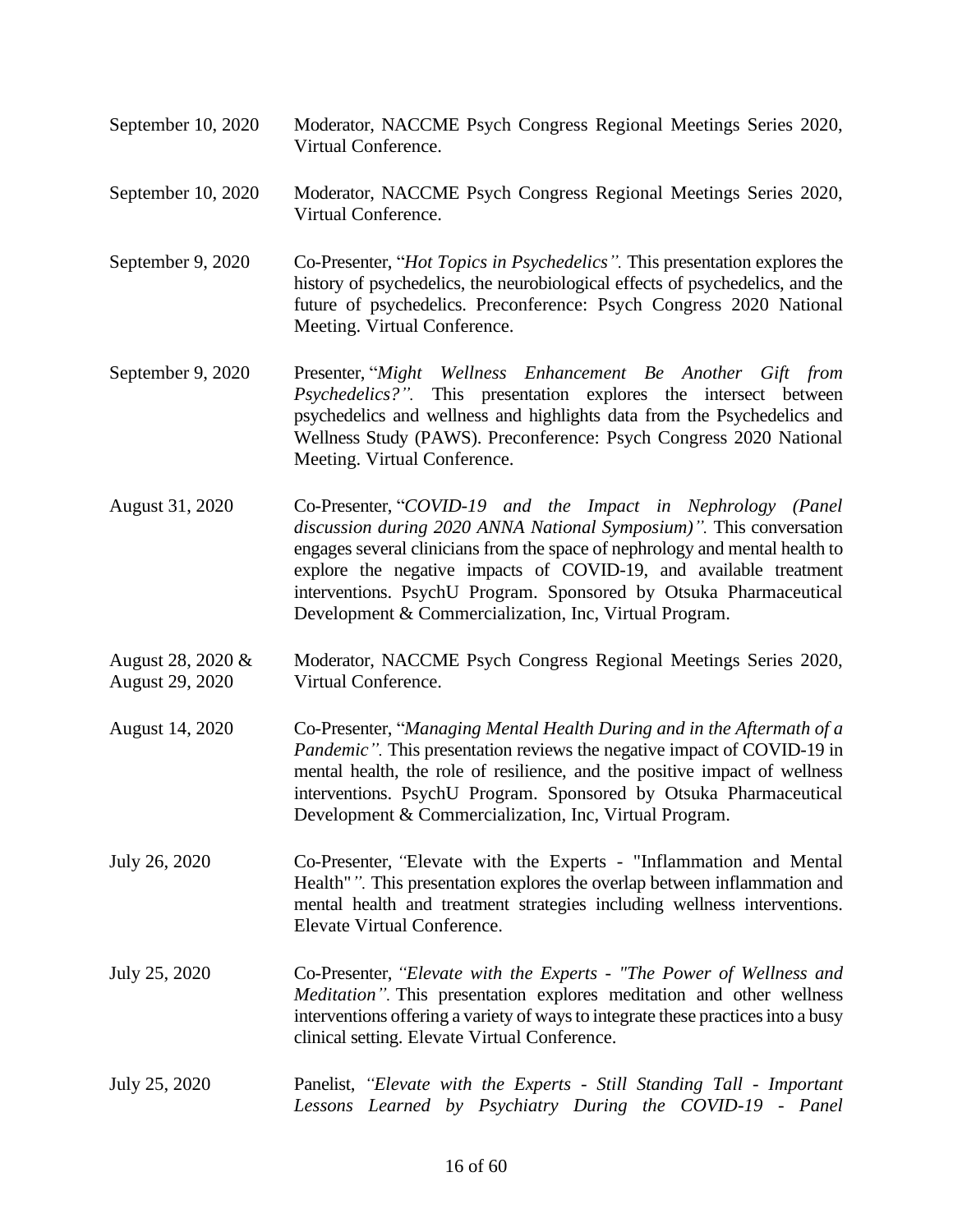*Discussion".* This presentation is an exploration into what we have learned so far in the area of mental health as a result of COVID-19. Elevate Virtual Conference.

#### July 25, 2020 Presenter, *"The Power of Wellness: A Possible Antidote to Clinician Burnout".* This presentation explores wellness as a possible antidote to burnout and provides data from a wellness research project focused on nursing, a specialty negatively impacted by burnout. Elevate Virtual Conference.

- July 21, 2020 Co-Presenter, "*Motivational Interviewing in Chronic Kidney Disease (CKD)".* This presentation focuses specifically on motivational interviewing strategies within the specialty of nephrology. NephU Program. Sponsored by Otsuka Pharmaceutical Development & Commercialization, Inc, Virtual Program.
- July 17, 2020 & July 18, 2020 Moderator, NACCME Psych Congress Regional Meetings Series 2020, Virtual Conference.
- June 29, 2020 Co-presenter, *"Why Wellness Matters: Science and Practice"*. This presentation provides the science behind wellness and psychoneuroimmunology (PNI). Several wellness interventions that reduce inflammation, improve depression and anxiety, and improve wellness were reviewed. Sponsored by Eli Lilly and Company, Canada. Virtual Program.
- June 23, 2020 Co-presenter, *"*Understanding the Science of Wellness, Divide No More: The Brain-Body Connection*"*. This presentation provides the science behind wellness and psychoneuroimmunology (PNI), specifically the overlap between rheumatology and mental health. Several wellness interventions that reduce inflammation, improve depression and anxiety, and improve wellness were reviewed. Sponsored by Eli Lilly and Company. Virtual Program.
- June 18, 2020 Co-presenter, *"*Understanding the Science of Wellness, Divide No More: The Brain-Body Connection*"*. This presentation provides the science behind wellness and psychoneuroimmunology (PNI), specifically the overlap between rheumatology and mental health. Several wellness interventions that reduce inflammation, improve depression and anxiety, and improve wellness were reviewed. Sponsored by Eli Lilly and Company. Virtual Program.
- June 11, 2020 Co-presenter, *"*Understanding the Science of Wellness, Divide No More: The Brain-Body Connection*"*. This presentation provides the science behind wellness and psychoneuroimmunology (PNI), specifically the overlap between rheumatology and mental health. Several wellness interventions that reduce inflammation, improve depression and anxiety, and improve wellness were reviewed. Sponsored by Eli Lilly and Company. Virtual Program.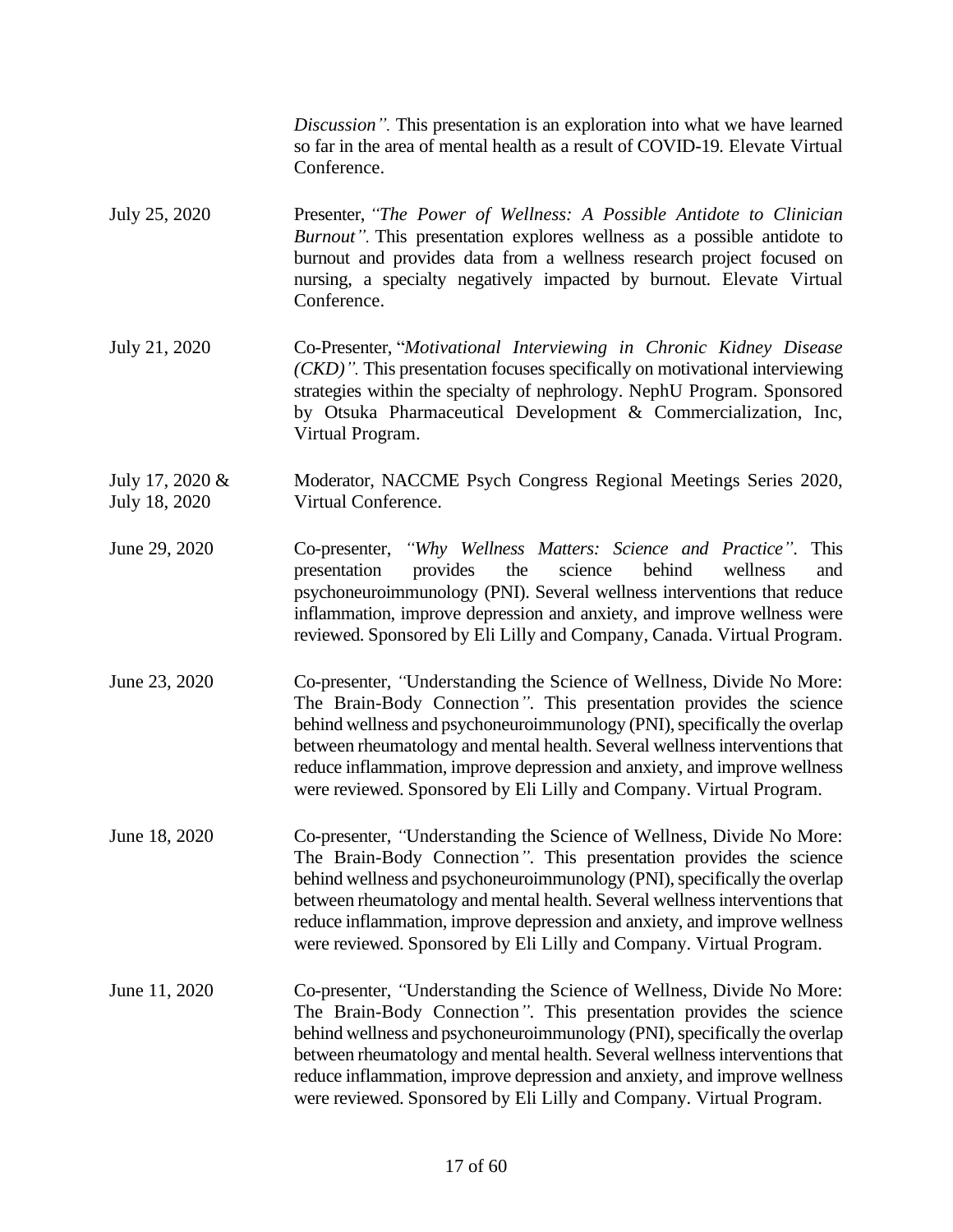- April 24, 2020 Co-Presenter, *"The Power of Wellness: A Possible Antidote to Clinician Burnout".* This presentation explores clinician burnout and wellness as a possible antidote. Along with exploring the neurobiology of wellness, we will discuss the importance of wellness in clinical practice. A wealth of wellness resources will be reviewed along with some practical implementation tips. During this session, we will enrich our sense of mindful awareness by engaging in a short mindful meditation practice. Virtual Elevate 2020.
- November 16, 2019 Presenter, *"Reigniting the Flame: The Science Behind Wellness for the Busy Clinician (Part 1)".* This presentation provides an introduction to wellness, explores the science behind wellness, and engages attendees in a short mindfulness meditation. *"Reigniting the Flame: A Practical Manual-Based Wellness Program for the Busy Clinician (Part 2)"*. This presentation provides attendees with a variety of wellness resources including a 30-day evidence-based wellness program called KickStart30. How to implement these wellness resources into a busy clinical practice is discussed. Psych Congress Regional Meetings Series, St Louis, Missouri.
- November 12, 2019 Co-presenter, *"Examining the Science of Wellness – Divide no more; The Brain-Body Connection"*. This presentation provides the science behind wellness and psychoneuroimmunology (PNI), specifically the overlap between rheumatology and mental health. Several wellness interventions that reduce inflammation, improve depression and anxiety, and improve wellness were reviewed. Sponsored by Eli Lilly and Company. American College of Rheumatology Annual Meeting, Atlanta, Georgia.
- November 1, 2019 Presenter, *"Reigniting the Flame: Moving from Burnout to Wellness".* This presentation explores the topic of burnout within the mental health field. We will also explore wellness interventions as an antidote to burnout. 11th Annual International Behavioral Medicine Conference, Edinburg, Texas.
- October 6, 2019 Co-presenter, *"Caught Between a Rock and a Hard Place: Examining the Risks and Benefits of Benzodiazepines"*. The goal of this presentation is to offer cutting-edge, state of the art information on the risk and benefit profile of these medications and offer clear, practical advice to clinicians to minimize harm and maximize benefits.  $31<sup>st</sup>$  Annual Psych Congress, San Diego, California.
- October 4, 2019 Co-presenter, *"A Real Chill Pill: The Power of Mindfulness in the Treatment of Anxiety Disorder"*. The goal of this presentation is to present the neurobiology of mindfulness, introduce clinicians to practical ways to implement this practice into a busy clinical setting, and provide user-friendly resources. 31st Annual Psych Congress, San Diego, California.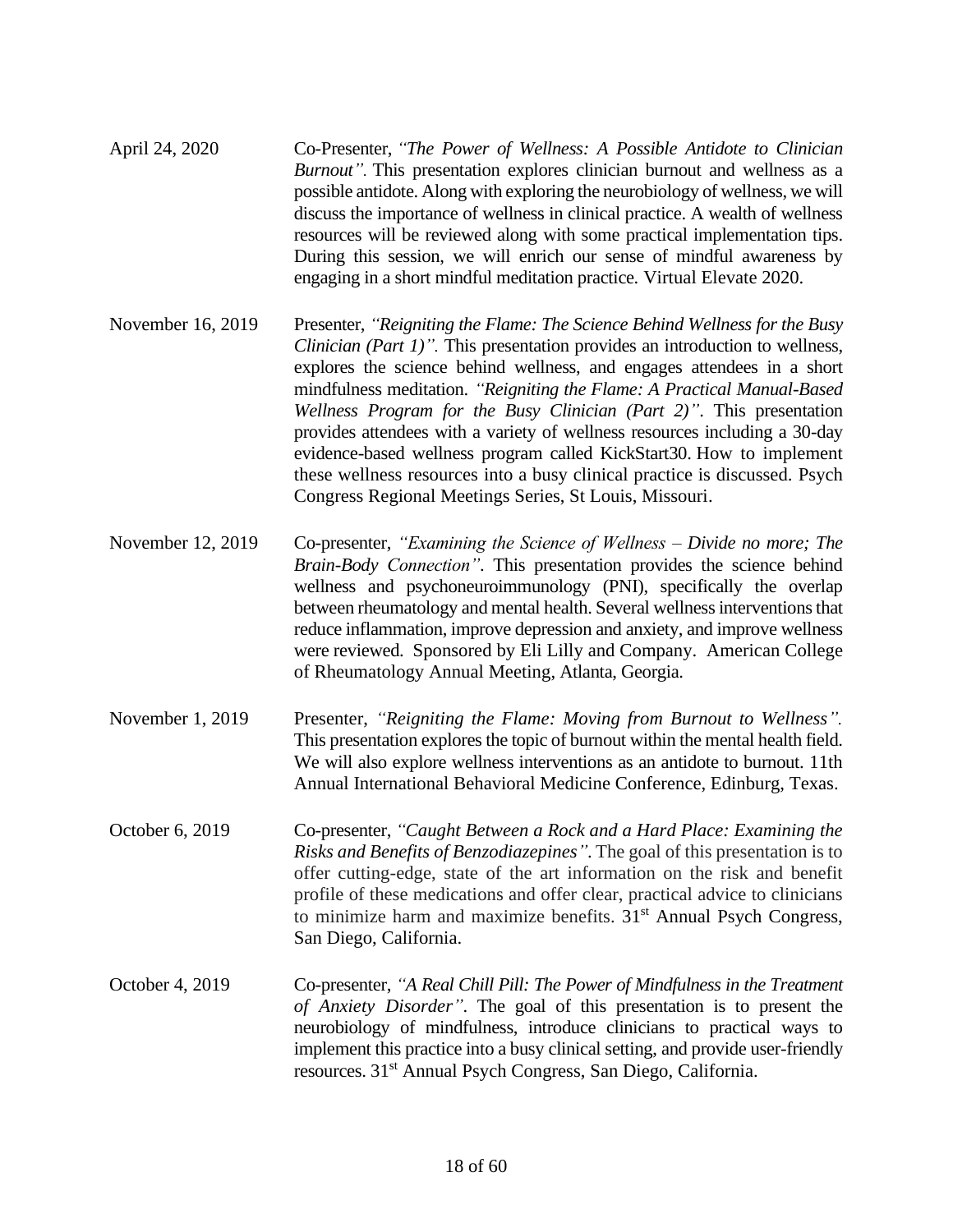- October 1, 2019 Presenter, *"Examining the Science of Wellness – Divide no more; The Brain-Body Connection"*. This presentation provides the science behind wellness and psychoneuroimmunology (PNI), specifically the overlap between rheumatology and mental health. Several wellness interventions that reduce inflammation, improve depression and anxiety, and improve wellness are reviewed. Sponsored by Eli Lilly and Company. Gadsden Regional Medical Center, Gadsden, Alabama.
- September 21, 2019 Presenter, *"Reigniting the Flame: The Science Behind Wellness for the Busy Clinician (Part 1)".* This presentation provides an introduction to wellness, explores the science behind wellness, and engages attendees in a short mindfulness meditation. *"Reigniting the Flame: A Practical Manual-Based Wellness Program for the Busy Clinician (Part 2)"*. This presentation provides attendees with a variety of wellness resources including a 30-day evidence-based wellness program called KickStart30. How to implement these wellness resources into a busy clinical practice is discussed. Psych Congress Regional Meetings Series, Austin, Texas.
- August 18, 2019 Co-Presenter, *"Examining the Risks and Benefits from Benzodiazepines".*  The goal of this presentation is to offer cutting-edge, state of the art information on the risk and benefit profile of these medications and offer clear, practical advice to clinicians to minimize harm and maximize benefits. National Conference on Addiction Disorders (East), Baltimore, Maryland.
- July 13, 2019 Presenter, *"Reigniting the Flame: Moving from Burnout to Wellness".* This presentation explores the topic of burnout within the field of rheumatology. We will also explore wellness interventions as an antidote to burnout. Florida Society of Rheumatology 2019 Meeting, Orlando, Florida.
- June 26, 2019 Presenter, *"Examining the Science of Wellness – Divide no more; The Brain-Body Connection"*. This presentation provides the science behind wellness and psychoneuroimmunology (PNI), specifically the overlap between rheumatology and mental health. Several wellness interventions that reduce inflammation, improve depression and anxiety, and improve wellness were reviewed. Sponsored by Eli Lilly and Company. Emory University School of Medicine, Atlanta, Georgia.
- June 20, 2019 Presenter, *"Examining the Science of Wellness – Divide no more; The Brain-Body Connection"*. This presentation provides the science behind wellness and psychoneuroimmunology (PNI), specifically the overlap between rheumatology and mental health. Several wellness interventions that reduce inflammation, improve depression and anxiety, and improve wellness are reviewed. Sponsored by Eli Lilly and Company. Mountain View Hospital, Las Vegas, Nevada.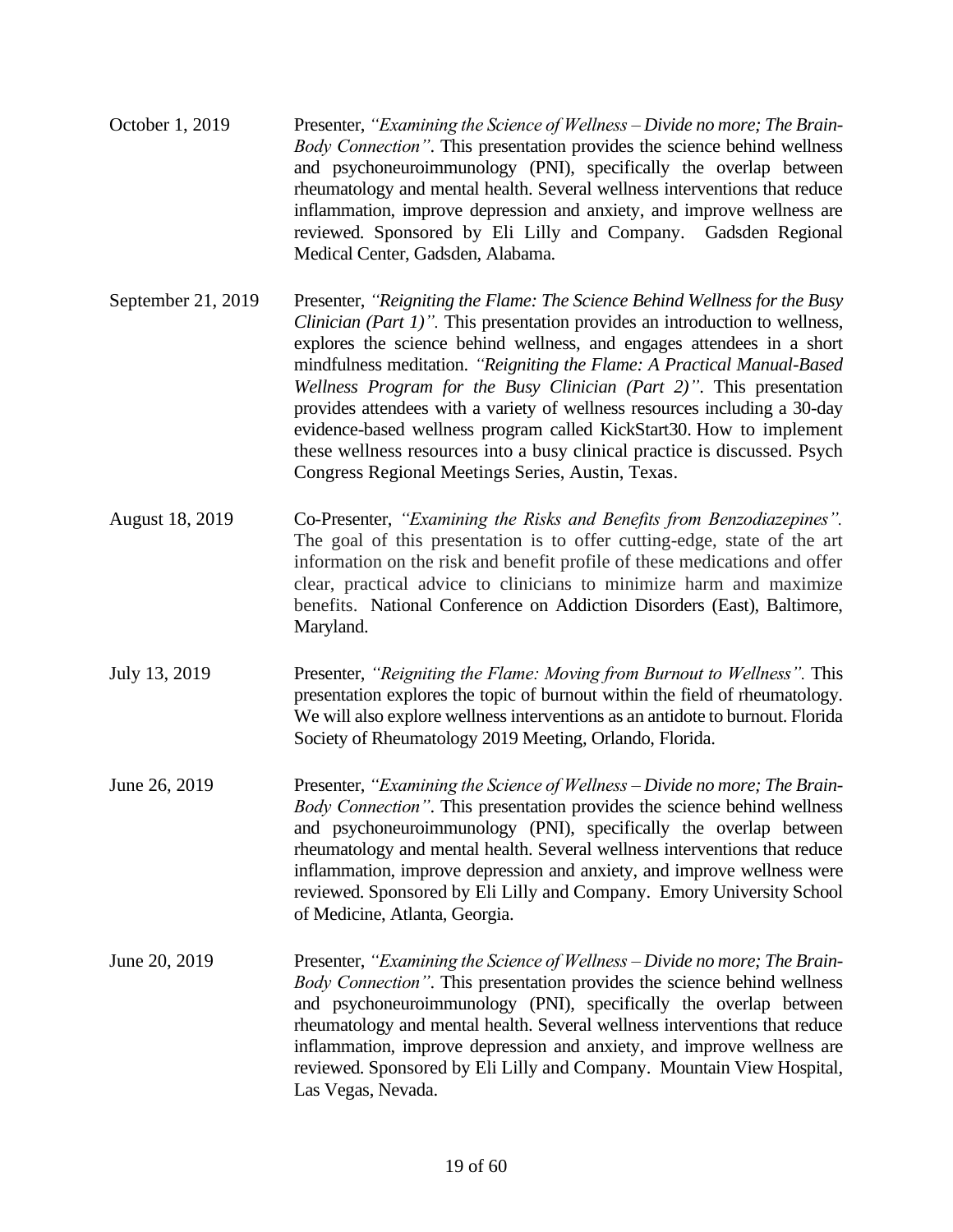| June 15, 2019 | Presenter, "Reigniting the Flame: The Science Behind Wellness for the Busy   |
|---------------|------------------------------------------------------------------------------|
|               | Clinician (Part 1)". This presentation provides an introduction to wellness, |
|               | explores the science behind wellness, and engages attendees in a short       |
|               | mindfulness meditation. "Reigniting the Flame: A Practical Manual-Based      |
|               | Wellness Program for the Busy Clinician (Part 2)". This presentation         |
|               | provides attendees with a variety of wellness resources including a 30-day   |
|               | evidence-based wellness program called KickStart30. How to implement         |
|               | these wellness resources into a busy clinical practice is discussed. Psych   |
|               | Congress Regional Meetings Series, Tampa, Florida.                           |

- June 1, 2019 Presenter, *"Reigniting the Flame: The Science Behind Wellness for the Busy Clinician (Part 1)".* This presentation provides an introduction to wellness, explores the science behind wellness, and engages attendees in a short mindfulness meditation. *"Reigniting the Flame: A Practical Manual-Based Wellness Program for the Busy Clinician (Part 2)"*. This presentation provides attendees with a variety of wellness resources including a 30-day evidence-based wellness program called KickStart30. How to implement these wellness resources into a busy clinical practice is discussed. Psych Congress Regional Meetings Series, Denver, Colorado.
- May 24, 2019 Co-Presenter, *"The Value of Using Scales and Screeners"* and *"The Power of Wellness-Enhancing Practices as Augmentation Strategies"*. These breakout sessions will address the clinical value of routinely using psychiatric scales and screeners along with wellness-enhancing practices in both psychiatry and rheumatology. Sponsored by Pfizer. Foro de Practica Clinica, Miami, Florida.
- May 16, 2019 Co-Presenter, *"Examining the Science of Wellness – Divide no more; The Brain-Body Connection"*. This presentation provides the science behind wellness and psychoneuroimmunology (PNI), specifically the overlap between rheumatology and mental health. Several wellness interventions that reduce inflammation, improve depression and anxiety, and improve wellness are reviewed. Sponsored by Eli Lilly and Company. Biologic Therapies VIII Summit, Cleveland, Ohio.
- May 11, 2019 Presenter, *"Reigniting the Flame: The Science Behind Wellness for the Busy Clinician (Part 1)".* This presentation provides an introduction to wellness, explores the science behind wellness, and engages attendees in a short mindfulness meditation. *"Reigniting the Flame: A Practical Manual-Based Wellness Program for the Busy Clinician (Part 2)"*. This presentation provides attendees with a variety of wellness resources including a 30-day evidence-based wellness program called KickStart30. How to implement these wellness resources into a busy clinical practice is discussed. Psych Congress Regional Meetings Series, Chicago, Illinois.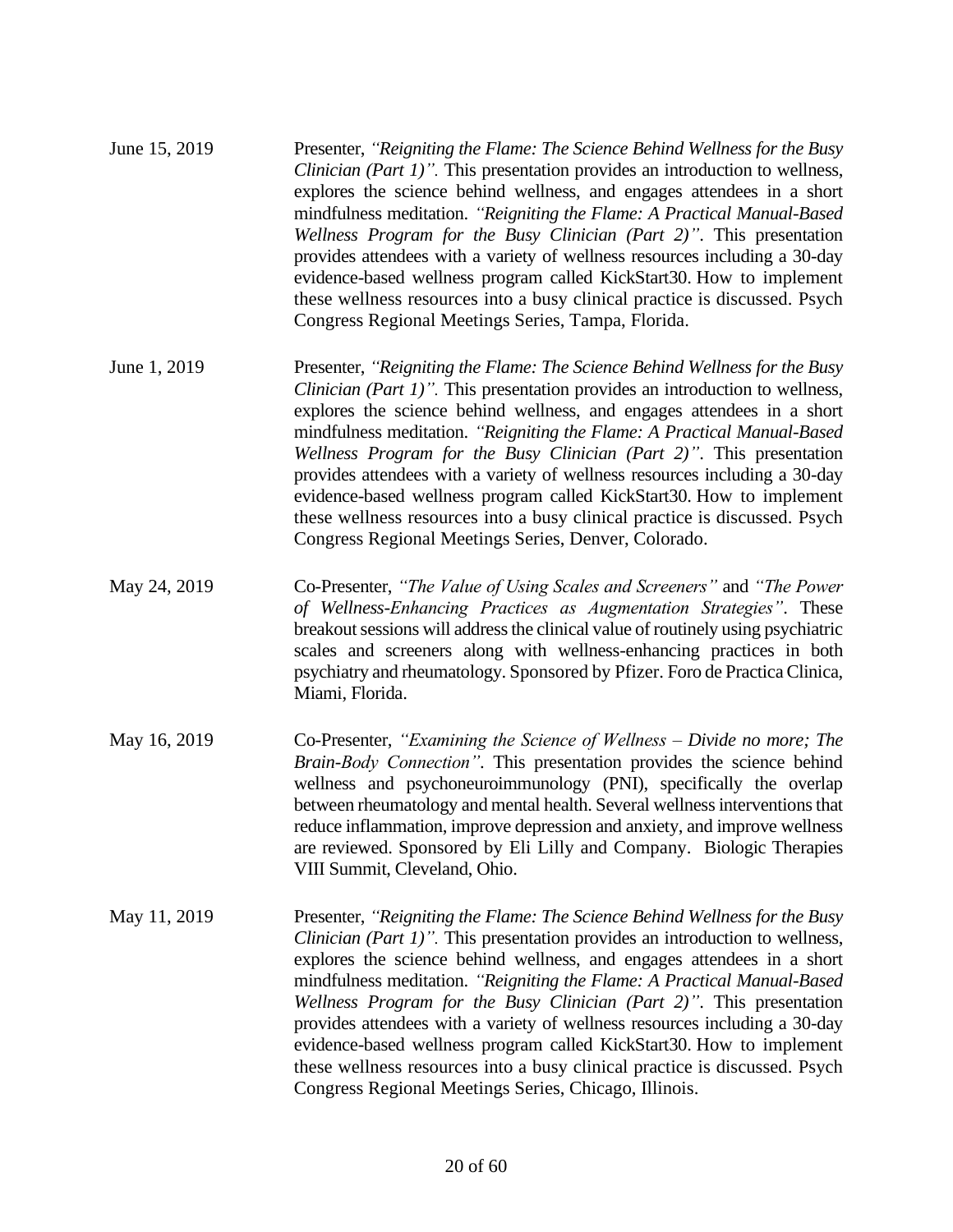| May 4, 2019 | Presenter, "Reigniting the Flame: The Science Behind Wellness for the Busy           |
|-------------|--------------------------------------------------------------------------------------|
|             | <i>Clinician (Part 1)"</i> . This presentation provides an introduction to wellness, |
|             | explores the science behind wellness, and engages attendees in a short               |
|             | mindfulness meditation. "Reigniting the Flame: A Practical Manual-Based              |
|             | Wellness Program for the Busy Clinician (Part 2)". This presentation                 |
|             | provides attendees with a variety of wellness resources including a 30-day           |
|             | evidence-based wellness program called KickStart30. How to implement                 |
|             | these wellness resources into a busy clinical practice is discussed. Psych           |
|             | Congress Regional Meetings Series, Seattle, Washington.                              |

- April 13, 2019 Presenter, *"Reigniting the Flame: The Science Behind Wellness for the Busy Clinician (Part 1)".* This presentation provides an introduction to wellness, explores the science behind wellness, and engages attendees in a short mindfulness meditation. *"Reigniting the Flame: A Practical Manual-Based Wellness Program for the Busy Clinician (Part 2)"*. This presentation provides attendees with a variety of wellness resources including a 30-day evidence-based wellness program called KickStart30. How to implement these wellness resources into a busy clinical practice is discussed. Psych Congress Regional Meetings Series, Atlanta, Georgia.
- April 7, 2019 Presenter, *"KickStart30: A Practical Manual-Based Approach to Reigniting the Flame of Wellness in Clinical Practice".* This presentation will explore the anti-inflammatory effects of wellness-enhancing interventions. An evidenced-based wellness program will be presented along with a variety of resources. Sixth Annual IAS 2019 Conference, Chicago, Illinois.
- April 7, 2019 Co-Presenter, *"Examining the Science of Wellness – Divide no more; The Brain-Body Connection"*. This presentation provides the science behind wellness and psychoneuroimmunology (PNI), specifically the overlap between rheumatology and mental health. Several wellness interventions that reduce inflammation, improve depression and anxiety, and improve wellness were reviewed. Sponsored by Eli Lilly and Company. Sixth Annual IAS 2019 Conference, Chicago, Illinois.
- March 30, 2019 Presenter, *"Walking on Sunshine: Wellness Interventions in Medication Partial Responders - A Practical Manual-Based Approach to Wellness".* This presentation will discuss partial responders and wellness as an augmentation strategy. An evidenced-based 30-day wellness program will be presented along with a variety of resources. The Alaska Psychiatric Association Annual Continuing Medical Education Conference, Girdwood, Alaska.
- March 23, 2019 Presenter, *"Reigniting the Flame: The Science Behind Wellness for the Busy Clinician (Part 1)".* This presentation provides an introduction to wellness,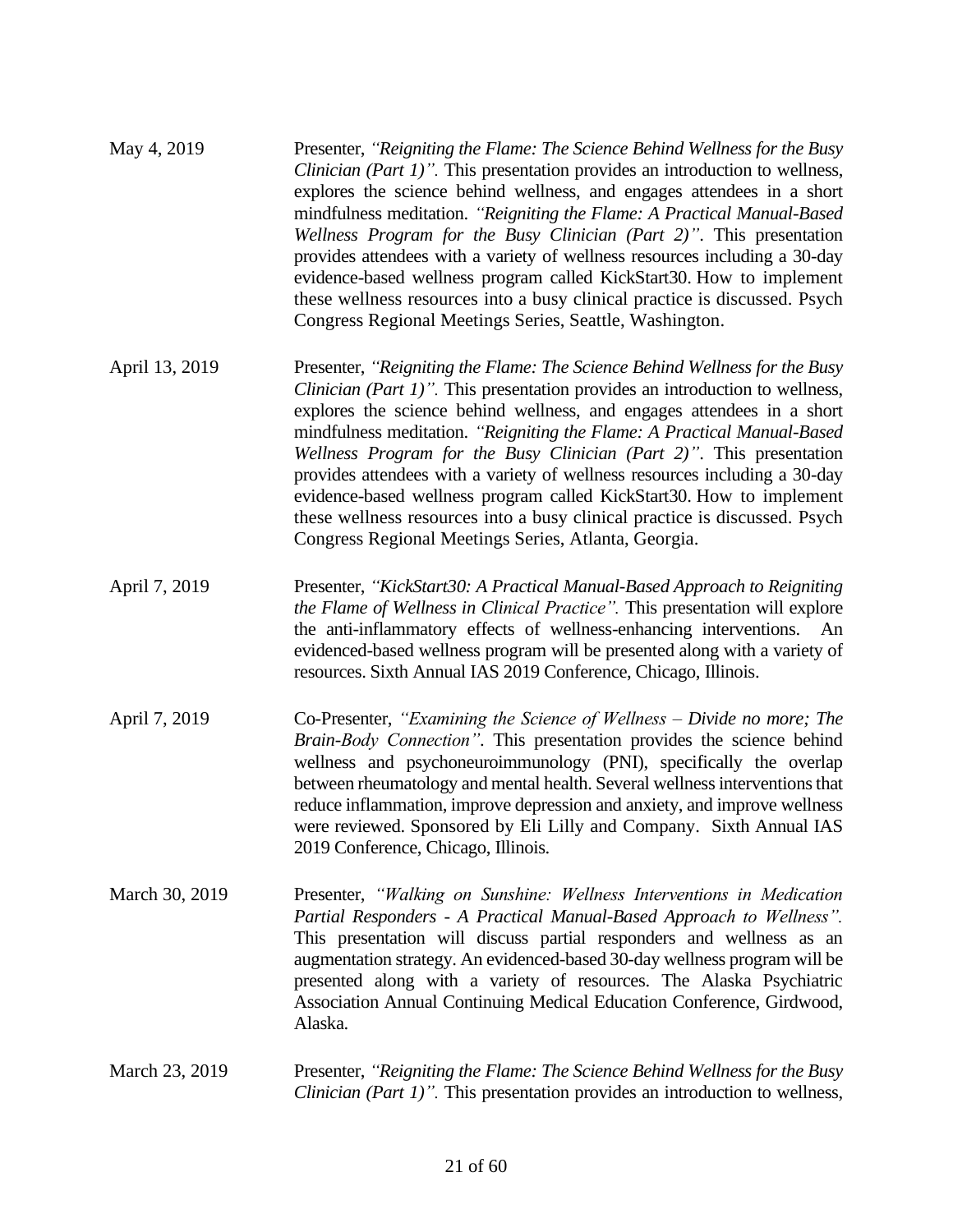explores the science behind wellness, and engages attendees in a short mindfulness meditation. *"Reigniting the Flame: A Practical Manual-Based Wellness Program for the Busy Clinician (Part 2)"*. This presentation provides attendees with a variety of wellness resources including a 30-day evidence-based wellness program called KickStart30. How to implement these wellness resources into a busy clinical practice is discussed. Psych Congress Regional Meetings Series, Philadelphia, Pennsylvania.

March 1, 2019 Presenter, *"Examining the Science of Wellness – Divide no more; The Brain-Body Connection"*. This presentation provides the science behind wellness and psychoneuroimmunology (PNI), specifically the overlap between rheumatology and mental health. Several wellness interventions that reduce inflammation, improve depression and anxiety, and improve wellness are reviewed. Sponsored by Eli Lilly and Company. Allegheny Health Network West Penn Hospital (Grand Rounds), Philadelphia, Pennsylvania.

- January 23, 2019 Presenter, *"Examining the Science of Wellness – Divide no more; The Brain-Body Connection"*. This presentation provides the science behind wellness and psychoneuroimmunology (PNI), specifically the overlap between rheumatology and mental health. Several wellness interventions that reduce inflammation, improve depression and anxiety, and improve wellness are reviewed. Sponsored by Eli Lilly and Company. Alabama Society of Rheumatic Diseases Meeting, Birmingham, Alabama.
- December 7, 2018 Co-Presenter, *"The Value of Using Scales and Screeners"* and *"The Power of Wellness-Enhancing Practices as Augmentation Strategies"*. These breakout sessions will address the clinical value of routinely using psychiatric scales and screeners along with wellness-enhancing practices in both psychiatry and rheumatology. Sponsored by Pfizer. Foro de Practica Clinica, Lake Buena Vista, Florida.
- November 7, 2018 Keynote Speaker, "Take a Walk on the WILD Side: A Practical Manual-*Based Approach to Wellness".* This presentation will discuss wellnessenhancing interventions as an augmentation strategy. An evidenced-based 30-day wellness program will be presented along with a variety of resources. North Central College Health Association, Bloomington, Minneapolis.
- November 3, 2018 Presenter, *"An Introduction to PsychoNeuroImmunology for Psychiatry and Mental Health Practitioners".* This presentation provides the science behind wellness and psychoneuroimmunology (PNI). Several wellness interventions that reduce inflammation, improve depression and anxiety, and improve wellness will be reviewed. 10th Annual International Behavioral Medicine Conference, November 3, 2018, Edinburg, Texas.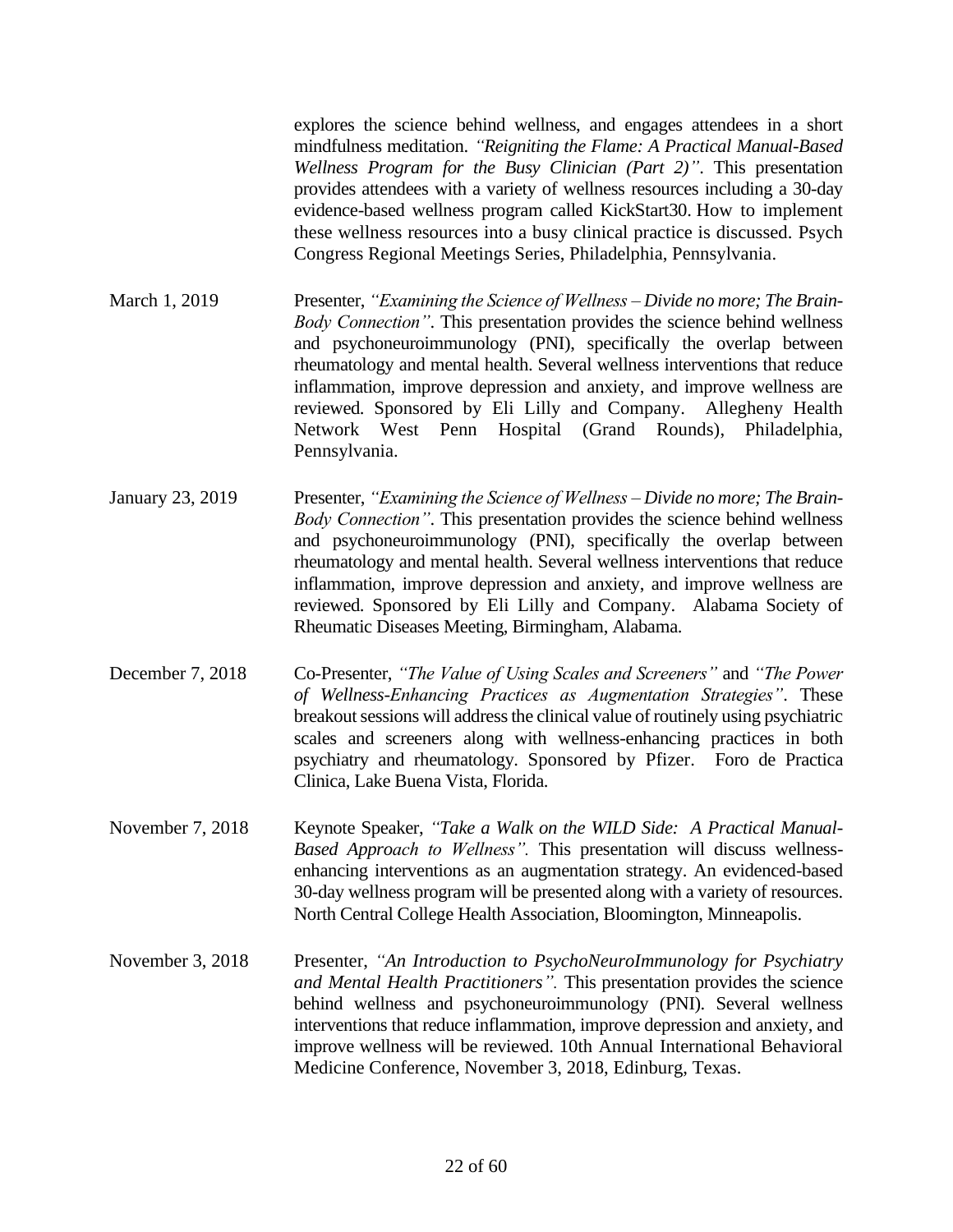| October 23, 2018 | Co-Presenter, "Examining the Science of Wellness – Divide no more; The      |
|------------------|-----------------------------------------------------------------------------|
|                  | Brain-Body Connection". This presentation provides the science behind       |
|                  | wellness and psychoneuroimmunology (PNI), specifically the overlap          |
|                  | between rheumatology and mental health. Several wellness interventions that |
|                  | reduce inflammation, improve depression and anxiety, and improve wellness   |
|                  | are reviewed. Sponsored by Eli Lilly and Company. American College of       |
|                  | Rheumatology (ACR) Meeting, Chicago, Illinois.                              |

- September 25, 2018 Presenter, *"Anxiety and Depression in Patients with RA"*. This presentation provides the science behind wellness and psychoneuroimmunology (PNI), specifically as it relates to anxiety and depression. Several wellness interventions that reduce inflammation, improve depression and anxiety, and improve wellness will be reviewed. Monthly Session of the Mexican Rheumatoid College, Mexico City, Mexico.
- July 28, 2018 Presenter, *"Double Trouble Overlap Between RA & Depression/Anxiety/ Insomnia"*. This presentation provides the science behind wellness and psychoneuroimmunology (PNI), specifically as it relates to anxiety and depression. Several wellness interventions that reduce inflammation, improve depression and anxiety, and improve wellness will be reviewed. Sponsored by Pfizer. Foro de Practica Clinica, Cancun, Mexico.
- June 9, 2018 Co-Presenter, *"New Perspectives in Advanced Psychopharmacology: Improving the Quality of Care for Patients with Depression".* The mindbody connection in psychiatry is better understood today than ever before, and clinicians need to take advantage of this emerging knowledge base. As we leverage this new research, clinical outcomes are expected to improve. The goal of this cutting-edge presentation is to give attendees the most recent, clinically relevant information on mind-body psychiatry, positive psychiatry, and mental wellness. Psych Congress Regional Meetings Series, Columbus, Ohio.
- May 12, 2018 Co-Presenter, *"New Perspectives in Advanced Psychopharmacology: Improving the Quality of Care for Patients with Depression".* The mindbody connection in psychiatry is better understood today than ever before, and clinicians need to take advantage of this emerging knowledge base. As we leverage this new research, clinical outcomes are expected to improve. The goal of this cutting-edge presentation is to give attendees the most recent, clinically relevant information on mind-body psychiatry, positive psychiatry, and mental wellness. Psych Congress Regional Meetings Series, San Francisco, California.
- May 8, 2018 Creator and Presenter, *"Understanding the Science of Wellness - Divide No More: The Brain-Body Connection".* This presentation provides the science behind wellness and psychoneuroimmunology (PNI), specifically the overlap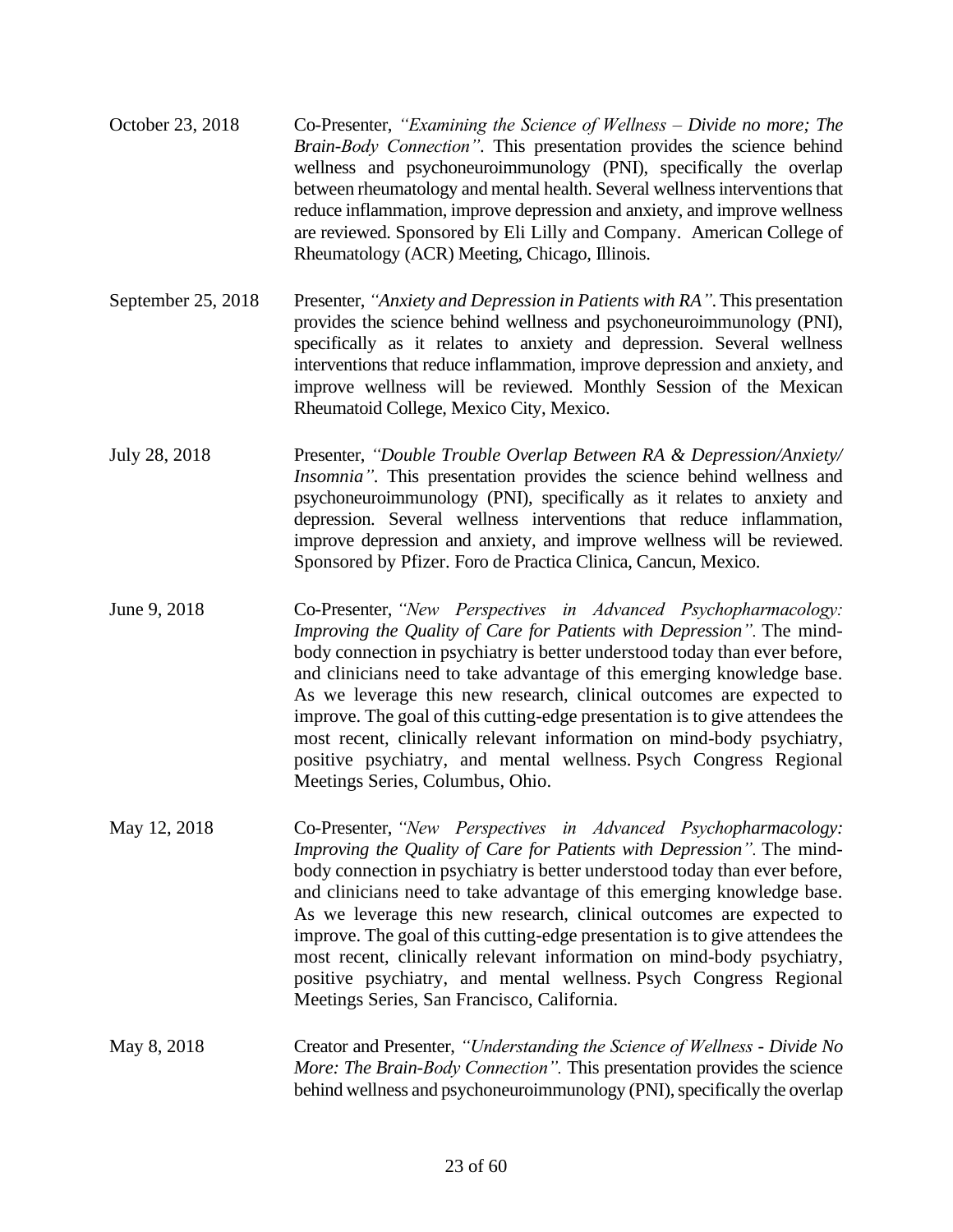between rheumatology and mental health. Several wellness interventions that reduce inflammation, improve depression and anxiety, and improve wellness were reviewed. Eli Lilly and Company, Indianapolis, Indiana.

- May 5, 2018 Co-Presenter. Mental wellness social media ad campaign. Created a Q&A series addressing a variety of issues related to mental wellness. Pfizer Pharmaceuticals, New York, New York.
- April 29, 2018 Co-Presenter, *"WILD 5 Wellness: A Practical Manual-Based Approach to Improving Wellness at the Intersection of Inflammation and Mental Health".*  This session describes how inflammation negatively affects mental health, how to diminish it through scientifically valid principles, and how to apply well-studied anti-inflammatory interventions in an everyday mental health practice. Interdisciplinary Autoimmune Summit (IAS), Boston, Massachusetts.
- April 29, 2018 Co-Creator and Presenter, *"Understanding the Science of Wellness - Divide No More: The Brain-Body Connection".* Rheumatology Advisory Board on Wellness offering training specific to the science behind wellness and psychoneuroimmunology (PNI), specifically the overlap between rheumatology and mental health. Several wellness interventions that reduce inflammation, improve depression and anxiety, and improve wellness were reviewed. Speaker Training for Rheumatology and Mental Health, Eli Lilly and Company, Boston, Massachusetts.
- April 28, 2018 Co-Presenter, *"New Perspectives in Advanced Psychopharmacology: Improving the Quality of Care for Patients with Depression".* The mindbody connection in psychiatry is better understood today than ever before, and clinicians need to take advantage of this emerging knowledge base. As we leverage this new research, clinical outcomes are expected to improve. The goal of this cutting-edge presentation is to give attendees the most recent, clinically relevant information on mind-body psychiatry, positive psychiatry, and mental wellness. Psych Congress Regional Meetings Series, Baltimore, Maryland.
- April 25, 2018 Presenter, *"Low Effort, High Yield: Incorporating Scales and Screeners into a Busy Mental Health Practice".* The goal of this session is to provide an overview of several psychiatric scales and screeners highlighting their value to clinicians in clinical practice. This session will also discuss the pros and cons of using these clinical tools, as well as, availability, scoring, ease of use, and time efficiency. University of Texas at Austin, School of Nursing, Nurse Practitioner Program, Austin, Texas.
- March 24, 2018 Co-Presenter, *"Examining the Risks and Benefits from Benzodiazepines".* The goal of this presentation is to offer cutting-edge, state of the art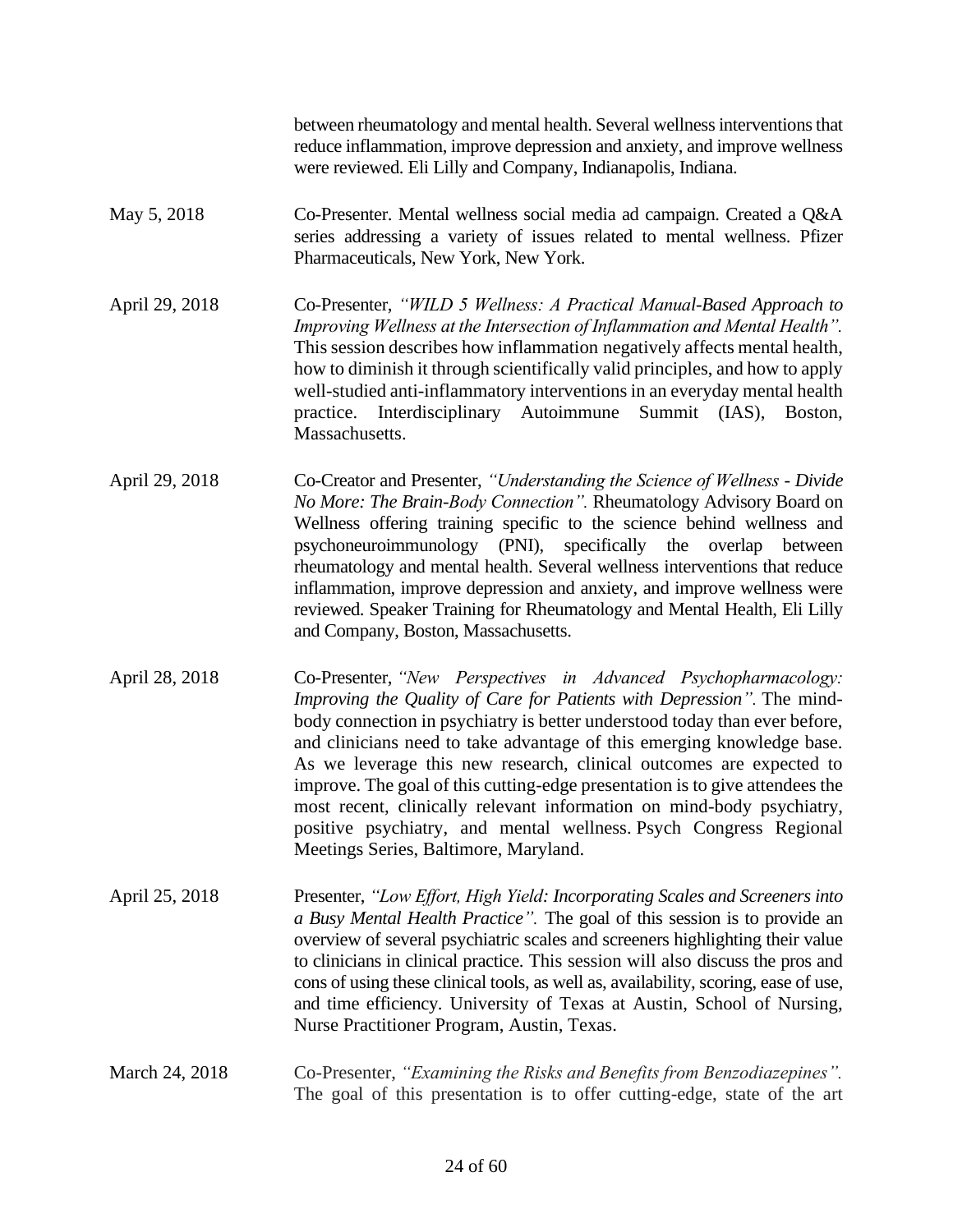information on the risk and benefit profile of these medications and offer clear, practical advice to clinicians to minimize harm and maximize benefits. Alaska Psychiatric Association Annual Meeting, Girdwood, Alaska.

- March 24, 2018 Presenter, "*Communication Savvy: Tips for Successful Conversations with Your Patients".* The doctor-patient rhetoric can be difficult to navigate, especially with patients who may have an impaired mental status. Strong communication skills are essential to providing the level of care mental health patients need to understand their prescribed treatment regimen. This session will review tips and tricks all mental healthcare providers should keep in mind when interacting with their patients to combat non-adherence and promote better outcomes. Alaska Psychiatric Association Annual Meeting, Girdwood, Alaska.
- March 17, 2018 Co-Presenter, *"New Perspectives in Advanced Psychopharmacology: Improving the Quality of Care for Patients with Depression".* The mindbody connection in psychiatry is better understood today than ever before, and clinicians need to take advantage of this emerging knowledge base. As we leverage this new research, clinical outcomes are expected to improve. The goal of this cutting-edge presentation is to give attendees the most recent, clinically relevant information on mind-body psychiatry, positive psychiatry, and mental wellness. Psych Congress Regional Meetings Series, Glendale, Arizona.
- March 3, 2018 Co-Presenter, *"Mindfulness in a Psychiatric Practice".* This 3-hour presentation/workshop highlights the science behind mindfulness including the neurobiology and anti-inflammatory effects of mindfulness-based practices, provide experiential practices, and practical tips to integrate these practices into a busy clinical practice. Pfizer VI SNC Summit, San Juan, Costa Rica.
- February 24, 2018 Presenter, "*Communication Savvy: Tips for Successful Conversations with Your Patients".* The doctor-patient rhetoric can be difficult to navigate, especially with patients who may have an impaired mental status. Strong communication skills are essential to providing the level of care mental health patients need to understand their prescribed treatment regimen. This session will review tips and tricks all mental healthcare providers should keep in mind when interacting with their patients to combat non-adherence and promote better outcomes. Elevate, Austin, Texas.
- February 24, 2018 Co-Presenter, *"Disrupting Mental Illness: The Next Generation of Innovation*". In celebration of the vibrant startup community in Austin, Texas, Otsuka America Pharmaceutical, Inc., in conjunction with Elevate, will host a Live Pitch Event to spark the next generation of innovation. The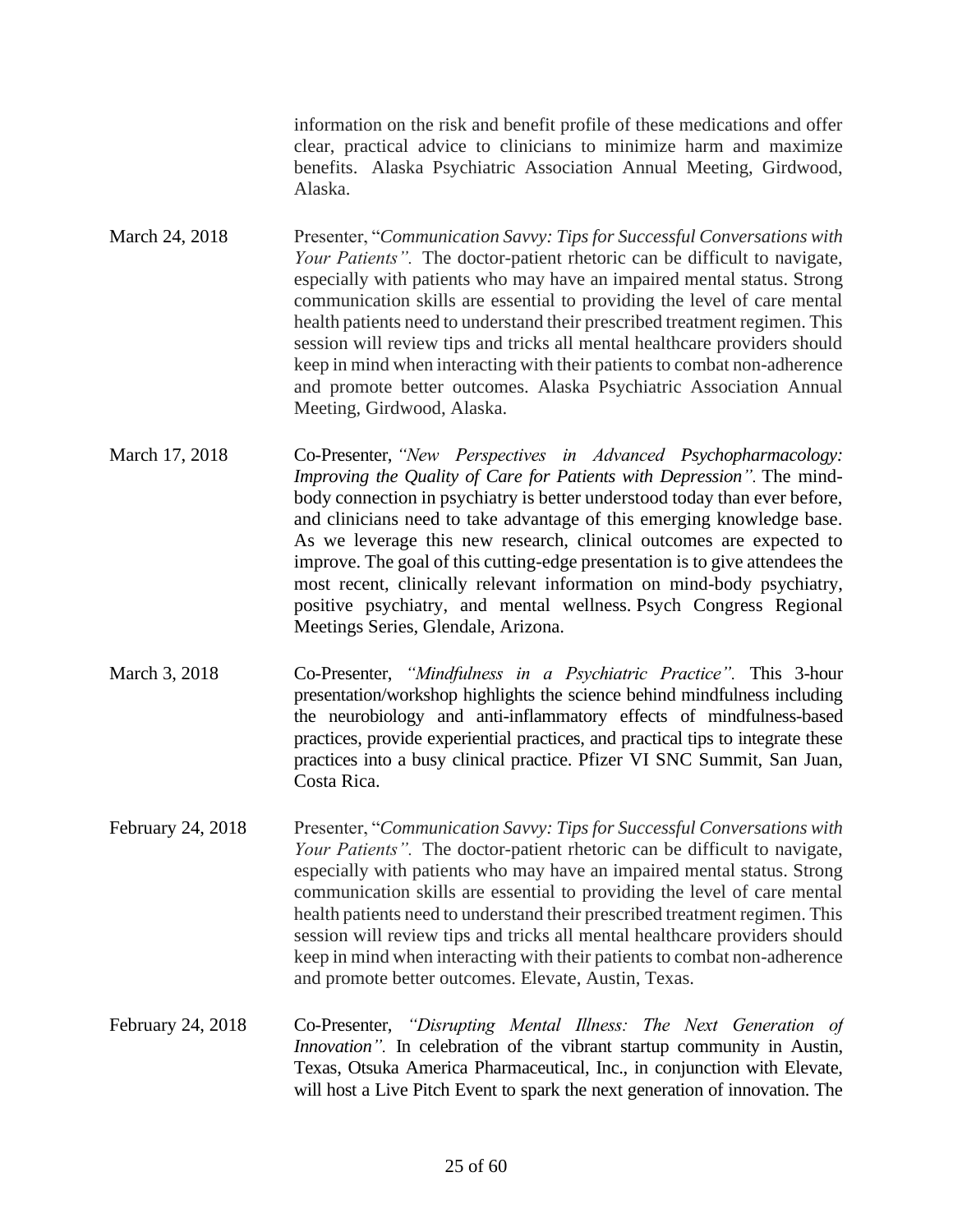program will begin with a panel conversation on opportunities for innovation in mental health to address unmet needs and will set the foundation for the evening's second event – a Live Pitch Competition. Elevate, Austin, Texas.

- February 1, 2018 Co-Presenter, "*Red Hot Mess: Mindfulness as An Augmentation Strategy in the Management of Chronic Pain".* This webinar highlights the science behind mindfulness including the neurobiology and anti-inflammatory effects of mindfulness-based practices and provides practical tips to integrate these practices into a busy clinical practice. UCB Pharma Ltd Webinar.
- January 23, 2018 Co-Presenter, "*The Power of Mental Wellness: Wellness in Psychiatry".* This webinar highlights the importance of wellness in everyday clinical practice, provides a review of HERO wellness traits, as well as the neurobiological changes seen as a result of wellness behaviors and activities. PsychU Virtual Forum.
- November 18, 2017 Co-Presenter, *"Seven Scientifically Proven Anti-Inflammatory Strategies for Today's Modern Mental Health Practice".* This session describes how inflammation negatively affects mental health, how to diminish it through scientifically valid principles, and how to apply well-studied antiinflammatory interventions in an everyday mental health practice. Psych Congress Regional Meetings Series, Orlando, Florida.
- November 5, 2017 Co-Presenter, *"Mindfulness in Psychiatric Practice".* This session will review mindfulness techniques as applied in a wide variety of mental and physical disorders, and the evidence supporting these techniques, as well as increasing awareness of the usefulness and implementation of mindfulness techniques in a psychiatric practice. Texas Society of Psychiatric Physicians Annual Convention, San Antonio, Texas.
- November 4, 2017 Presenter, *"Walk the Walk: Practical Wellness Tips for Busy Clinicians"*. This session will review issues of clinician burnout and provide specific wellness practices appropriate for both patients and clinicians alike. 9th Annual International Behavioral Medicine Conference, November 3-4, 2017, Edinburg, Texas.

Presenter, *"Wellness Breaks".* Series of three 15-minute breaks focusing on mindfulness meditation. Cardiometabolic Risk Summit, October 20- 22, 2017, Dallas, Texas.

- October 22, 2017 Wellness Break: *"Meditation: How Do I Start"*
- October 21, 2017 Wellness Break: *"Mindful Moment: Change Your Perspective"*
- October 20, 2017 Wellness Break: *"Mindful Moment: Finding Your Inner Calm"*
- October 20, 2017 Presenter, *"The ADA Speaks Out: Psychosocial Care Promoting Optimal Outcomes and Psychological Well-Being".* This session will review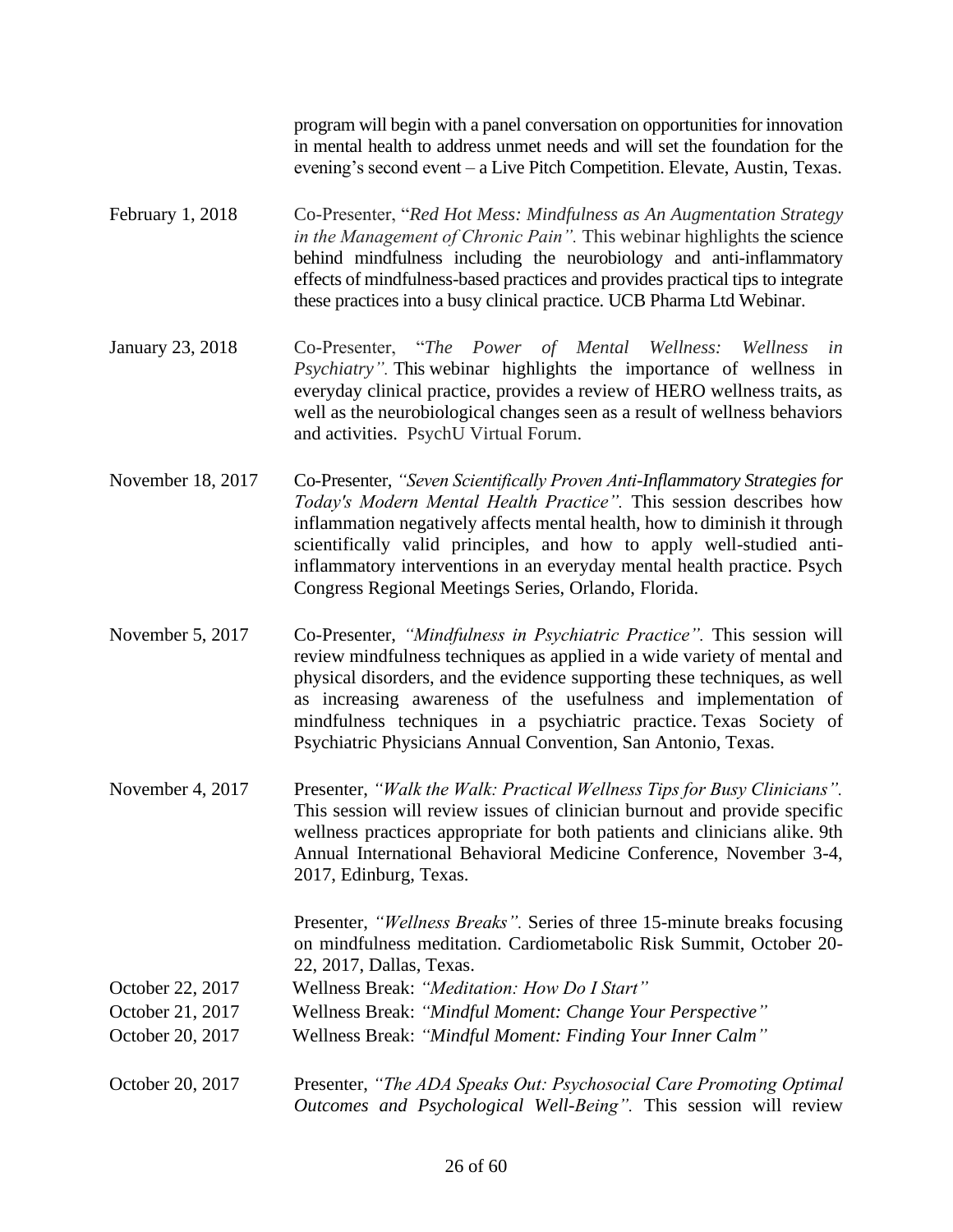evidence-based guidelines on the assessment and management of the psychosocial aspect of diabetes, including Diabetes Distress and other comorbidities, highlighting the use of screening/assessment tools. Cardiometabolic Risk Summit, October 20-22, 2017, Dallas, Texas.

- October 7, 2017 Co-Presenter, *"Seven Scientifically Proven Anti-Inflammatory Strategies for Today's Modern Mental Health Practice".* This session describes how inflammation negatively affects mental health, how to diminish it through scientifically valid principles, and how to apply well-studied antiinflammatory interventions in an everyday mental health practice. Psych Congress Regional Meetings Series, Dallas, Texas.
- September 26, 2017 Presenter, *"Differentiating Bipolar from Unipolar Depression"*. This session provides an overview and tools for differentiating Unipolar Depression and Bipolar Depression. University of Texas at Austin, School of Nursing, Psychiatric Nurse Practitioner Program, Austin, Texas.
- September 19, 2017 Presenter, *"Creating a Mental Wellness Practice Incorporating HERO Principles (Happiness, Enthusiasm, Resilience, and Optimism". This session* highlights the importance of wellness in everyday clinical practice, provides a review of HERO wellness traits, as well as the neurobiological changes seen as a result of wellness behaviors and activities. 2017 Psych Congress, New Orleans, Louisiana.
- September 18, 2017 Co-Presenter, *"Examining the Risks and Benefits from Benzodiazepines".* This session offers state-of-the-art information on the risk-benefit profile of these medications and offers clear, practical advice to clinicians in order to minimize harm and maximize benefits. 2017 Psych Congress, New Orleans, Louisiana.
- September 14, 2017 Co-Presenter, *"Rapid Fire Insomnia – CBT-I"*. This session highlights a non-pharmacological intervention called CBT-I, an effective and proven treatment for insomnia. 2017 Psych Congress, Pre-Conference, New Orleans, Louisiana.
- September 14, 2017 Presenter, *"When Advanced Psychopharmacology Proves Inadequate: Nonpharmacological Augmentation Strategies to the Rescue"*. This session is an in-depth review of several non-pharmacological augmentation strategies. Each intervention is partnered with a variety of clinician resources, which are available as downloads for use in a busy clinical practice. 2017 Psych Congress, Pre-Conference, New Orleans, Louisiana.
- July 14, 2017 Presenter, *"Bipolar Depression: Prudent Use of Scales and Screeners to Improve Diagnostic Accuracy".* This webinar series focused on the challenges faced by clinicians in caring for patients with bipolar disorder,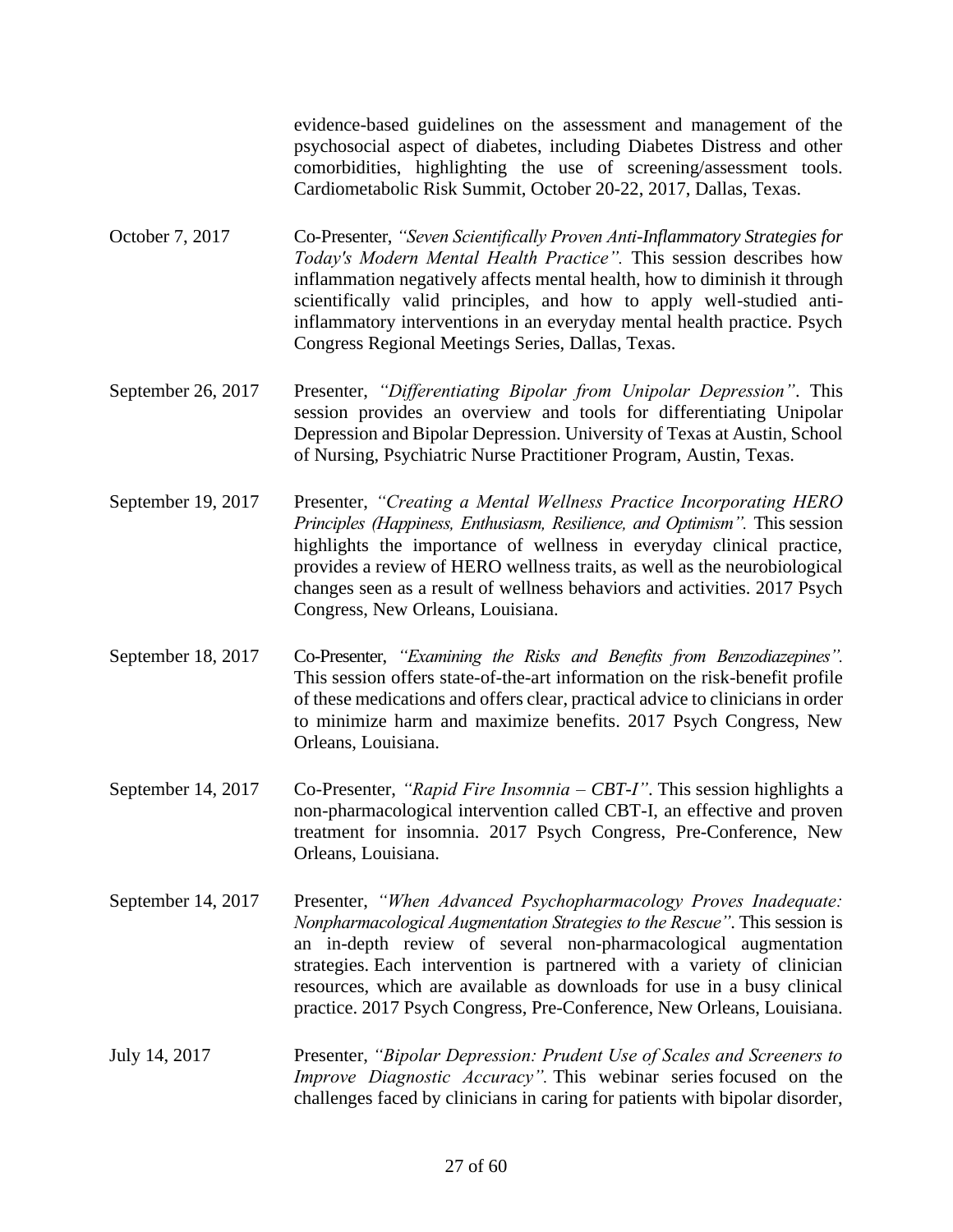especially in a mixed phase. The use of psychiatric scales and screeners was highlighted with special attention given to the PHQ-9, the MDQ, and the BSDS. Canadian psychiatrists and other mental health specialists participated in this webinar series. Sunovion Pharmaceuticals, Canada.

- July 13, 2017 Presenter, *"Bipolar Depression: Prudent Use of Scales and Screeners to Improve Diagnostic Accuracy".* This webinar series focused on the challenges faced by clinicians in caring for patients with bipolar disorder, especially in a mixed phase. The use of psychiatric scales and screeners was highlighted with special attention given to the PHQ-9, the MDQ, and the BSDS. Canadian psychiatrists and other mental health specialists participated in this webinar series. Sunovion Pharmaceuticals, Canada.
- June 28, 2017 Presenter, *"Bipolar Depression: Prudent Use of Scales and Screeners to Improve Diagnostic Accuracy".* This webinar series focused on the challenges faced by clinicians in caring for patients with bipolar disorder, especially in a mixed phase. The use of psychiatric scales and screeners was highlighted with special attention given to the PHQ-9, the MDQ, and the BSDS. Canadian psychiatrists and other mental health specialists participated in this webinar series. Sunovion Pharmaceuticals, Canada.
- June 10, 2017 Co-Presenter, *"Seven Scientifically Proven Anti-Inflammatory Strategies for Today's Modern Mental Health Practice".* This session describes how inflammation negatively affects mental health, how to diminish it through scientifically valid principles, and how to apply well-studied antiinflammatory interventions in an everyday mental health practice. Psych Congress Regional Meetings Series, Newark, New Jersey.
- May 6, 2017 Co-Presenter, *"Seven Scientifically Proven Anti-Inflammatory Strategies for Today's Modern Mental Health Practice".* This session describes how inflammation negatively affects mental health, how to diminish it through scientifically valid principles, and how to apply well-studied antiinflammatory interventions in an everyday mental health practice. Psych Congress Regional Meetings Series, Chicago, Illinois.
- March 27, 2017 Presenter, "*The Power of Mental Wellness*". This session addresses the importance of integrating wellness into our clinical practices. Reviews data supporting exercise, mindfulness, sleep, social connectedness, and nutrition as effective wellness interventions. Discusses the data from a 30 day prescriptive wellness program, and implementation strategies. Utah Department of Health, UCCP BeWise Conference, Park City, Utah.
- March 18, 2017 Co-Presenter, "*Seven Scientifically Proven Anti-Inflammatory Strategies for Today's Modern Mental Health Practice*". This session describes how inflammation negatively affects mental health, how to diminish it through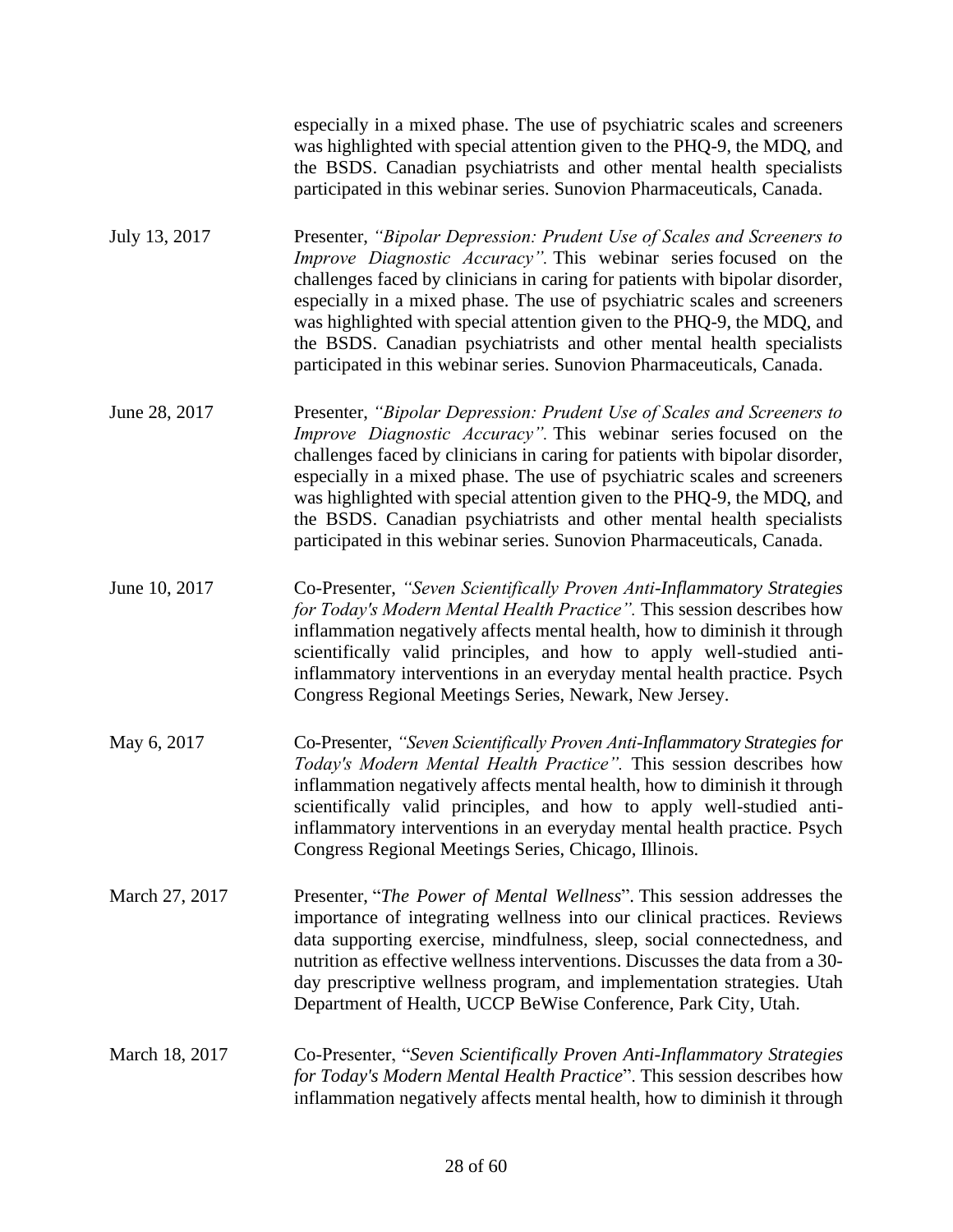scientifically valid principles, and how to apply well-studied antiinflammatory interventions in an everyday mental health practice. Psych Congress Regional Meetings Series, Seattle, Washington.

- March 4, 2017 Presenter, *"Low Effort, High Yield: Incorporating Scales and Screeners into a Busy Mental Health Practice".* The goal of this session is to provide an overview of several psychiatric scales and screeners highlighting their value to clinicians in clinical practice. This session will also discuss the pros and cons of using these clinical tools, as well as, availability, scoring, ease of use, and time efficiency. Elevate, San Francisco, California.
- March 4, 2017 Presenter, *"Got Wellness? Incorporating Mental Wellness Strategies into Your Clinical Practice Matters".* The goal of this session is to consider the importance of integrating wellness into a busy clinical practice by reviewing five well-studied and researched wellness elements: exercise, mindfulness, sleep, social connectedness, and nutrition. Data from a pilot study will be presented, which integrates all five elements into a simple, prescriptive, and trackable 30-day program. Elevate, San Francisco, California.
- March 4, 2017 Presenter, *"Meet the Mentors".* This session is an interactive panel discussion featuring mental health professionals who transcend professional categories and practice settings. The goal of this session is to hear from professionals who work in busy psychiatric hospitals, run successful private practices, teach residents, partake in clinical trial research discoveries, and more. Elevate, San Francisco, California.
- November 19, 2016 Presenter, *"A Walk on the WILD Side: Pursuit of Mental Wellness"*. This session examines wellness as a multipronged intervention including exercise, mindfulness meditation, sleep, social connectedness, and nutrition as an effective intervention. Psych Congress Regional Meetings Series, Miami, Florida.
- November 19, 2016 Co-Presenter, *"Adults with ADHD: Current Approaches to Diagnosis and Management"*. This session will highlight screening and measurement tools, as well as the neurobiology of this disorder. Both pharmacological and non-pharmacological interventions will be discussed. Psych Congress Regional Meetings Series, Miami, Florida.
- November 5, 2016 Co-Presenter, *"A Walk on the WILD Side: Pursuit of Mental Wellness"*. This session examines wellness as a multipronged intervention including exercise, mindfulness meditation, sleep, social connectedness, and nutrition as an effective intervention. We will examine a small wellness pilot study. 8th Annual Behavioral Medicine Conference, Edinburg, Texas.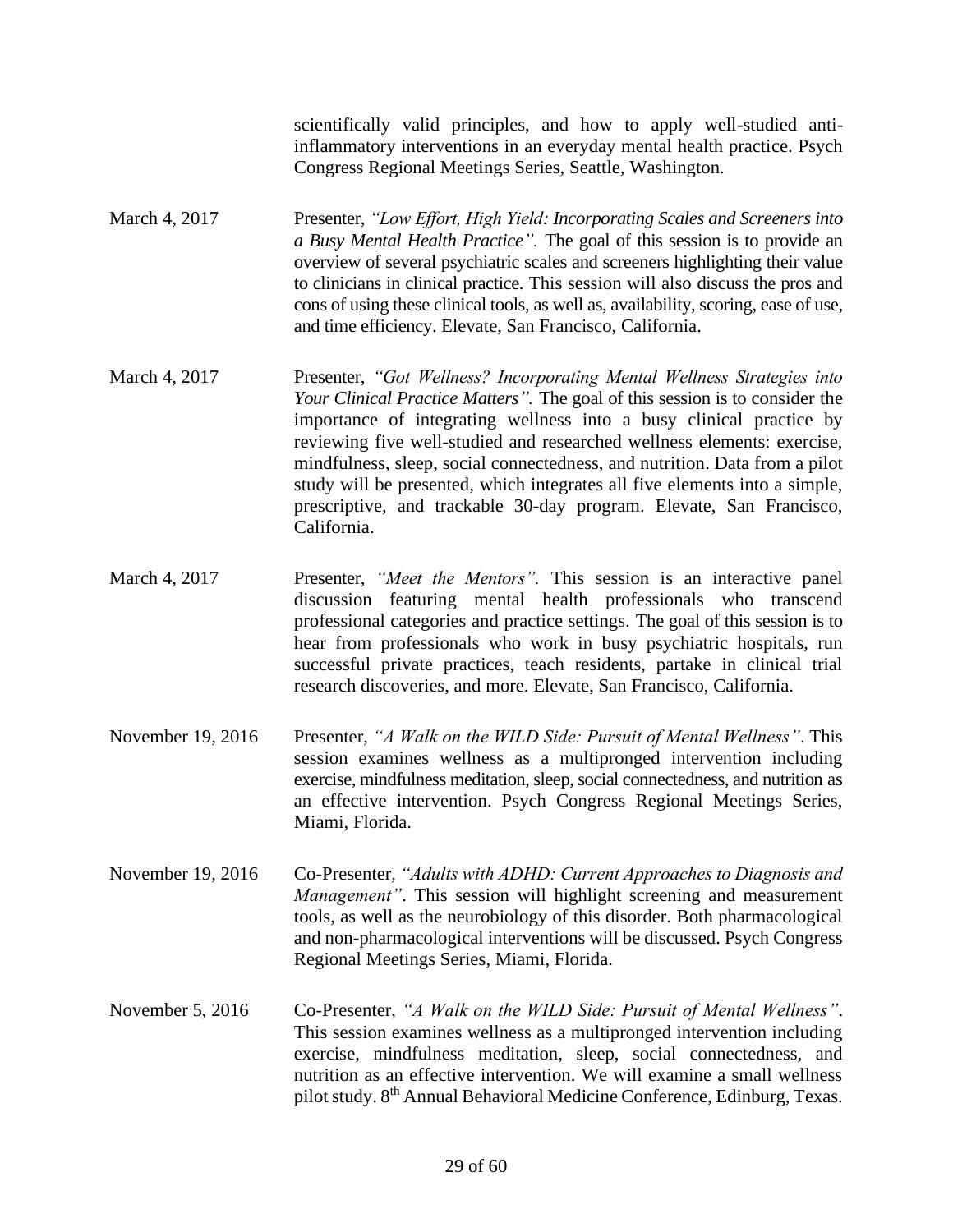- October 24, 2016 Presenter, *"The Power of Mental Wellness: A Psych Congress Collaborative Project".* This session highlights the need to include wellness into treatment efforts to gain the best possible treatment outcomes. 2016 US Psychiatric and Mental Health Congress, San Antonio, Texas.
- October 22, 2016 Co-Presenter/Moderator, *"It Takes a Village: Collaborative Mental Health for the 21st Century Clinician".* This session brings together 5 specialties to engage in a conversation about the need to practice coordinated, collaborative care, and outline strategies to support these efforts. 2016 US Psychiatric and Mental Health Congress, San Antonio, Texas.
- October 20, 2016 Presenter, *"Management of the Top 5 Psychotropic Side Effects – Weight Gain".* This session explores the challenges of prevention and weight loss as a result of psychotropic medications. A review of both pharmacological and nonpharmacological interventions will be presented. 2016 US Psychiatric and Mental Health Congress, San Antonio, Texas.
- October 20, 2016 Co-Presenter, *"When Generalized Anxiety Disorder Doesn't Respond to First-Line Treatment: A Comprehensive Pharmacologic and Nonpharmacological Treatment Primer".* This session explores the challenges of identification and treatment for Treatment Resistant-Generalized Anxiety Disorder, as well as providing comprehensive resources. 2016 US Psychiatric and Mental Health Congress, San Antonio, Texas.
- October 20, 2016 Co-Presenter, *"Two Tools Every Psychopharmacologist Should Utilize Even in a Medication-Based Practice: A Modern Update on Exercise and Mindfulness as Tools to Enhance Medication Outcomes".* This session explores the clinical benefits of both exercise and mindfulness, as well as providing comprehensive resources for both interventions. 2016 US Psychiatric and Mental Health Congress, San Antonio, Texas.
- October 14-16, 2016 Presenter/Facilitator: "A Moment of Gratitude", "A Happiness Meditation", and *"A Mini Meditation".* Meditations featured as part of a twenty-minute wellness break presented during the general session at the Cardiometabolic Risk Summit Fall, Las Vegas, Nevada.
- October 13, 2016 Moderator & Presenter, Preconference Day Clinician Wellness: *"Walk the Walk: Practical Wellness Tips for Busy Clinicians"*. This session focused on an effective multipronged intervention including exercise, mindfulness meditation, sleep, social connectedness, and nutrition for improving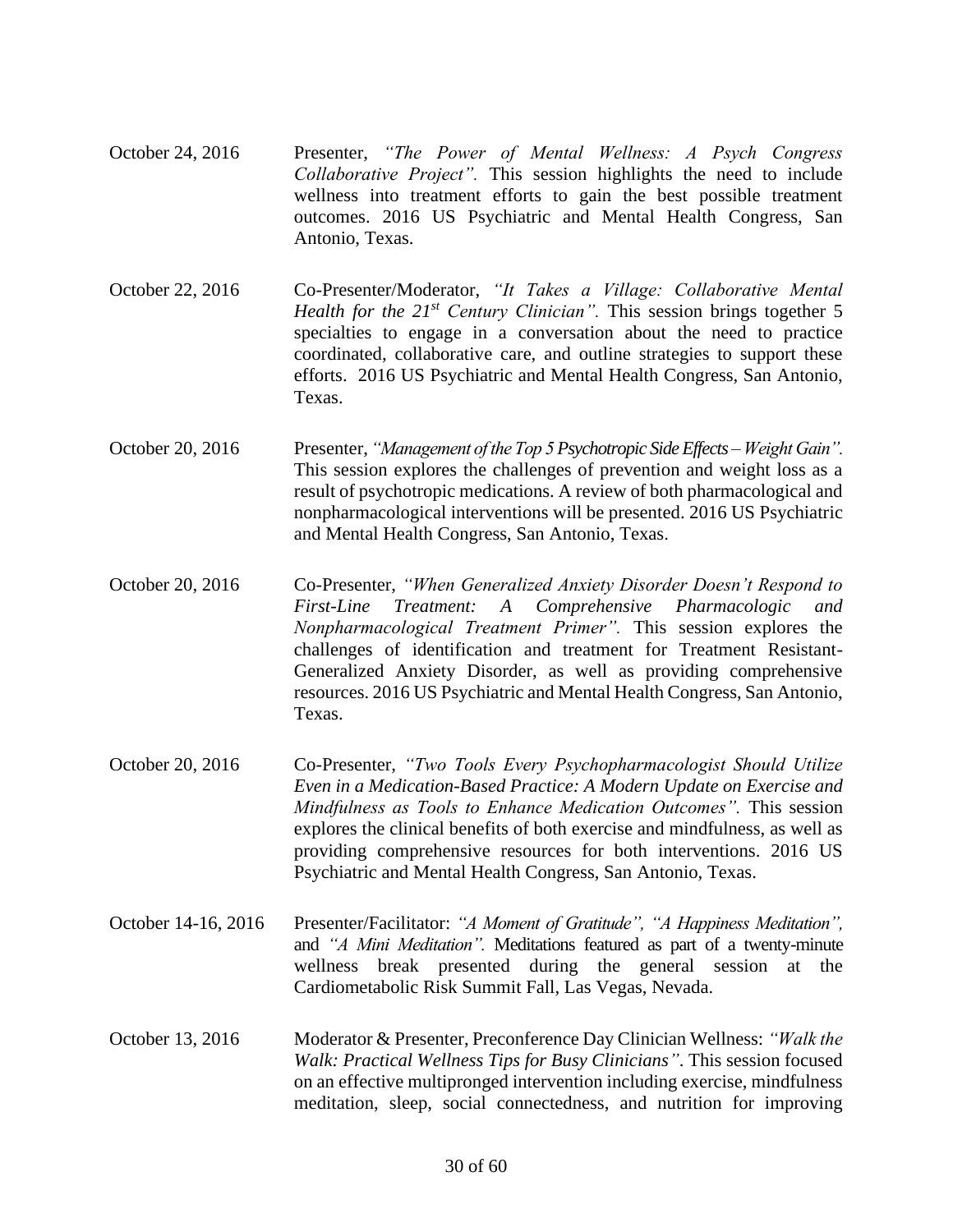clinician wellness. Cardiometabolic Risk Summit Fall, Las Vegas, Nevada.

- June 11, 2016 Presenter, *"A Walk on the WILD Side: Pursuit of Mental Wellness"*. This session examines wellness as a multipronged intervention including exercise, mindfulness meditation, sleep, social connectedness, and nutrition as an effective intervention. Psych Congress Regional Meetings Series in Milwaukee, Wisconsin.
- April 15, 2016 Co-presenter, *"Introduction to a Wellness Program: WILD 5 Wellness Program"*. This all-day session examines wellness as a multipronged intervention including exercise, mindfulness meditation, sleep, social connectedness, and nutrition as an effective intervention. Pfizer Mental Wellness Day, Johannesburg, South Africa.
- April 2, 2016 Presenter, *"A Walk on the WILD Side: Pursuit of Mental Wellness"*. This session examines wellness as a multipronged intervention including exercise, mindfulness meditation, sleep, social connectedness, and nutrition as an effective intervention. Psych Congress Regional Meetings Series in Providence, Rhode Island.
- January 26, 2016 Presenter, *"Exercise and Cardiometabolic Concerns"*. This session encourages a clinical dialogue regarding exercise and Cardiometabolic concerns. Non-pharmacologic interventions will be discussed. University of Texas at Austin, School of Nursing, Psychiatric Nurse Practitioner Program, Austin, Texas.
- October 6, 2015 Presenter, *"Differentiating Bipolar from Unipolar Depression"*. Bipolar Depression is frequently misdiagnosed as Unipolar Depression. This session provides an overview and tools for differentiating Unipolar Depression and Bipolar Depression. University of Texas at Austin, School of Nursing, Nurse Practitioner Program, Austin, Texas.
- September 26, 2015 Presenter, *"Diabetes Distress: The Hidden Impediment to Quality of Care".* This session provides a review of the clinical presentation of Diabetes Distress as a barrier to quality care. Examine scales and screeners in the identification of Diabetes Distress, as well as non-pharmacologic interventions to minimize the negative impact of Diabetes Distress. Cardiometabolic Risk Summit, Las Vegas, Nevada.
- September 9, 2015 Presenter, *"Weight Gain and Psychotropics: Examining the Data and Looking for Solutions".* This session examines the rates of weight gain in various medications. We will review metabolic issues and a variety of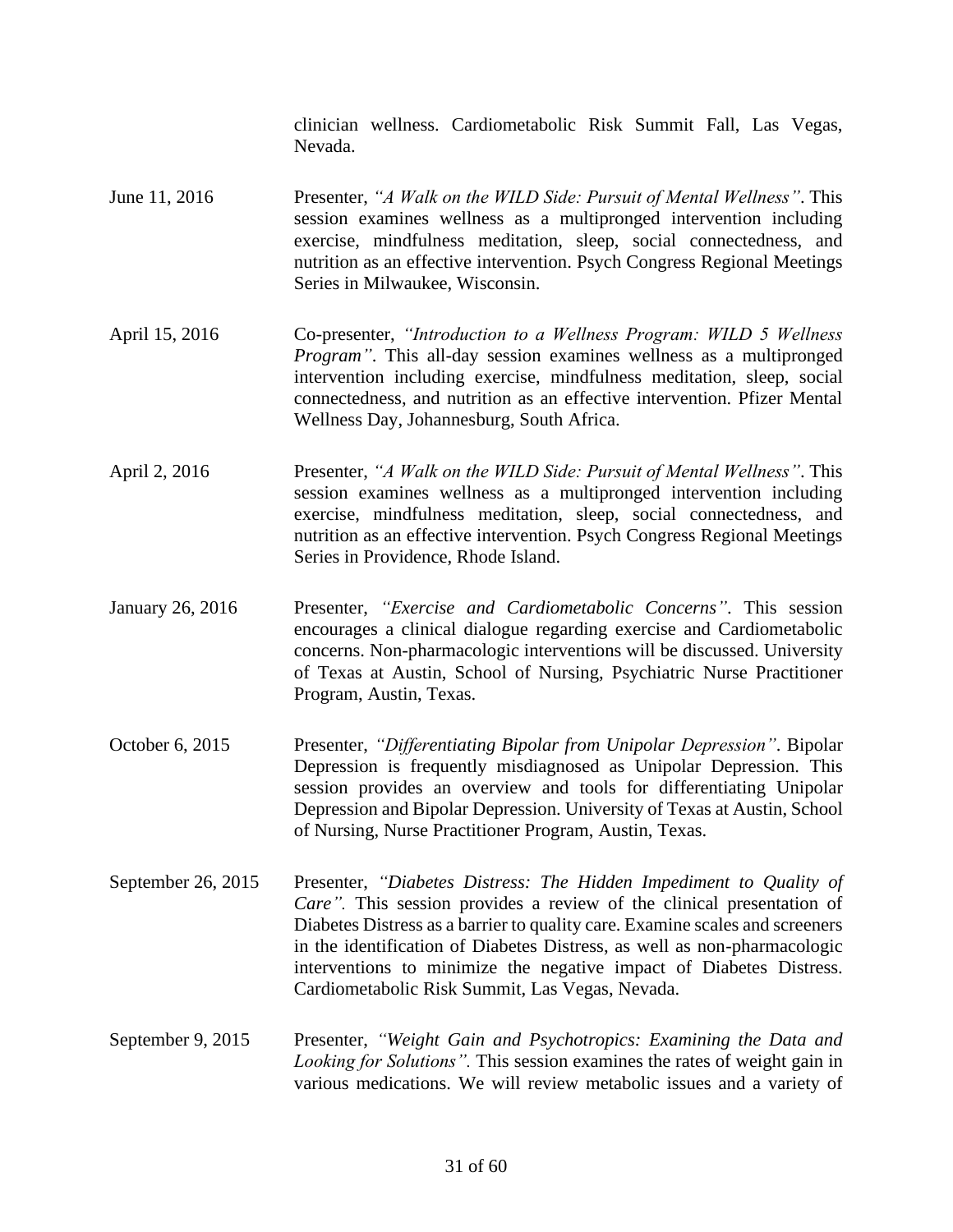solutions regarding weight gain. 2015 US Psychiatric and Mental Health Congress, Pre- Conference Day, San Diego, California.

- September 11, 2015 Presenter, *"See No Evil, Hear No Evil, Speak No Evil: Reconsidering Benzodiazepine Use in an Era of Increasing Concern"*. This session examines the benefits and limitations of using benzodiazepine in a population of patients with anxiety disorder and insomnia. Nonpharmacological and pharmacological interventions will be reviewed. 2015 US Psychiatric and Mental Health Congress, San Diego, California.
- September 12, 2015 Co-presenter, *"When Healers Are Mortally Wounded: Clinician Suicide"*. This session examines the crisis of clinician suicide. We will examine clinician burnout and ways to more effectively manage burnout. 2015 US Psychiatric and Mental Health Congress, San Diego, California.
- September 12, 2015 Presenter, *"Mental Wellness Matters: Applying Wellness Interventions Even in the Busiest Clinical Practice"*. This session examines wellness as a multipronged intervention including exercise, mindfulness meditation, sleep, social connectedness, and nutrition as an effective intervention. 2015 US Psychiatric and Mental Health Congress, San Diego, California.
- June 25, 2015 Presenter, *"Exercise and Nutrition"*. This session encourages a clinical dialogue regarding exercise and nutrition as effective interventions in the treatment of major depression and anxiety disorders. University of Texas at Austin, School of Nursing, Psychiatric Nurse Practitioner Program, Austin, Texas.
- May 30, 2015 Co-presenter, *"Improving Medication Adherence and Outcomes in MDD"*. This session examines the problem of medication adherence and outcomes in MDD. The importance of using adherence scales will be addressed. Psych Congress Regional Meetings Series in Seattle, Washington.
- May 30, 2015 Presenter, *"Who Has Time? Making a Case for the Use of Scales and Screeners in Differential Diagnosis".* This session examines the prevalence and frequency of common mental health disorders and repercussions of misdiagnosis. The importance and ease of implementing psychiatric scales and screeners into clinical practice will be addressed. Psych Congress Regional Meetings Series in Seattle, Washington.
- March 7, 2015 Presenter, *"A Senior Moment or Something More? The Spectrum of Aging from MCI through Dementia"*. This session examines the prevalence of cognitive decline and dementia-related disorders, as well as the importance of early and accurate identification. The importance of using screening tools to lessen the impact of suboptimal recognition will be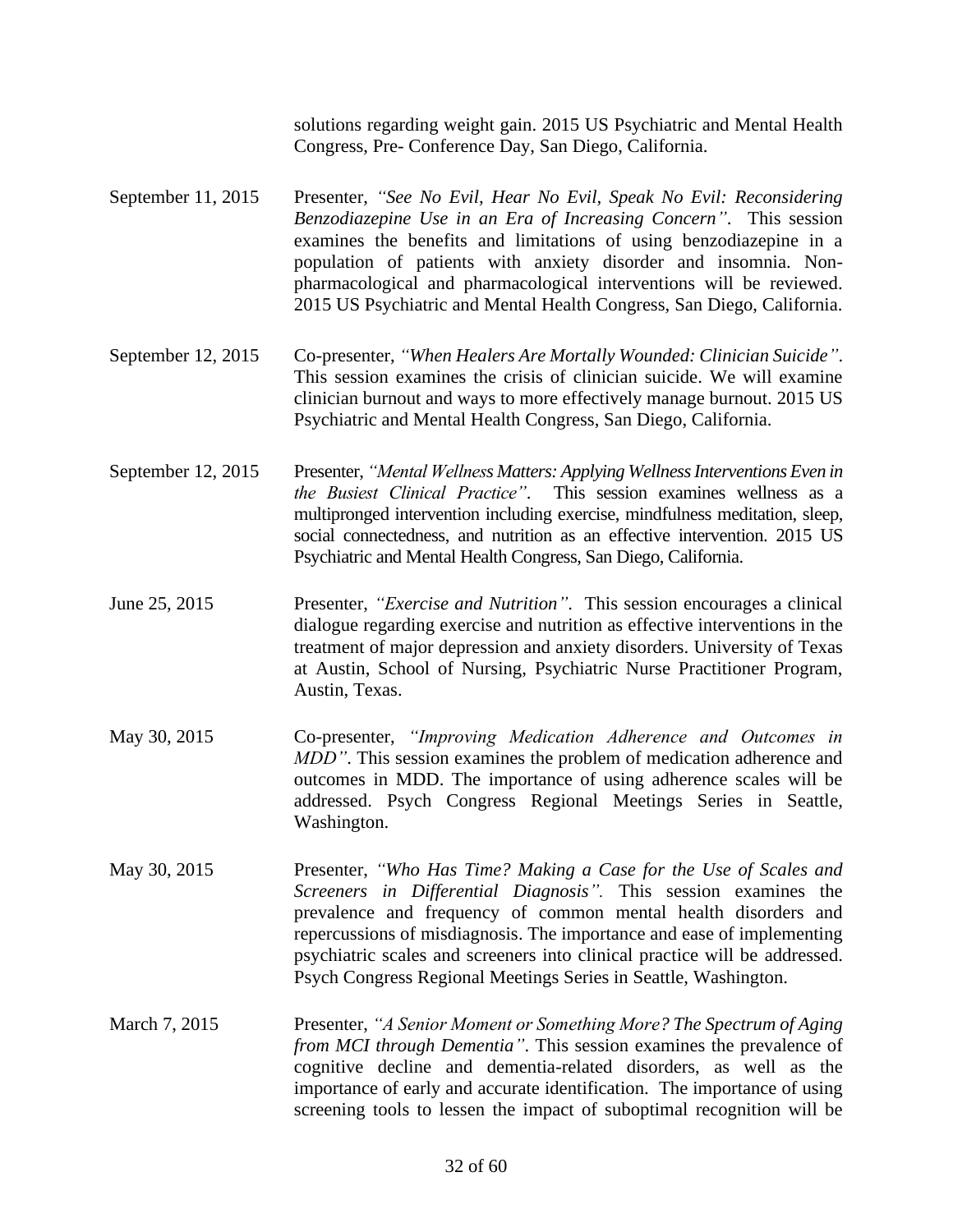addressed. Both pharmacologic and nonpharmacologic treatment options for cognitive decline and dementia-related disorders will also be discussed. Psych Congress Regional Meetings Series in Miami, Florida.

- March 7, 2015 Presenter, *"Who Has Time? Making a Case for the Use of Scales and Screeners in Differential Diagnosis".* This session examines the prevalence and frequency of common mental health disorders and repercussions of misdiagnosis. The importance and ease of implementing psychiatric scales and screeners into clinical practice will be addressed. Psych Congress Regional Meetings Series in Miami, Florida.
- March 3, 2015 Presenter, *"Everything Old is New Again: An Update on Meditation's Neurobiology and Clinical Utility"*. This session offers both clinical and neurobiological data on mindfulness meditation as an effective intervention in both major depression and anxiety disorders. University of Texas at Austin, School of Nursing, Psychiatric Nurse Practitioner Program, Austin, Texas.
- February 10, 2015 Presenter, *"Nonpharmacologic Therapies for Depression and Bipolar Depression"*. This session examines the need for nonpharmacologic therapies in the treatment of both unipolar depression and bipolar depression. University of Texas at Austin, School of Nursing, Psychiatric Nurse Practitioner Program, Austin, Texas.
- November 11, 2014 Presenter, *"Is It Pediatric Bipolar Disorder?"* This session explores the challenges of the diagnostic process and how clinicians can utilize psychiatric scales and screeners in the process of differentiating pediatric bipolar from other comorbidities. A comprehensive resource section will be presented. University of Texas at Austin, School of Nursing, Psychiatric Nurse Practitioner Program, Austin, Texas.
- October 10, 2014 Presenter, "*Distress and Depression in Patients with Cardiometabolic Risk*". This session examines 1. Rates of overlap and causality between mental health disorders and CMR, 2. How mental health disorders cause mind-body neurobiological adversities and how this impacts morbidity and mortality rates in patients, and 3. Data on interventions that are available to minimize the impact of metabolic disorders on patients with mental illness and how we can apply specific interventions in everyday clinical practices. Cardiometabolic Risk Summit 2014, Las Vegas, Nevada.
- October 7, 2014 Presenter, *"Differentiating Bipolar from Unipolar Depression"*. Bipolar Depression is frequently misdiagnosed as Unipolar Depression. This session provides an overview and tools for differentiating Unipolar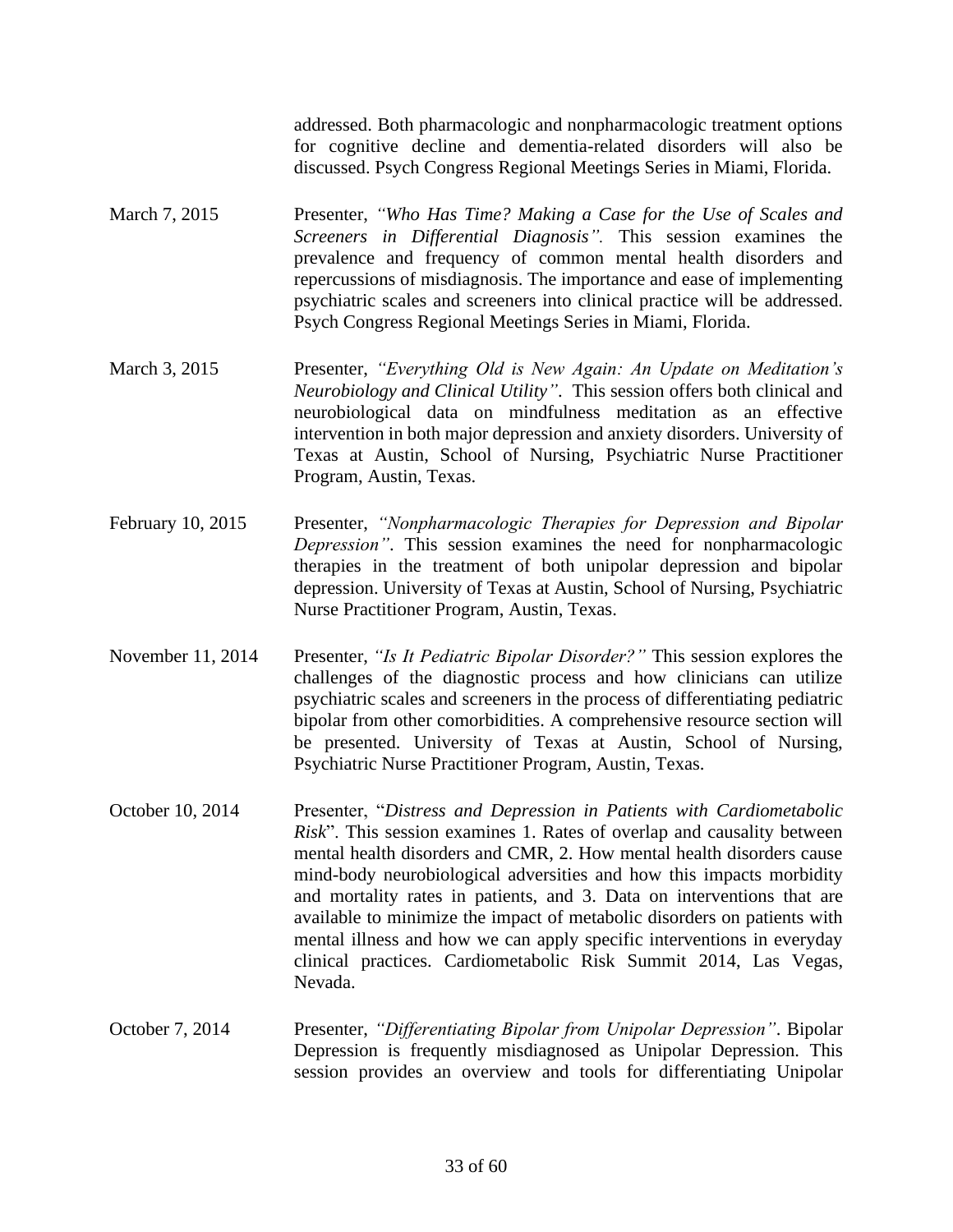Depression and Bipolar Depression. University of Texas at Austin, School of Nursing, Psychiatric Nurse Practitioner Program, Austin, Texas.

- September 23, 2014 Presenter, *"A Pie in the Sky or an Idea Whose Time has Come? Creating a Wellness Centric Practice"*. This session examines wellness as a multipronged intervention including exercise, nutrition, social connectedness, cognition, and meditation. Practical tools are provided to facilitate incorporation into a busy clinical practice. 2014 US Psychiatric and Mental Health Congress, Orlando, Florida.
- September 23, 2014 Co-presenter, *"Examining the Weakest Link in Our Practice Chain: Barriers to Adherence and Practical Solutions"*. This session considers the topic of adherence from both the HCP and patient's perspective and offers practical solutions. 2014 US Psychiatric and Mental Health Congress, Orlando, Florida.
- September 22, 2014 Presenter, *"Exercise and Mindfulness Meditation"*. This session encourages a clinical dialogue between HCPs regarding exercise and mindfulness meditation as effective interventions in the treatment of major depression and anxiety disorders. Psych Congress Network Live (Meet the Experts), 2014 US Psychiatric and Mental Health Congress, Orlando, Florida.
- September 21, 2014 Co-presenter, *"Who Has Time to Meditate? The Power of Integrating Meditation into Your Busy Clinical Practice"*. This session examines cutting edge neurobiological and clinical data supporting Mindfulness Based Cognitive Therapy and Cognitive Based Compassion Therapy as effective clinical interventions. 2014 US Psychiatric and Mental Health Congress, Orlando, Florida.
- September 19, 2014 Presenter, *"Everything Old is New Again: An Update on Meditation's Neurobiology and Clinical Utility"*. This session offers both clinical and neurobiological data on mindfulness meditation as an effective intervention in both major depression and anxiety disorders. 2014 US Psychiatric and Mental Health Congress, Preconference, Orlando, Florida.
- September 9, 2014 Presenter, *"Nonpharmacologic Therapies for Depression and Bipolar Depression"*. This session examines the need for nonpharmacologic therapies in the treatment of both unipolar depression and bipolar depression. The use of specific, practical, and patient-friendly tools to fully utilize the benefits of nonpharmacologic treatments to increase remission rates and diminish risk of relapse will be reviewed. Central Texas PA Society Monthly Meeting, Austin, Texas.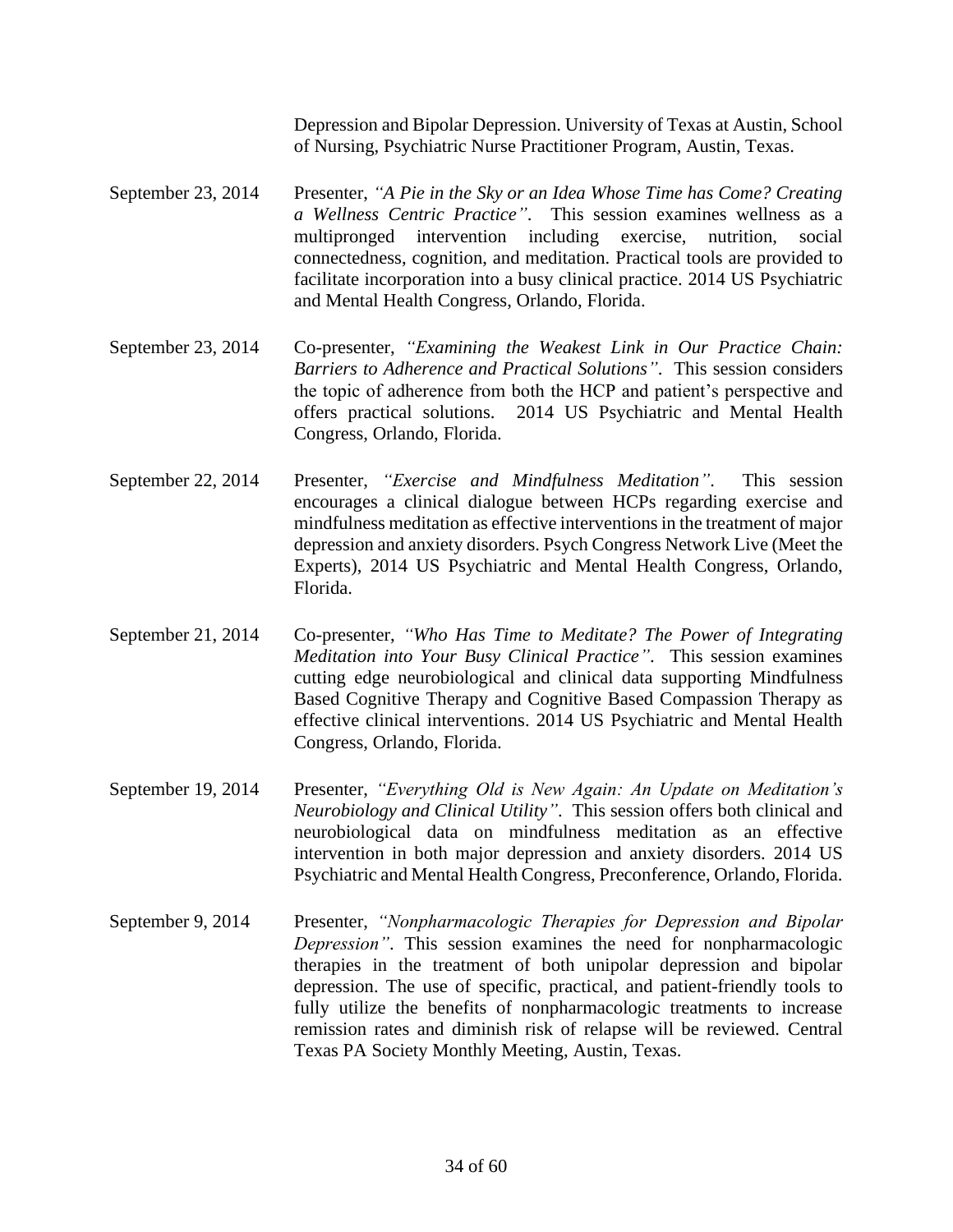- September 6, 2014 Presenter, *"Use of Scales and Screeners in a Busy Primary Care Practice: Save Time and Improve Diagnostic Yield and Outcomes".* This session examines the prevalence and frequency of common mental health disorders and repercussions of misdiagnosis. The importance and ease of implementing psychiatric scales and screeners into clinical practice will be addressed. Integrating Mental Health in Primary Care Regional Meetings Series, Miami, Florida.
- September 6, 2014 Presenter, *"Nonpharmacological Therapies for Depression and Bipolar Depression: Interventions for a Primary Care Practice".* This session examines the need for nonpharmacologic therapies in the treatment of both unipolar depression and bipolar depression. The use of specific, practical, and patient-friendly tools to fully utilize the benefits of nonpharmacologic treatments to increase remission rates and diminish risk of relapse will be reviewed. Integrating Mental Health in Primary Care Regional Meetings Series, Miami, Florida.
- September 6, 2014 Presenter, *"Distress and Depression in Patients with Cardometabolic Risk".* This session examines 1. Rates of overlap and causality between mental health disorders and CMR, 2. How mental health disorders cause mind-body neurobiological adversities and how this impacts morbidity and mortality rates in patients, and 3. Data on interventions that are available to minimize the impact of metabolic disorders on patients with mental illness and how we can apply specific interventions in everyday clinical practices. Integrating Mental Health in Primary Care Regional Meetings Series, Miami, Florida.
- July 30, 2014 Presenter, *"Everything Old is New Again: An Update on Meditation's Neurobiology and Clinical Utility".* This lecture addresses the benefits of meditation in terms of stress reduction and overall health and wellness. Discussions include scientific and practical information, as well as in class meditative experiences. Freshman Signature Course, University of Texas, Austin, Texas.
- July 15, 2014 Presenter, "*Mental Fitness: Mental Illness and Mental Health*"*.* During this lecture*,* an overview of the presenter's workbook, Unleashed: 12 weeks to Total Mental Fitness*,* will be reviewed, as well as strategies for strengthening mental fitness. Freshman Signature Course, University of Texas, Austin, Texas.
- May 17, 2014 Presenter, *"Use of Scales and Screeners in Primary Care Mental Health: Improving Diagnostic Yield and Improving Outcomes".* This session examines the prevalence and frequency of common mental health disorders and repercussions of misdiagnosis. The importance and ease of implementing psychiatric scales and screeners into clinical practice will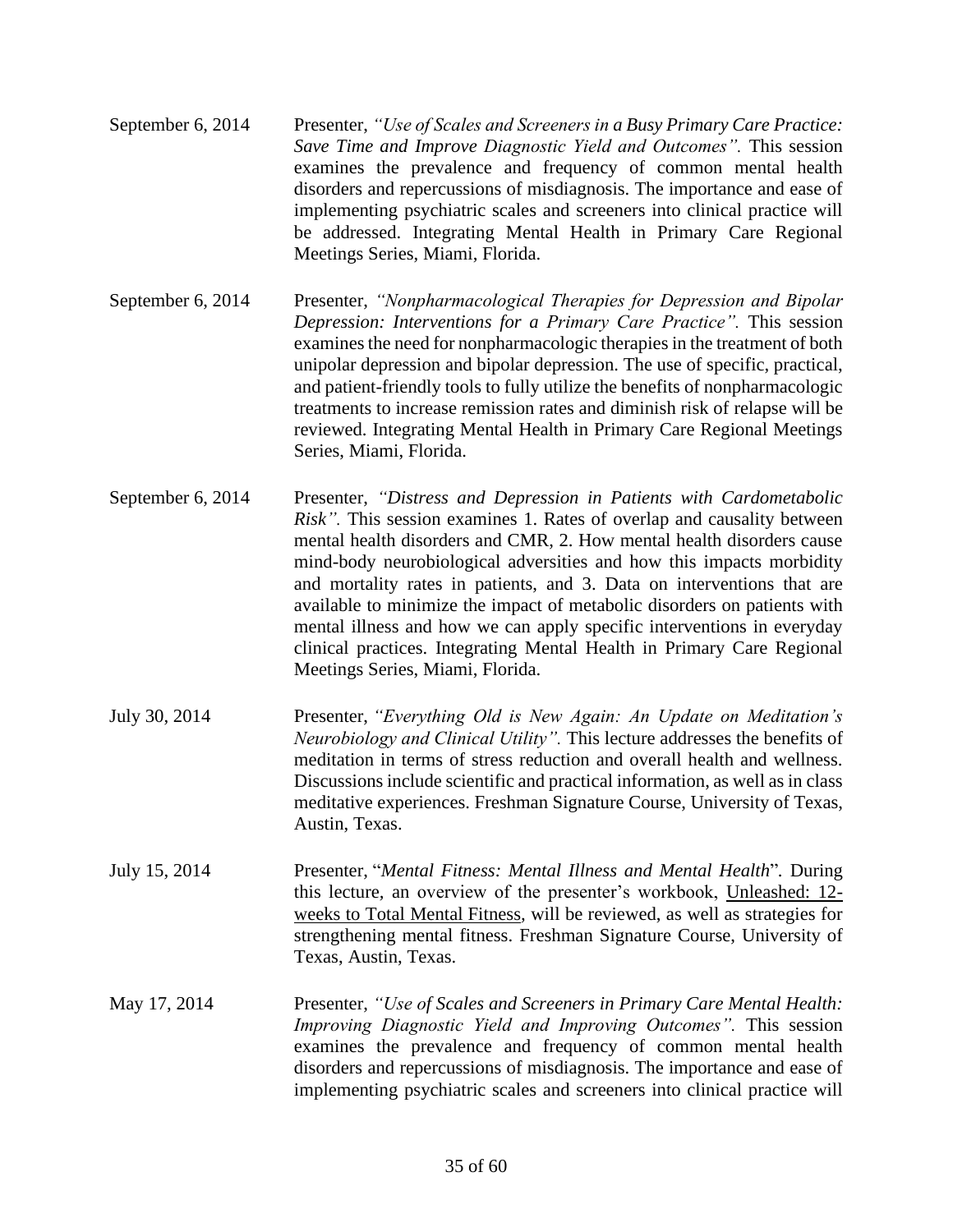be addressed. Integrating Mental Health in Primary Care Regional Meetings Series, Anaheim, California.

- May 17, 2014 Presenter, *"Nonpharmacological Therapies for Depression and Bipolar Depression in Primary Care Practice".* This session examines the need for nonpharmacologic therapies in the treatment of both unipolar depression and bipolar depression. Integrating Mental Health in Primary Care Regional Meetings Series, Anaheim, California.
- April 1, 2014 Presenter, *"Everything Old is New Again: An Update on Meditation's Neurobiology and Clinical Utility".* Meditation practices are centuries old and the benefits documented, but use in clinical settings is quite low. This session addresses the benefits of meditation. Discussions include scientific and practical information. University of Texas at Austin, School of Nursing, Psychiatric Nurse Practitioner Program, Austin, Texas.
- March 27, 2014 Presenter, *"My Depression Matters: Taking Control as Prescribed".* This webinar examines some of the challenges patients face regarding medication adherence. Several different strategies to tackle these challenging barriers will be presented. Brand Direct Health, Covington, Louisiana.
- March 26, 2014 Presenter, *"My Neuropathy Matters: Taking Control as Prescribed".* This webinar examines some of the challenges patients face regarding medication adherence. Several different strategies to tackle these challenging barriers will be presented. Brand Direct Health, Covington, Louisiana.
- March 25, 2014 Presenter, *"My Memory Matters: Taking Control as Prescribed".* This webinar examines some of the challenges patients face regarding medication adherence. Several different strategies to tackle these challenging barriers will be presented. Brand Direct Health, Covington, Louisiana.
- March 18, 2014 Presenter, *"Non-pharmacological Therapies for Depression and Bipolar Depression in Primary Care Practice".* This session examines the need for non-pharmacologic therapies in the treatment of both unipolar depression and bipolar disorder. University of Texas at Austin, School of Nursing, Psychiatric Nurse Practitioner Program, Austin, Texas.
- March 18, 2014 Presenter, *"Clinical Pearls in Differential Diagnosis of Schizophrenia Spectrum and Psychotic Disorders".* This session will review DSM-5 changes, as well as provide tools for incorporation into practice that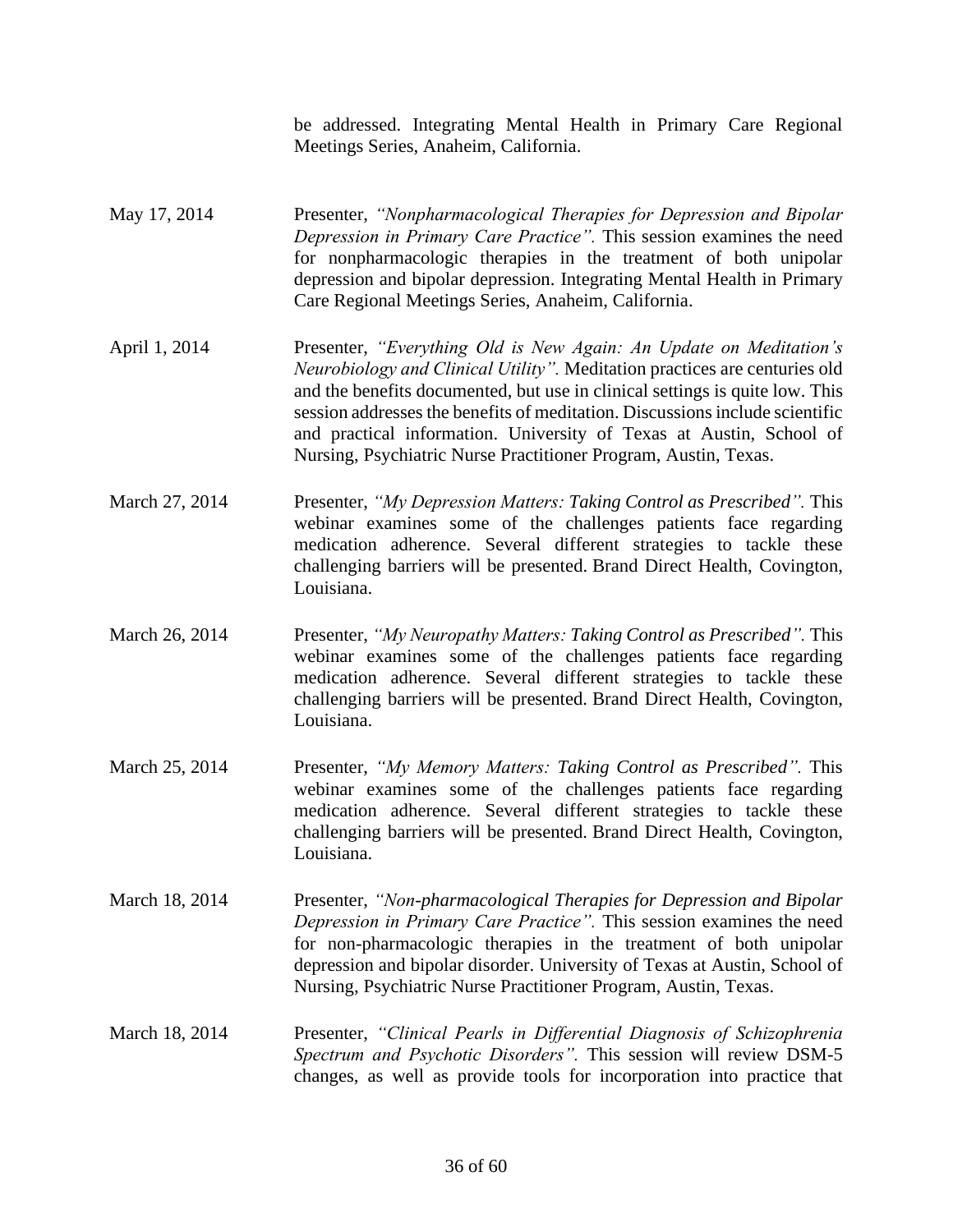differentiate between these disorders. University of Texas at Austin, School of Nursing, Psychiatric Nurse Practitioner Program, Austin, Texas.

- March 15, 2014 Co-Presenter, *"Non-pharmacological Therapies for Depression".* This session examines the need for non-pharmacologic therapies, meditation and exercise, in the treatment of unipolar depression. 2014 UC Davis Clinical Pharmacotherapy Conference, Napa, California.
- November 16, 2013 Presenter, "The Advent of a New Psychiatric Classification System: DSM-*5 Changes of Interest to Primary Care".* This session reviews the history of the DSM, describes DSM-5 changes of interest to primary care clinicians, and reviews practical tips and resources related to DSM-5 in order to improve diagnostic accuracy. Integrating Mental Health in Primary Care Regional Meetings Series, Phoenix, Arizona.
- November 16, 2013 Presenter, *"Nonpharmacological Therapies for Depression and Bipolar Depression in Primary Care Practice".* This session examines the need for nonpharmacologic therapies in the treatment of both unipolar depression and bipolar disorder. Integrating Mental Health in Primary Care Regional Meetings Series, Phoenix, Arizona.
- November 16, 2013 Presenter, *"Use of Scales and Screeners in Primary Care Mental Health: Improving Diagnostic Yield and Improving Outcomes".* This session examines the prevalence and frequency of common mental health disorders and repercussions of misdiagnosis. Integrating Mental Health in Primary Care Regional Meetings Series, Phoenix, Arizona.
- November 12, 2013 Presenter, *"Is It Pediatric Bipolar Disorder?"* This session explores the challenges of the diagnostic process and how clinicians can utilize psychiatric scales and screeners in the process of differentiating pediatric bipolar from other comorbidities. University of Texas at Austin, School of Nursing, Psychiatric Nurse Practitioner Program, Austin, Texas.
- November 2, 2013 Presenter, *"Mild Cognitive Impairment: What Role Does Nutrition and Nutritional Supplements Play in Treating This Modern-Day Epidemic".*  This session defines Mild Cognitive Impairment (MCI) and its prevalence and progressive nature. We will explore the role of nutrition, nutritional supplements, exercise, and meditation. 5th Annual Behavioral Medicine Conference, Edinburg, Texas.
- October 19, 2013 Presenter, *"The Advent of a New Psychiatric Classification System: DSM-5 Changes of Interest to Primary Care".* This session reviews the history of the DSM, describes DSM-5 changes of interest to primary care clinicians, and reviews practical tips and resources related to DSM-5 in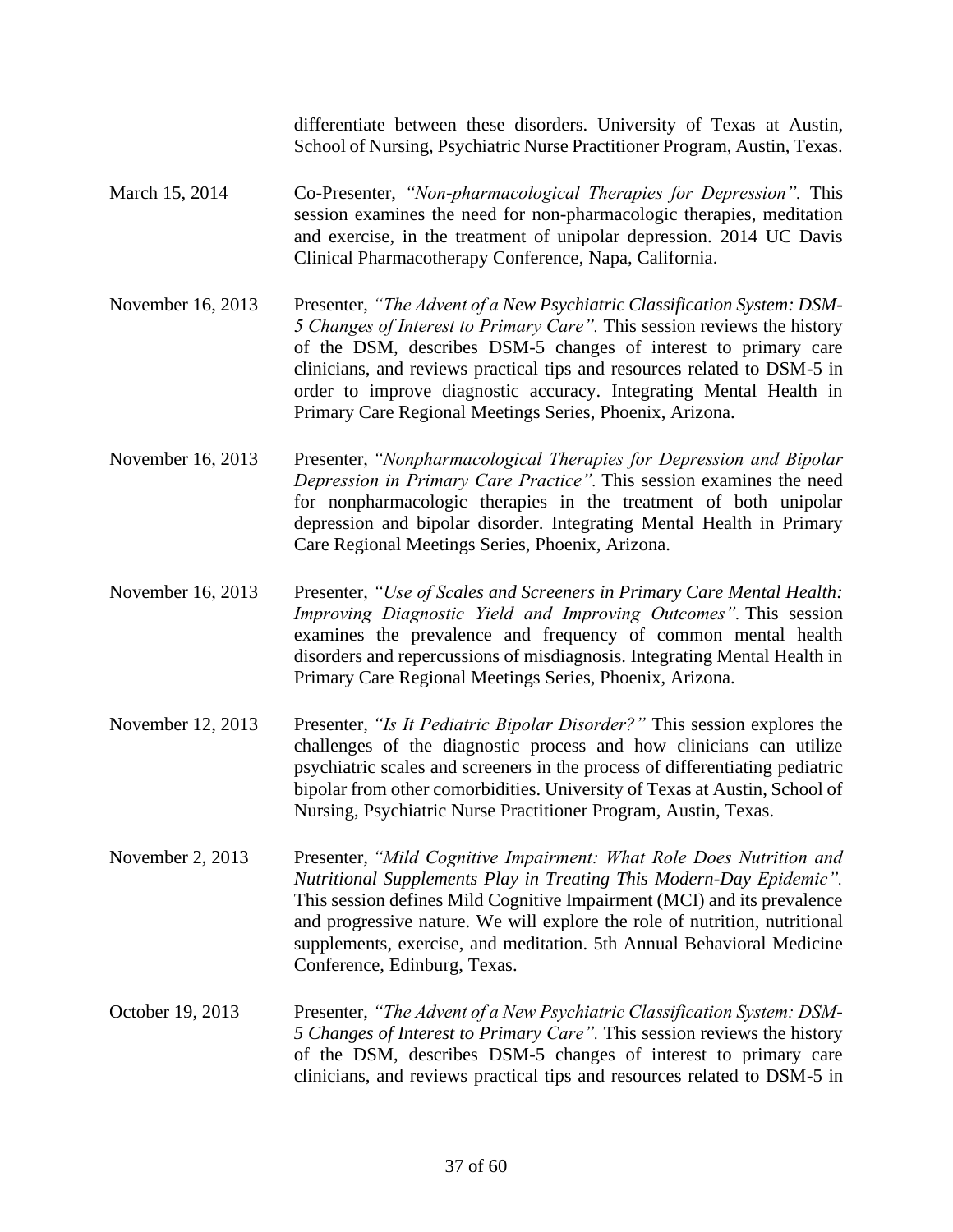order to improve diagnostic accuracy. Integrating Mental Health in Primary Care Regional Meetings Series, Jersey City, New Jersey.

- October 19, 2013 Presenter, *"Nonpharmacological Therapies for Depression and Bipolar Depression in Primary Care Practice".* This session examines the need for nonpharmacologic therapies in the treatment of both unipolar depression and bipolar disorder. Integrating Mental Health in Primary Care Regional Meetings Series, Jersey City, New Jersey.
- October 19, 2013 Presenter, *"Use of Scales and Screeners in Primary Care Mental Health: Improving Diagnostic Yield and Improving Outcomes".* This session examines the prevalence and frequency of common mental health disorders and repercussions of misdiagnosis. The importance and ease of implementing psychiatric scales and screeners into clinical practice will be addressed. Integrating Mental Health in Primary Care Regional Meetings Series, Jersey City, New Jersey.
- October 12, 2013 Presenter, *"The Advent of a New Psychiatric Classification System: DSM-5 Changes of Interest to Primary Care".* This session reviews the history of the DSM, describes DSM-5 changes of interest to primary care clinicians, and reviews practical tips and resources related to DSM-5 to improve diagnostic accuracy. Integrating Mental Health in Primary Care Regional Meetings Series, San Francisco, California.
- October 12, 2013 Presenter, *"Nonpharmacological Therapies for Depression and Bipolar Depression in Primary Care Practice".* This session examines the need for nonpharmacologic therapies in the treatment of both unipolar depression and bipolar disorder. Integrating Mental Health in Primary Care Regional Meetings Series, San Francisco, California
- October 12, 2013 Presenter, *"Use of Scales and Screeners in Primary Care Mental Health: Improving Diagnostic Yield and Improving Outcomes".* This session examines the prevalence and frequency of common mental health disorders and repercussions of misdiagnosis. The importance and ease of implementing psychiatric scales and screeners into clinical practice will be addressed. Integrating Mental Health in Primary Care Regional Meetings Series, San Francisco, California.
- October 8, 2013 Presenter, *"Differentiating Bipolar from Unipolar Depression"*. Bipolar Depression is frequently misdiagnosed as Unipolar Depression. This session provides an overview and tools for differentiating Unipolar Depression and Bipolar Depression. University of Texas at Austin, School of Nursing, Psychiatric Nurse Practitioner Program, Austin, Texas.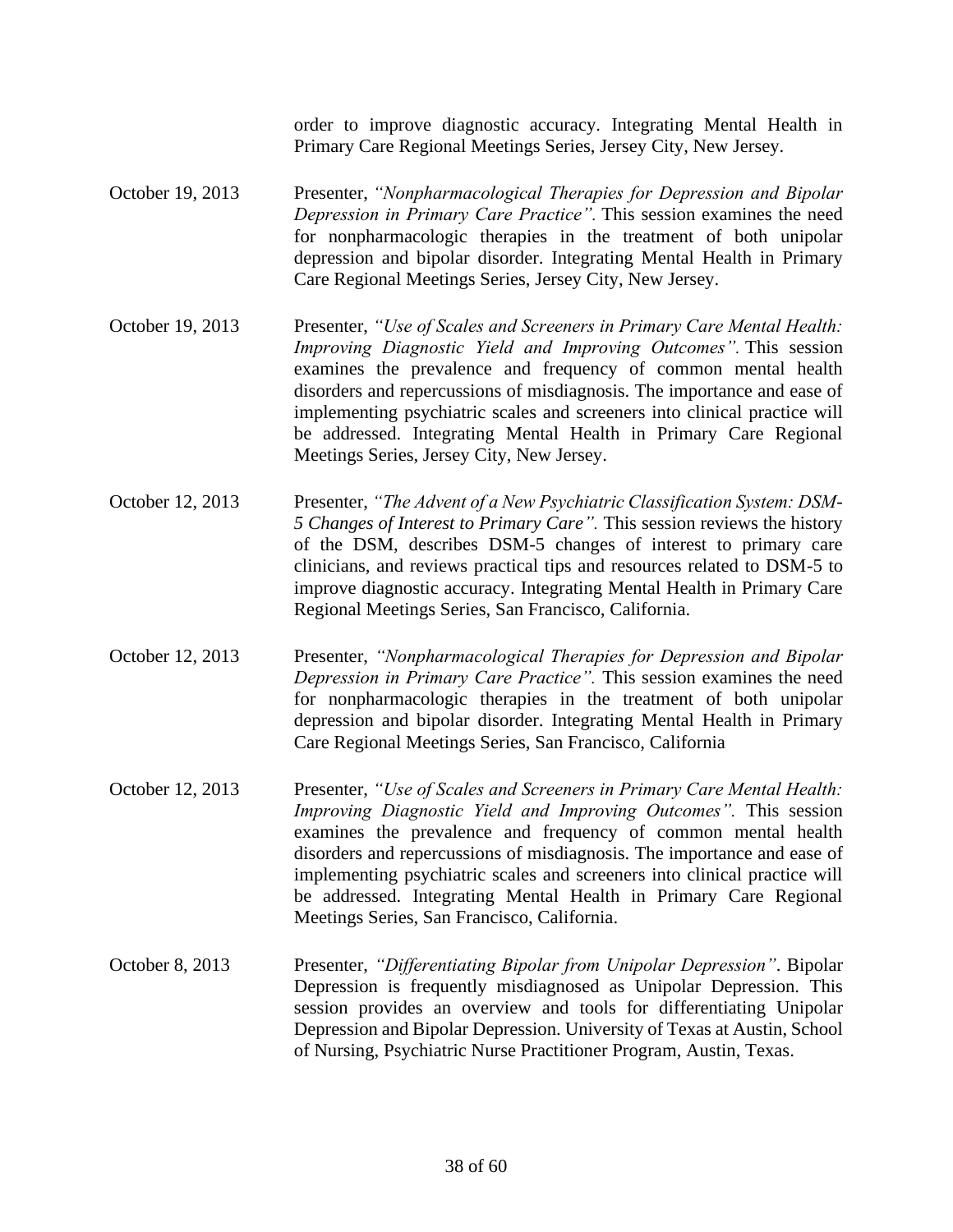| October 5,2013 | Presenter, "Food for Thought: Mild Cognitive Impairment and the Mind-       |
|----------------|-----------------------------------------------------------------------------|
|                | <i>Body Connection"</i> . This session defines Mild Cognitive Impairment    |
|                | (MCI) and its prevalence and progressive nature. During this session we     |
|                | will discuss the importance of screening and early identification to        |
|                | minimize impairment. We will explore the mind-body connection in MCI,       |
|                | specifically the role of exercise, nutrition, and meditation. Life $@50+$ - |
|                | AARP's National Event & Expo, Atlanta, Georgia                              |

- October 2, 2013 Co-presenter, *"Using Benzodiazepines: The Good, The Bad and The Ugly"*. This session offers both risks and benefits of using benzodiazepines so that clinicians can decide about the potential benefits and the pitfalls of using these controversial medications. The power of CBT, a non-pharmacological intervention, as an add-on to medication taper is also presented. 2013 US Psychiatric and Mental Health Congress, Las Vegas, Nevada.
- October 1, 2013 Co-presenter, *"Meet the Experts – Mild Cognitive Impairment".* This 30 minute session will discuss the importance of early identification, the need to use objective screening tools, and treatment considerations. 2013 US Psychiatric and Mental Health Congress, Las Vegas, Nevada.
- October 1, 2013 Co-presenter, *"Meet the Experts – Alzheimer's Disease".* This 30-minute session will discuss the importance of early identification, the need to use objective screening tools, and treatment considerations. 2013 US Psychiatric and Mental Health Congress, Las Vegas, Nevada.
- September 30, 2013 Presenter, *"Taming the Beast: Practical and Effective Non-Pharmacological Treatment Options for Bipolar Depression".* This session reviews practical and effective non-pharmacological treatment options and a variety of tools and resources to assist in caring for patients with bipolar depression. 2013 US Psychiatric and Mental Health Congress, Las Vegas, Nevada.
- June 8, 2013 Presenter, *"Use of Scales and Screeners in Primary Care Mental Health: Improving Diagnostic Yield and Improving Outcomes".* This session examines the prevalence and frequency of common mental health disorders and repercussions of misdiagnosis. The importance and ease of implementing psychiatric scales and screeners into clinical practice will be addressed. Integrating Mental Health in Primary Care Regional Meetings Series, Chicago, Illinois.
- June 8, 2013 Presenter, *"Nonpharmacological Therapies for Depression and Bipolar Depression in Primary Care Practice".* This session examines the need for nonpharmacologic therapies in the treatment of both unipolar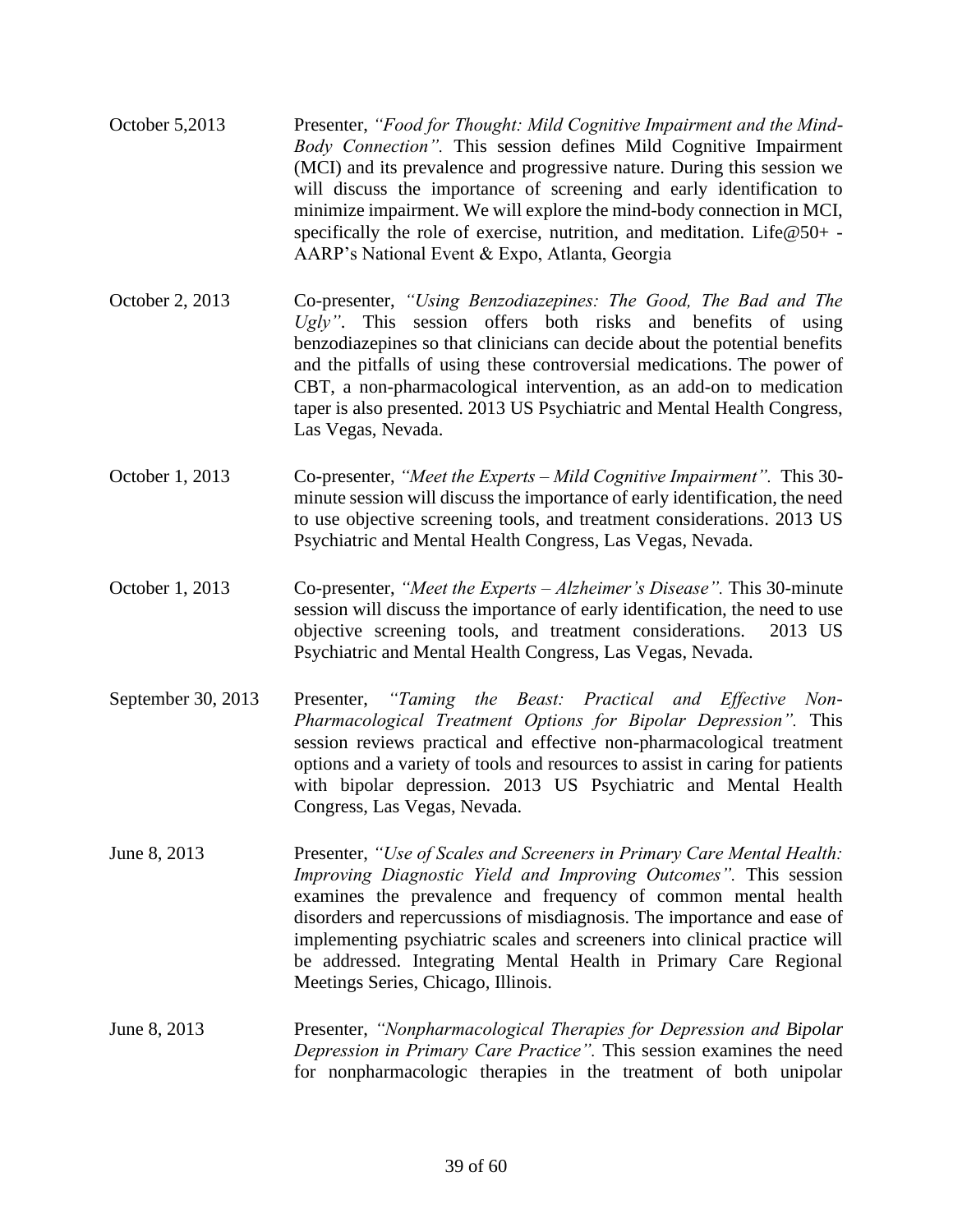depression and bipolar disorder. Integrating Mental Health in Primary Care Regional Meetings Series, Chicago, Illinois.

- June 8, 2013 Presenter, *"The Advent of a New Psychiatric Classification System: DSM-5 Changes of Interest to Primary Care".* This session reviews the history of the DSM, describes DSM-5 changes of interest to primary care clinicians, and reviews practical tips and resources related to DSM-5 to improve diagnostic accuracy. Integrating Mental Health in Primary Care Regional Meetings Series, Chicago, Illinois.
- June 1, 2013 Presenter, *"The Mind-Muscle Connection: Emerging Science and Practical Application of Physical Exercise in Depression".* This session reviews the neurobiology of exercise's positive effects on mood and practical ways to incorporate exercise into clinical practice.  $7<sup>th</sup>$  Pain &  $2<sup>nd</sup>$ CNS Latin American Forum, Merida, Mexico.
- May 31, 2013 Presenter, *"What's Old Is New: Scientific Examination of Meditation in Mood Regulation".* This session addresses the benefits of meditation in mood regulation.  $7<sup>th</sup>$  Pain &  $2<sup>nd</sup>$  CNS Latin American Forum, Merida, Mexico.
- March 26, 2013 Presenter, *"What's Old Is New: Scientific Breakthroughs and Clinical Applications of Meditation Training".* This session addresses the benefits of meditation. Discussions include scientific and practical information. University of Texas at Austin, School of Nursing, Psychiatric Nurse Practitioner Program, Austin, Texas.
- February 19, 2013 Presenter, *"Clinical Pearls in Differential Diagnosis: Differentiating Adult ADHD from Bipolar Disorder".* This session provides tools that help differentiate Adult ADHD and Bipolar Disorder. University of Texas at Austin, School of Nursing, Psychiatric Nurse Practitioner Program, Austin, Texas.
- November 11, 2012 Presenter, *"The Mighty MINI: Unleashing the Diagnostic Power of a Simple Psychiatric Assessment Tool".* This session introduces participants to the MINI and teaches them how to use it in everyday clinical practice. 2012 US Psychiatric and Mental Health Congress, San Diego, California.
- November 10, 2012 Presenter, *"Restoring Balance Workshop: Meditation (non-CME)".* The meditation workshop will help participants unwind while providing insight on how they can share these techniques with their patients. 2012 US Psychiatric and Mental Health Congress, San Diego, California.
- November 9, 2012 Co-presenter, *"The "X" Factor (Alprazolam): Friend or Foe".* This session reviews the risks and benefits of using benzodiazepines so clinicians can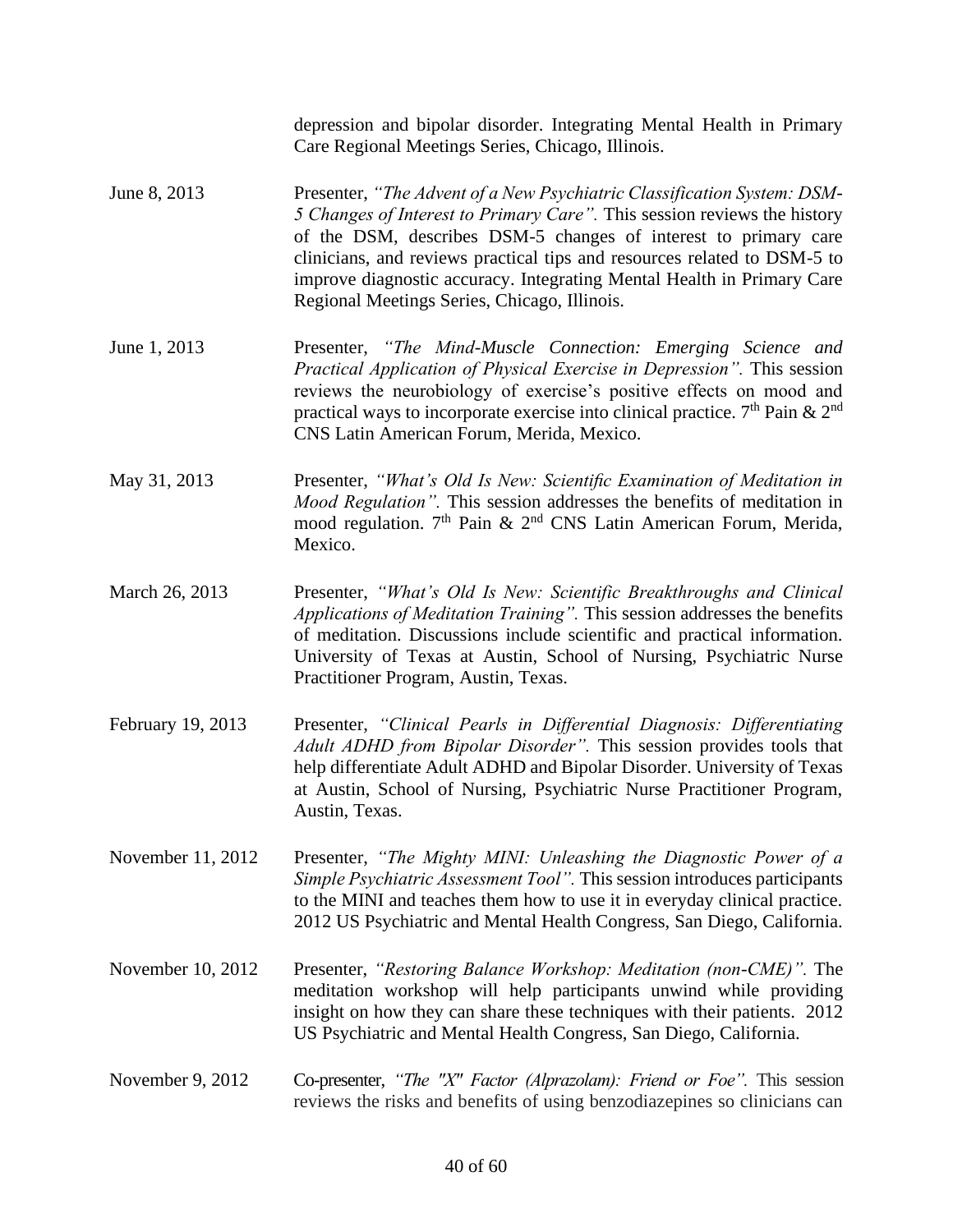decide about the potential benefits and the pitfalls of using this controversial medication. 2012 US Psychiatric and Mental Health Congress, San Diego, California.

- November 9, 2012 Presenter, *"Is Happiness Teachable? Positive Psychology in Everyday Clinical Practice".* The session also offers practical tips on how to incorporate positive psychology into everyday clinical practice. 2012 US Psychiatric and Mental Health Congress, San Diego, California.
- November 9, 2012 Presenter, *"Restoring Balance Workshop: Meditation (non-CME)".* The meditation workshop will help participants unwind while providing insight on how they can share these techniques with their patients. 2012 US Psychiatric and Mental Health Congress, San Diego, California.
- November 8, 2012 Presenter, *"Brief, Brief, Brief! Scientific Breakthroughs and Clinical Applications of Ultra Short Meditation Training".* This session addresses the benefits of brief meditation, as little as one hour of training and practice. Discussions include scientific and practical information on its benefits. 2012 US Psychiatric and Mental Health Congress, San Diego, California.
- November 8, 2012 Presenter, *"Restoring Balance Workshop: Meditation (non-CME)".* The meditation workshop will help participants unwind while providing insight on how they can share these techniques with their patients. 2012 US Psychiatric and Mental Health Congress, San Diego, California.
- October 23, 2012 Presenter, *"Differentiating Bipolar from Unipolar Depression"*. Bipolar Depression is frequently misdiagnosed as Unipolar Depression. This session provides an overview and tools for differentiating Unipolar Depression and Bipolar Depression. University of Texas at Austin, School of Nursing, Psychiatric Nurse Practitioner Program, Austin, Texas.
- September 6, 2012 Presenter, *"Differentiating Bipolar from Unipolar Depression"*. Bipolar Depression is frequently misdiagnosed as Unipolar Depression. This session provides an overview and tools for differentiating Unipolar Depression and Bipolar Depression. Texas Nurse Practitioners 24<sup>th</sup> Annual Conference, Austin, Texas.
- February 22, 2012 Presenter, *"Clinical Pearls in Differential Diagnosis: Differentiating Bipolar Depression from Unipolar Depression".* Bipolar Depression is frequently misdiagnosed as Unipolar Depression. This session provides an overview and tools for differentiating Unipolar Depression and Bipolar Depression. Austin Area PA Association, Austin, Texas.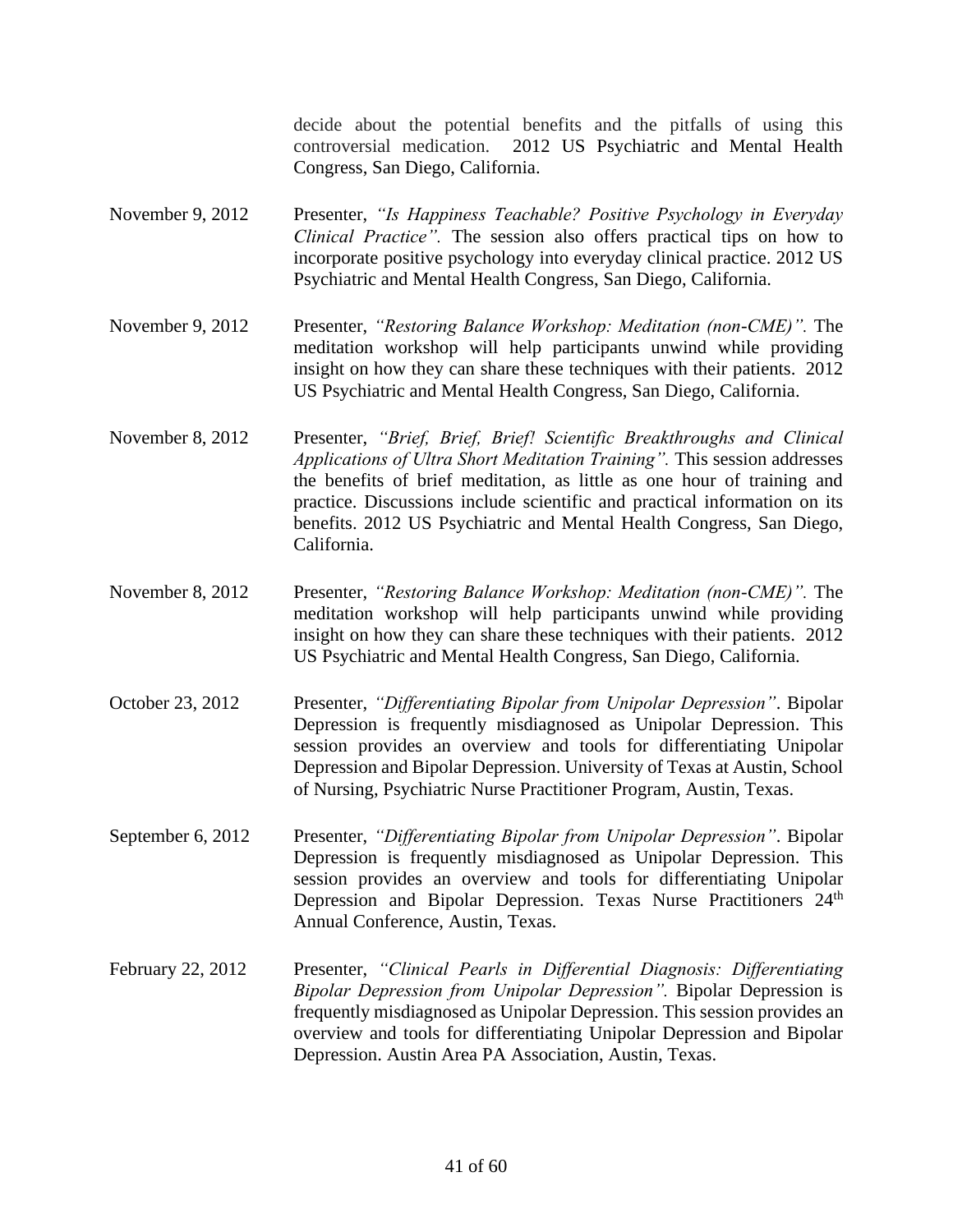- November 10, 2011 Presenter, *"Clinical Pearls in Differential Diagnosis: Differential Diagnosis of Psychotic Disorders".* This session provides clinical tools to help differentiate between Psychotic Disorders such as psychotic mood disorders, schizophrenia, and schizo-affective disorder. 2011 US Psychiatric and Mental Health Congress, Las Vegas, Nevada.
- November 9, 2011 Presenter, *"Clinical Pearls in Differential Diagnosis: Differentiating Adult ADHD from Bipolar Disorder".* This session provides clinical tools to help clinicians differentiate Adult ADHD and Bipolar Disorder. 2011 US Psychiatric and Mental Health Congress, Las Vegas, Nevada.
- November 9, 2011 Presenter, *"Restoring Balance Workshop: Meditation (non-CME)".* The meditation workshop will help participants unwind while providing insight on how they can share these techniques with their patients. 2011 US Psychiatric and Mental Health Congress, Las Vegas, Nevada.
- November 8, 2011 Presenter, *"Restoring Balance Workshop: Meditation (non-CME)".* The meditation workshop will help participants unwind while providing insight on how they can share these techniques with their patients. 2011 US Psychiatric and Mental Health Congress, Las Vegas, Nevada.
- November 7, 2011 Presenter, *"Clinical Pearls in Differential Diagnosis: Differentiating Bipolar Depression from Unipolar Depression".* This session provides an overview and tools for differentiating Unipolar Depression and Bipolar Depression. 2011 US Psychiatric and Mental Health Congress, Las Vegas, Nevada.
- November 7, 2011 Presenter, *"Restoring Balance Workshop: Meditation (non-CME)".* The meditation workshop will help participants unwind while providing insight on how they can share these techniques with their patients. 2011 US Psychiatric and Mental Health Congress, Las Vegas, Nevada.
- April 17, 2011 Co-Presenter, *"Mindfulness-Based Cognitive Therapy"*, An introduction to MBCT. 18th Annual CME of the Alaska Psychiatric Association, Girdwood, Alaska.
- April 17, 2011 Co-Presenter, *"Panel Discussion Designed to Synthesize Data and Perspectives"*, 18th Annual CME of the Alaska Psychiatric Association, Girdwood, Alaska
- April 16, 2011 Co-Presenter, *"A Busy Clinician's Treasure Chest: Creating a Toolkit of Screeners and Rating Instruments"*, An interactive, hands-on workshop on the use of various scales and screeners to improve patient outcomes. 18th Annual CME of the Alaska Psychiatric Association, Girdwood, Alaska.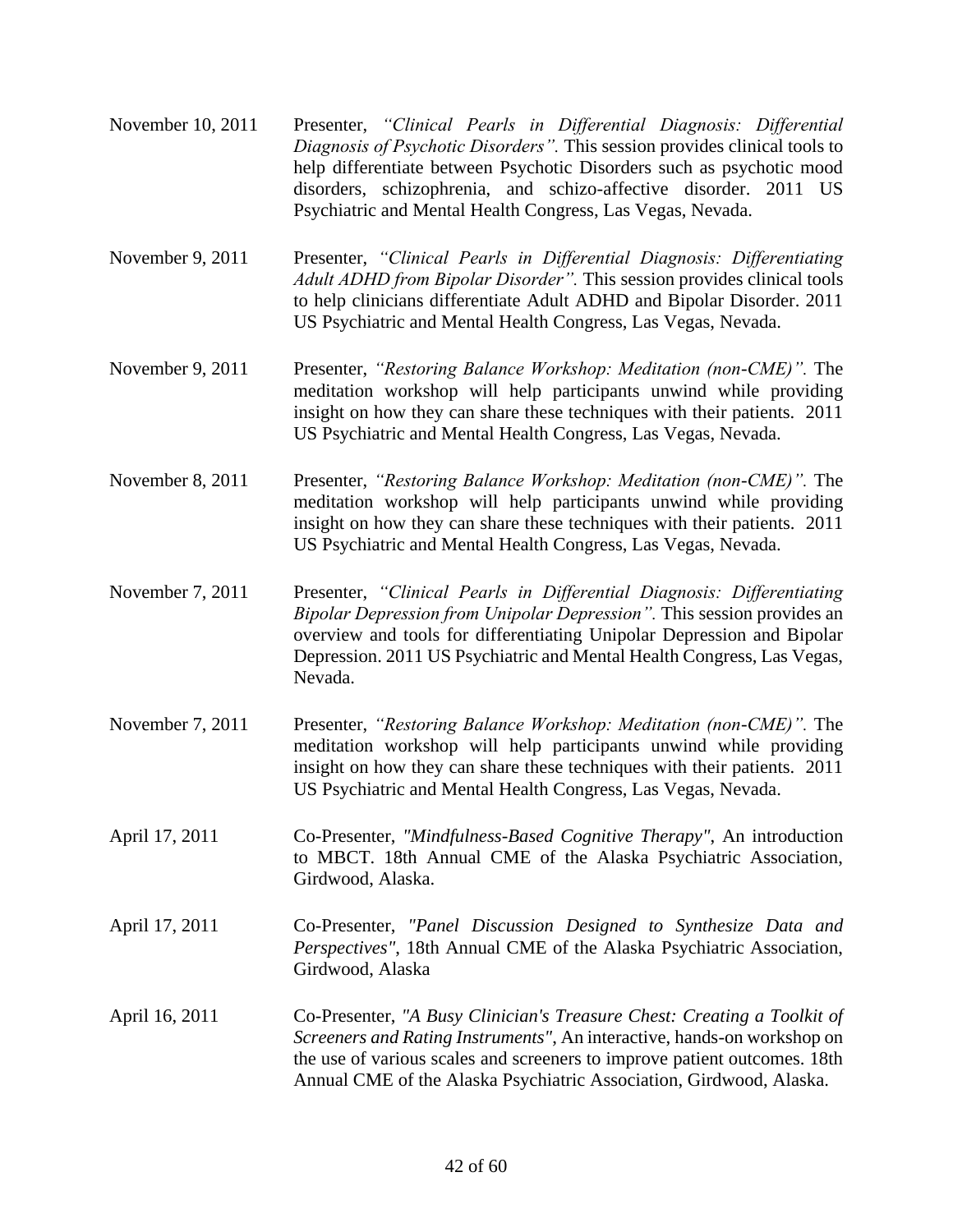Presenter, "*Navigating, Interpreting and Enhancing Differential Diagnosis of Selected Mental Health Disorders*". An interactive workshop addressing the complexities of differential diagnosis and the use of appropriate screening tools sponsored by Eli Lilly and Company.

|                   | Audience                                                                                                                                                                                                                                                                                                                                                                              | Location                      |
|-------------------|---------------------------------------------------------------------------------------------------------------------------------------------------------------------------------------------------------------------------------------------------------------------------------------------------------------------------------------------------------------------------------------|-------------------------------|
| March 4, 2011     | <b>Speaker Training</b>                                                                                                                                                                                                                                                                                                                                                               | Hollywood, Florida            |
| February 12, 2011 | <b>Speaker Training</b>                                                                                                                                                                                                                                                                                                                                                               | San Francisco, California     |
| December 14, 2010 | <b>Treatment Team, Echo Community</b><br><b>Health Care</b>                                                                                                                                                                                                                                                                                                                           | Evansville, Indiana           |
| December 11, 2010 | Physicians and Physicians Assistants.<br><b>Practicing Clinicians Exchange</b>                                                                                                                                                                                                                                                                                                        | King of Prussia, Pennsylvania |
| December 7, 2010  | Psychology                                                                                                                                                                                                                                                                                                                                                                            | Philadelphia, Pennsylvania    |
| December 4, 2010  | Physicians and Physicians Assistants.<br><b>Practicing Clinicians Exchange</b>                                                                                                                                                                                                                                                                                                        | Melville, New York            |
| November 30, 2010 | Psychology                                                                                                                                                                                                                                                                                                                                                                            | Napa, California              |
| November 23, 2010 | <b>Treatment Team, Echo Community</b><br><b>Health Care</b>                                                                                                                                                                                                                                                                                                                           | Evansville, Indiana           |
| November 22, 2010 | Psychology                                                                                                                                                                                                                                                                                                                                                                            | Muncie, Indiana               |
| November 20, 2010 | Co-Presenter, "Improving Patient Adherence: The Role of Scales and the<br>Physician-Patient Relationship". This session educates clinicians on the<br>causes of medication non-adherence and provides tools to use in<br>recognizing the problem in order to optimize care in patients with mental<br>illnesses. 2010 US Psychiatric and Mental Health Congress, Orlando,<br>Florida. |                               |
| November 18, 2010 | Co-Presenter, "Cross Communication and Collaborative Care: How to<br>Talk with Colleagues". This session provides specific tools to enhance<br>shared knowledge and open communication within a collaborative care<br>team. 2010 US Psychiatric and Mental Health Congress, Orlando, Florida.<br>Presenter, "Navigating, Interpreting and Enhancing Differential                      |                               |
|                   | Diagnosis of Selected Mental Health Disorders". An interactive workshop<br>addressing the complexities of differential diagnosis and the use of<br>appropriate screening tools sponsored by Eli Lilly and Company.                                                                                                                                                                    |                               |
|                   | Audience                                                                                                                                                                                                                                                                                                                                                                              | Location                      |
| November 3, 2010  | Psychology                                                                                                                                                                                                                                                                                                                                                                            | Honolulu, Hawaii              |
| October 21, 2010  | Physician Assistants. Kentucky<br>Academy of Physician Assistants                                                                                                                                                                                                                                                                                                                     | Lexington, Kentucky           |
| July 16, 2010     | Psychology                                                                                                                                                                                                                                                                                                                                                                            | Denver, Colorado              |
| July 15, 2010     | Psychology                                                                                                                                                                                                                                                                                                                                                                            | Belmont, Wisconsin            |
| July 14, 2010     | Mental Health Team. Hartford Clinic<br>Froedtert and Community Health Center                                                                                                                                                                                                                                                                                                          | Hartford, Wisconsin           |

July 14, 2010 Psychology Wauwatosa, Wisconsin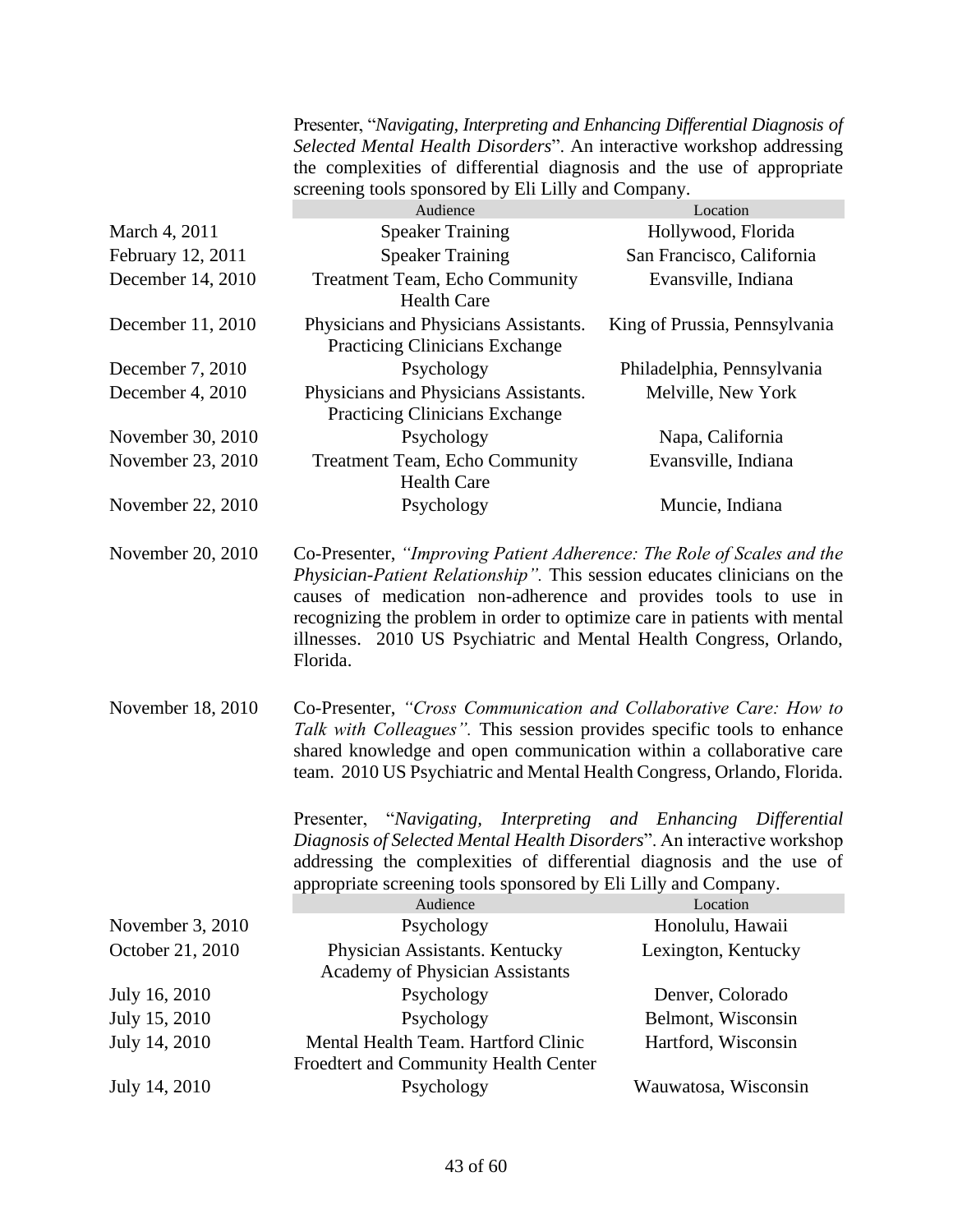| July 13, 2010  | Mental Health Team                                                                                                                                                                                                                                                                                                                                                                                             | Appleton, Wisconsin  |
|----------------|----------------------------------------------------------------------------------------------------------------------------------------------------------------------------------------------------------------------------------------------------------------------------------------------------------------------------------------------------------------------------------------------------------------|----------------------|
| June 23, 2010  | Co-Presenter: Speaker Training, "Speaker Training Webcast: Navigating,<br>Interpreting and Enhancing Differential Diagnosis of Selected Mental<br>Health Disorders". An interactive speaker training addressing the<br>complexities of differential diagnosis and the use of appropriate screening<br>tools sponsored by Eli Lilly and Company.                                                                |                      |
|                | Presenter, "Navigating, Interpreting and Enhancing Differential<br>Diagnosis of Selected Mental Health Disorders". An interactive workshop<br>addressing the complexities of differential diagnosis and the use of<br>appropriate screening tools sponsored by Eli Lilly and Company.<br>Audience                                                                                                              | Location             |
| June 11, 2010  | <b>Mental Health Team</b>                                                                                                                                                                                                                                                                                                                                                                                      | Moran, Wyoming       |
| June 10, 2010  | Mental Health Team. Columbia<br><b>Community Mental Health Creekside</b><br>Center                                                                                                                                                                                                                                                                                                                             | Saint Helens, Oregon |
| June 9, 2010   | Psychiatry                                                                                                                                                                                                                                                                                                                                                                                                     | Tigard, Oregon       |
| May 8, 2010    | Co-Presenter: Speaker Training, "Differential Diagnosis Speaker<br>Training Workshop". An interactive speaker training addressing the<br>complexities of differential diagnosis and the use of appropriate screening<br>tools sponsored by Eli Lilly and Company. Dallas, Texas.                                                                                                                               |                      |
| April 23, 2010 | Presenter, "Navigating, Interpreting and Enhancing Differential<br>Diagnosis of Selected Mental Health Disorders". An interactive workshop<br>addressing the complexities of differential diagnosis and the use of<br>appropriate screening tools sponsored by Eli Lilly and Company.<br>Audience: Family Practice. Florida Academy of Family Physicians<br>Conference, Grand Hyatt Tampa Bay, Tampa, Florida. |                      |
| March 20, 2010 | Co-Presenter: Speaker Training, "2010 Cymbalta MDD/GAD Speaker<br><i>Training Workshop</i> ". An interactive speaker training addressing<br>depressive and anxiety issues sponsored by Eli Lilly and Company.<br>Tampa, Florida.                                                                                                                                                                               |                      |
| March 6, 2010  | Co-Presenter: Speaker Training, "2010 Cymbalta MDD/GAD Speaker<br>Training Workshop". An interactive speaker training addressing<br>depressive and anxiety issues sponsored by Eli Lilly and Company. Dallas,<br>Texas.                                                                                                                                                                                        |                      |
|                | Presenter, "Navigating, Interpreting and Enhancing Differential<br>Diagnosis of Selected Mental Health Disorders". An interactive workshop<br>addressing the complexities of differential diagnosis and the use of<br>appropriate screening tools sponsored by Eli Lilly and Company.                                                                                                                          |                      |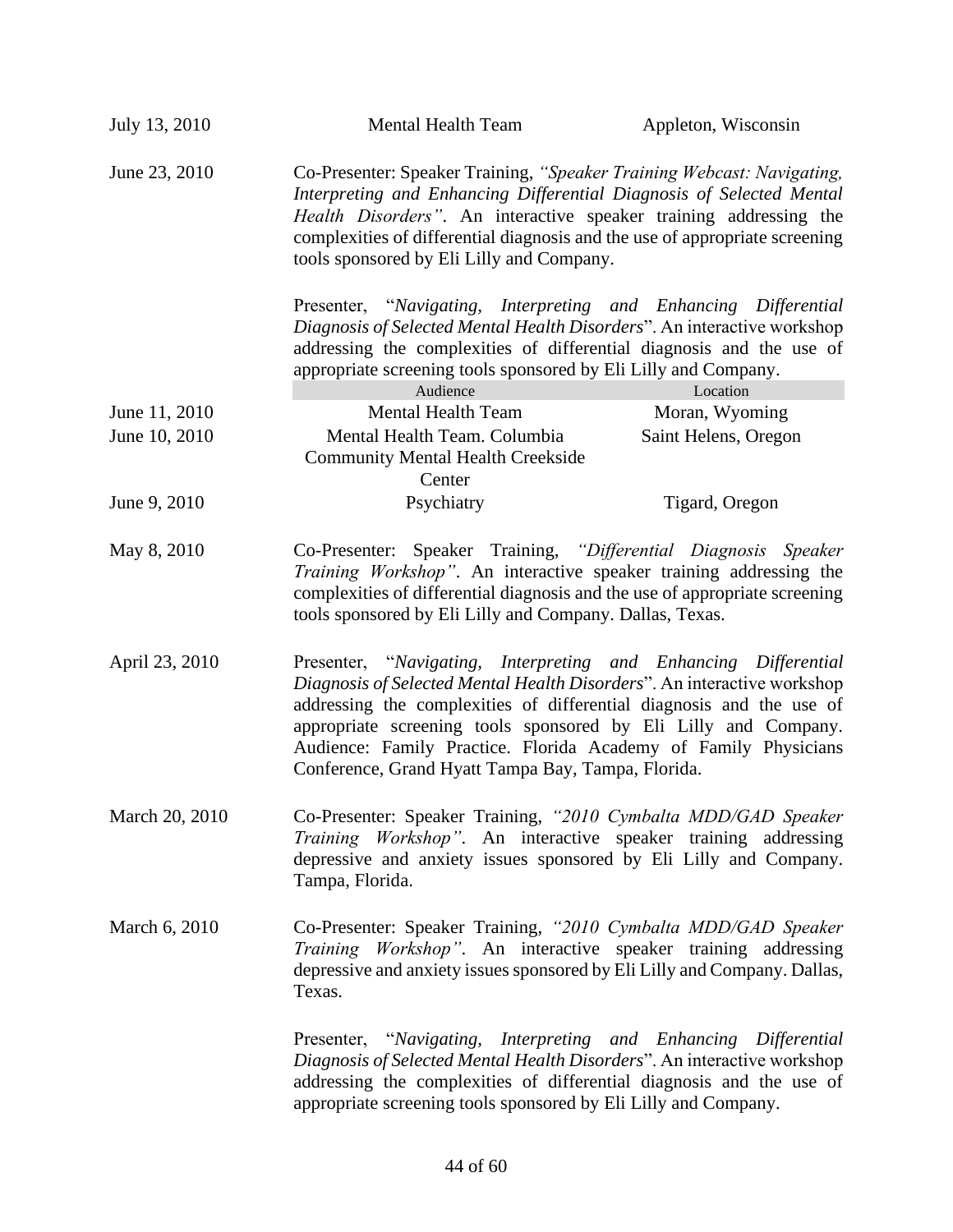|                                                                                                                                                                                                                                                   | Audience                                                                                                                                                                                                                                                                                                                        | Location                         |
|---------------------------------------------------------------------------------------------------------------------------------------------------------------------------------------------------------------------------------------------------|---------------------------------------------------------------------------------------------------------------------------------------------------------------------------------------------------------------------------------------------------------------------------------------------------------------------------------|----------------------------------|
| February 25, 2010                                                                                                                                                                                                                                 | Mental Health Team. Columbia<br><b>Community Mental Health</b>                                                                                                                                                                                                                                                                  | St Helens, Oregon                |
| February 24, 2010                                                                                                                                                                                                                                 | <b>Adult Psychiatry</b>                                                                                                                                                                                                                                                                                                         | Portland, Oregon                 |
| Co-Presenter: Speaker Training, "2010 Cymbalta MDD/GAD Speaker<br>January 31, 2010<br>Training Workshop". An interactive speaker training addressing<br>depressive and anxiety issues sponsored by Eli Lilly and Company.<br>Scottsdale, Arizona. |                                                                                                                                                                                                                                                                                                                                 |                                  |
|                                                                                                                                                                                                                                                   | Presenter, "Navigating, Interpreting and Enhancing Differential<br>Diagnosis of Selected Mental Health Disorders". An interactive workshop<br>addressing the complexities of differential diagnosis and the use of<br>appropriate screening tools sponsored by Eli Lilly and Company.<br>Audience                               | Location                         |
| January 14, 2010                                                                                                                                                                                                                                  | <b>Mental Health Clinicians</b>                                                                                                                                                                                                                                                                                                 | Portland, Oregon                 |
| January 14, 2010                                                                                                                                                                                                                                  | <b>NPs</b>                                                                                                                                                                                                                                                                                                                      | Portland, Oregon                 |
| January 13, 2010                                                                                                                                                                                                                                  | Mental Health Clinicians. Columbia<br><b>River Behavioral Health</b>                                                                                                                                                                                                                                                            | Vancouver, Washington            |
| November 11, 2009                                                                                                                                                                                                                                 | NPs, Case Management                                                                                                                                                                                                                                                                                                            | Peru, Indiana                    |
| November 11, 2009                                                                                                                                                                                                                                 | Primary Care, Internal Medicine, Mental<br><b>Health Clinicians</b>                                                                                                                                                                                                                                                             | Carmel, Indiana                  |
| November 4, 2009                                                                                                                                                                                                                                  | Co-Presenter, "Impact of Nonadherence on the Comorbid Patient:<br>Overcoming Clinical Challenges in Psychiatric Care". A workshop on the<br>topic of medical adherence. 2009 US Psychiatric and Mental Health<br>Congress, Las Vegas, Nevada.                                                                                   |                                  |
| November 4, 2009                                                                                                                                                                                                                                  | Co-Presenter, "Encore Presentation: Expanding our Clinician's Treasure<br>Chest: Creating a Toolkit of Screeners and Rating Instruments". An<br>interactive, hands-on workshop on the use of various scales and screeners<br>to improve patient outcomes. 2009 US Psychiatric and Mental Health<br>Congress, Las Vegas, Nevada. |                                  |
| November 3, 2009                                                                                                                                                                                                                                  | Co-Presenter, "Expanding our Clinician's Treasure Chest: Creating a<br>Toolkit of Screeners and Rating Instruments". An interactive, hands-on<br>workshop on the use of various scales and screeners to improve patient<br>outcomes. 2009 US Psychiatric and Mental Health Congress, Las Vegas,<br>Nevada.                      |                                  |
|                                                                                                                                                                                                                                                   | Presenter, "Differential Diagnosis CEM Pilot Program". An interactive<br>workshop addressing the complexities of differential diagnosis and the use<br>of appropriate screening tools sponsored by Eli Lilly and Company.                                                                                                       |                                  |
| October 28, 2009                                                                                                                                                                                                                                  | Audience<br>Primary Care, Internal Medicine                                                                                                                                                                                                                                                                                     | Location<br>Milwaukee, Wisconsin |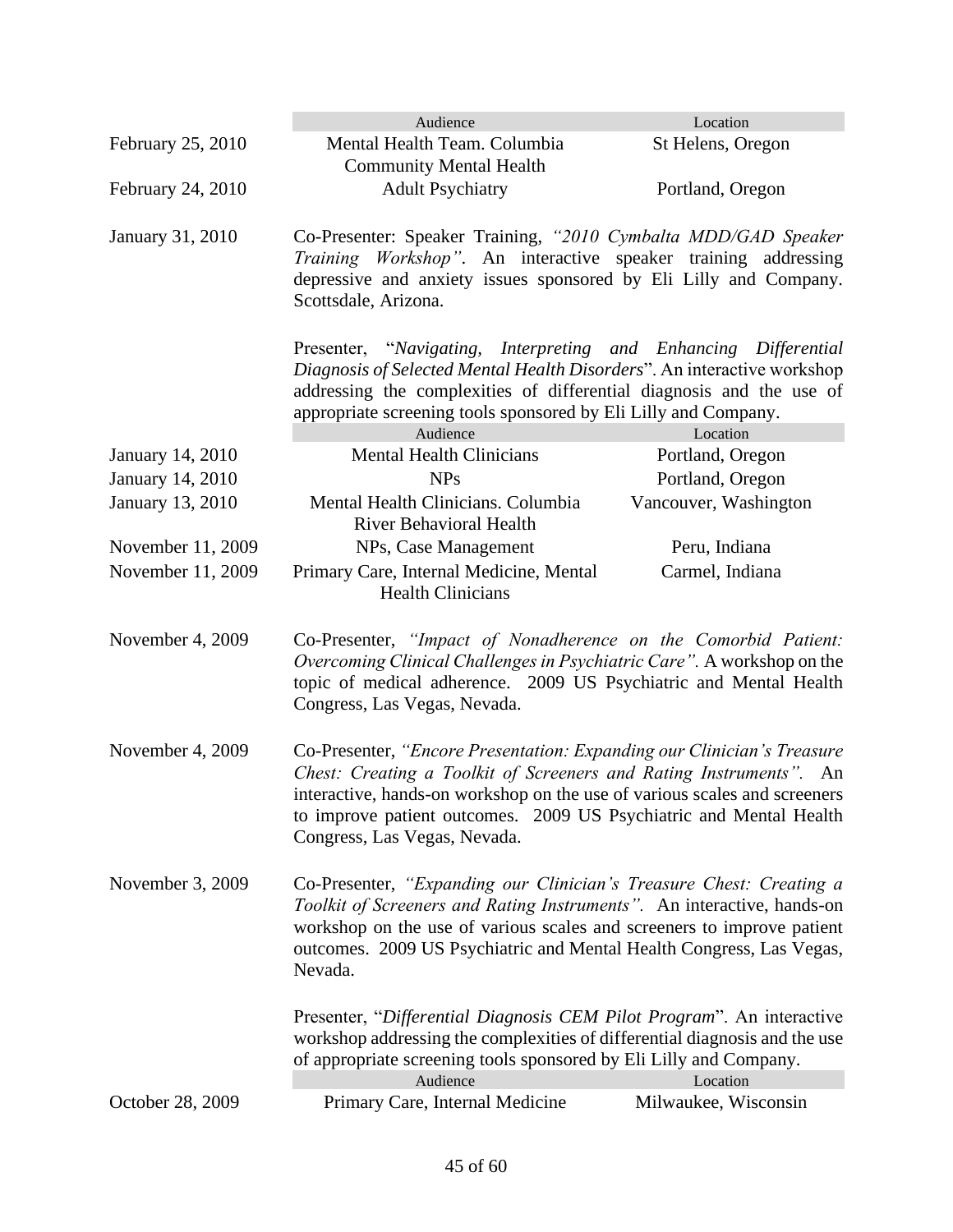| October 27, 2009 | Primary Care, PAs, Medical Assistants                                                                                                                                                                                                                                                 | Wausau, Wisconsin    |
|------------------|---------------------------------------------------------------------------------------------------------------------------------------------------------------------------------------------------------------------------------------------------------------------------------------|----------------------|
| October 26, 2009 | Psychiatry, Pharmacy                                                                                                                                                                                                                                                                  | Madison, Wisconsin   |
|                  | Presenter, "Navigating, Interpreting and Enhancing Differential<br>Diagnosis of Selected Mental Health Disorders". An interactive workshop<br>addressing the complexities of differential diagnosis and the use of<br>appropriate screening tools sponsored by Eli Lilly and Company. |                      |
|                  | Audience                                                                                                                                                                                                                                                                              | Location             |
| October 21, 2009 | Psychiatry Department, Residents.<br>University of Louisville Ambulatory<br>Care Clinic                                                                                                                                                                                               | Louisville, Kentucky |
| October 21, 2009 | NPs, Psychologists, Psychotherapists                                                                                                                                                                                                                                                  | Louisville, Kentucky |
| October 15, 2009 | <b>Adult Psychiatry</b>                                                                                                                                                                                                                                                               | Clackamas, Oregon    |
| October 15, 2009 | Adult Psychiatry.<br><b>Cascade Mental Health Clinic</b>                                                                                                                                                                                                                              | Saint Helens, Oregon |
| October 14, 2009 | Psychiatry. Clatsop Behavioral<br><b>Healthcare Clinic</b>                                                                                                                                                                                                                            | Astoria, Oregon      |

Presenter, "*Completing the Puzzle: Interpreting and Enhancing Differential Diagnosis of Selected Mental Health Disorders*". An interactive workshop addressing the complexities of differential diagnosis and the use of appropriate screening tools sponsored by Eli Lilly and Company.

|                    | Audience                                                                                                     | Location              |
|--------------------|--------------------------------------------------------------------------------------------------------------|-----------------------|
| October 14, 2009   | Psychiatry, NPs                                                                                              | Vancouver, Washington |
| September 10, 2009 | Case Management, Administration,<br>Nursing, Nurse Practitioners, Adult<br>Psychiatry. Good Samaritan Clinic | Puyallup, Washington  |
| September 10, 2009 | <b>NPs</b>                                                                                                   | Bremerton, Washington |
| August 7, 2009     | Administration, Mental Health                                                                                | Anchorage, Alaska     |
| August 6, 2009     | <b>Mental Health</b>                                                                                         | Anchorage, Alaska     |
| July 23, 2009      | Psychiatry, Psychology. Northwest<br><b>Catholic Counseling Services</b>                                     | Portland, Oregon      |
| July 23, 2009      | Treatment Team. Peace Health<br><b>Community Mental Health Clinic</b>                                        | Longview, Washington  |
| July 22, 2009      | <b>Community Mental Health Center</b><br>Treatment Team. Cascadia Behavioral<br><b>Healthcare Plaza</b>      | Portland, Oregon      |
| July 22, 2009      | <b>Treatment Team</b>                                                                                        | Salem, Oregon         |
| July 10, 2009      | Primary Care, NPs, Psychiatry,<br><b>Treatment Team</b>                                                      | Evansville, Indiana   |
| July 9, 2009       | Primary Care, Psychiatry, Treatment<br>Team                                                                  | Evansville, Indiana   |
| July 9, 2009       | Primary Care, NPs, Psychiatry,<br><b>Treatment Team</b>                                                      | Evansville, Indiana   |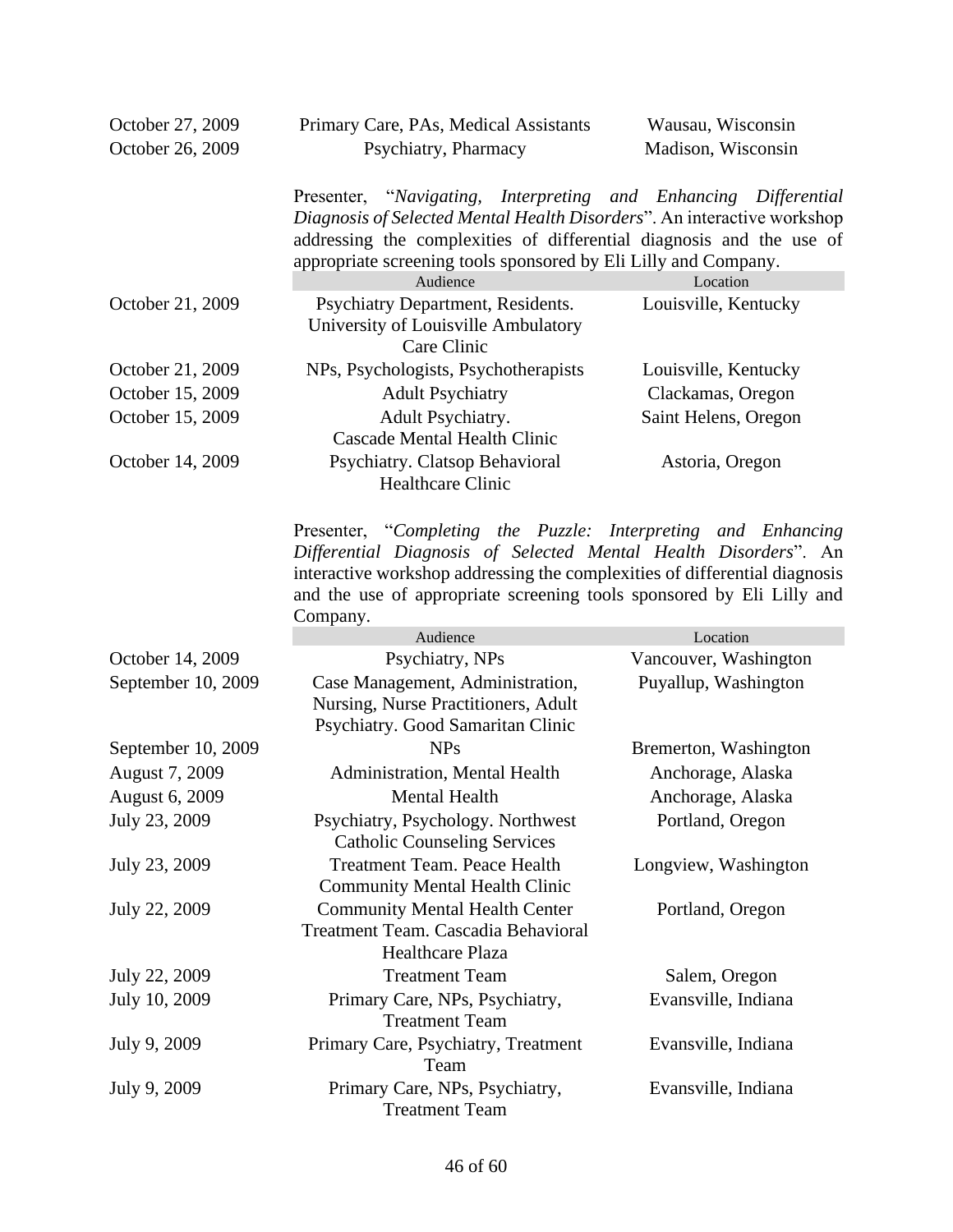| July 8, 2009   | Primary Care, NPs, Psychiatry,<br><b>Treatment Team</b>                                                                                                                                                                                                                                             | Evansville, Indiana        |
|----------------|-----------------------------------------------------------------------------------------------------------------------------------------------------------------------------------------------------------------------------------------------------------------------------------------------------|----------------------------|
| June 12, 2009  | Mental Health Clinic. Sound Mental<br><b>Health Center</b>                                                                                                                                                                                                                                          | Seattle, Washington        |
| June 11, 2009  | <b>NPs</b>                                                                                                                                                                                                                                                                                          | Gig Harbor, Washington     |
| June 5, 2009   | <b>Speaker Training</b>                                                                                                                                                                                                                                                                             | Scottsdale, Arizona        |
| June 3, 2009   | Case Management, Pharmacy, Nursing.                                                                                                                                                                                                                                                                 | Austin, Texas              |
|                | <b>Austin Travis County MHMR</b>                                                                                                                                                                                                                                                                    |                            |
| June 3, 2009   | Family Practice Clinic, Primary Care,<br>NPs, Medical Assistants                                                                                                                                                                                                                                    | Cypress, Texas             |
| May 15, 2009   | Internal Medicine. James A. Watson<br><b>Wellness Center</b>                                                                                                                                                                                                                                        | Oakland, California        |
| May 14, 2009   | Internal Medicine, Psychiatry                                                                                                                                                                                                                                                                       | San Francisco, California  |
|                | Presenter, "Reading the Signs: Interpreting the Proper Route for Differential<br>Diagnosis of Selected Mental Health Disorders". An interactive workshop<br>addressing the complexities of differential diagnosis and the use of appropriate<br>screening tools sponsored by Eli Lilly and Company. |                            |
|                | Audience                                                                                                                                                                                                                                                                                            | Location                   |
| April 29, 2009 | Psychiatry, Psychology, Family<br>Medicine                                                                                                                                                                                                                                                          | Wilmington, North Carolina |
| April 28, 2009 | Family Medicine                                                                                                                                                                                                                                                                                     | Hickory, North Carolina    |
| April 17, 2009 | Social Work, Psychiatry, Psychology,<br><b>Behavioral Health</b>                                                                                                                                                                                                                                    | Joliet, Illinois           |
| April 16, 2009 | <b>Behavioral Health</b>                                                                                                                                                                                                                                                                            | Dixon, Illinois            |
| April 16, 2009 | Psychiatry                                                                                                                                                                                                                                                                                          | Sycamore, Illinois         |
| April 1, 2009  | Primary Care, Nursing                                                                                                                                                                                                                                                                               | San Rafael, California     |
| April 1, 2009  | Acute Care, Adult Psychiatry,<br>Behavioral Health, Family Practice,<br>Forensic Psychiatry, Mental Health<br>Nursing, Psychiatry, Pharmacy                                                                                                                                                         | Atascadero, California     |
| March 31, 2009 | Primary Care, Nursing                                                                                                                                                                                                                                                                               | Ripon, California          |
| March 31, 2009 | Child Psychiatry, Family Medicine,<br>Mental Health Nursing, Mental Health,<br>Nursing, Primary Care, Psychiatry                                                                                                                                                                                    | Modesto, California        |
| March 19, 2009 | Primary Care, Nursing                                                                                                                                                                                                                                                                               | San Jose, California       |
| March 19, 2009 | Psychiatry, Primary Care, Behavioral<br>Health                                                                                                                                                                                                                                                      | Vallejo, California        |
| March 18, 2009 | Primary Care, NPs                                                                                                                                                                                                                                                                                   | San Francisco, California  |
| March 18, 2009 | Psychiatry, Psychology, Primary Care,<br><b>Nursing</b>                                                                                                                                                                                                                                             | San Francisco, California  |
| March 18, 2009 | Psychiatry, Psychology, Primary Care,<br>Pharmacy, Nursing                                                                                                                                                                                                                                          | Palo Alto, California      |
| March 17, 2009 | Psychiatry, Behavioral Health                                                                                                                                                                                                                                                                       | San Francisco, California  |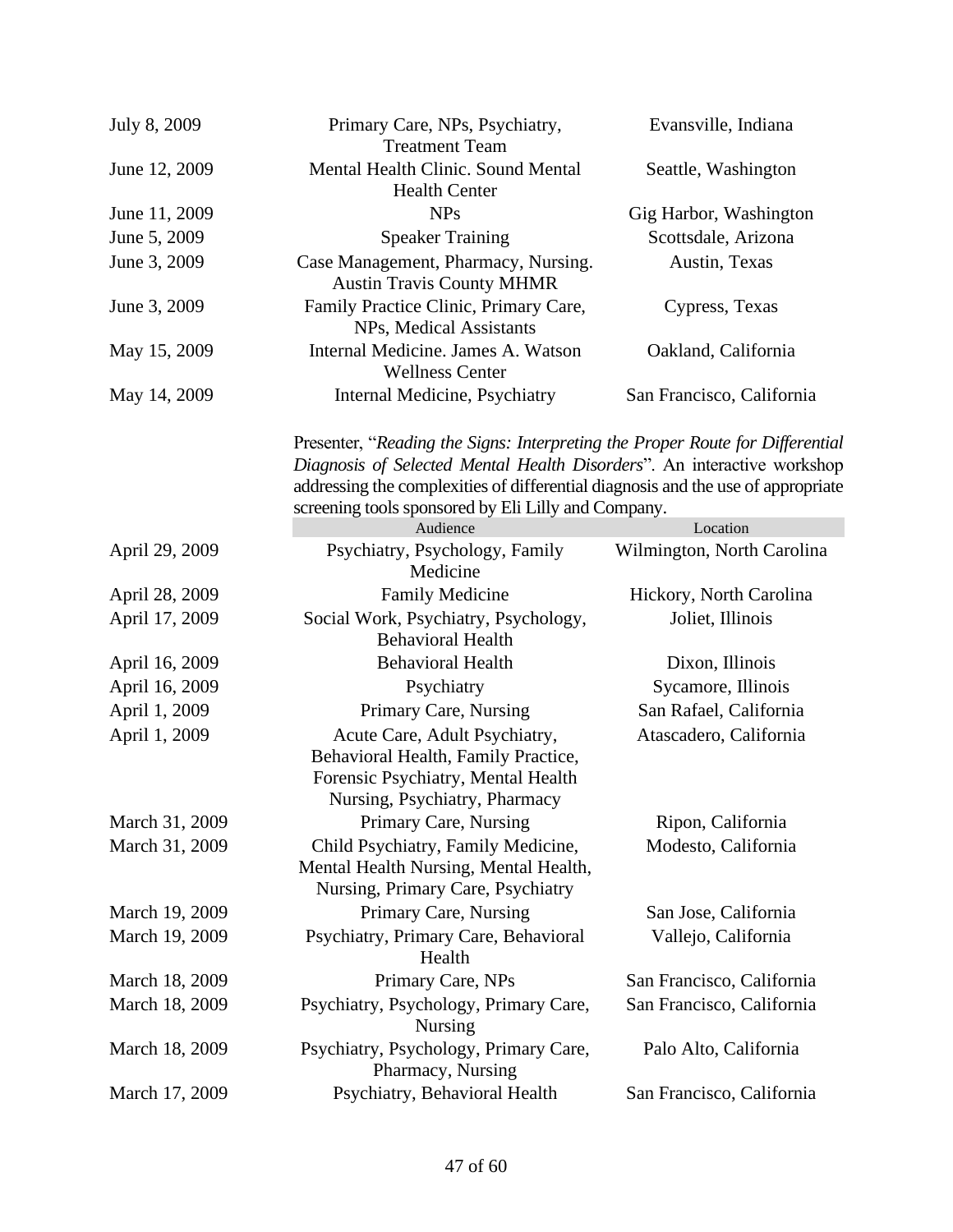| February 25, 2009<br>February 25, 2009<br>February 12, 2009<br>February 12, 2009<br>February 11, 2009<br>February 11, 2009<br>February 10, 2009<br>February 10, 2009 | B<br>P<br>F |
|----------------------------------------------------------------------------------------------------------------------------------------------------------------------|-------------|
| February 5, 2009                                                                                                                                                     |             |
| February 5, 2009                                                                                                                                                     |             |
| February 4, 2009                                                                                                                                                     |             |
| <b>January 8, 2009</b><br>December 19, 2008<br>December 18, 2008<br>December 5, 2008<br>December 4, 2008<br>December 4, 2008                                         |             |
| November 19, 2008                                                                                                                                                    | I           |
| November 12, 2008                                                                                                                                                    |             |
| November 11, 2008                                                                                                                                                    | ľ           |
| November 5, 2008                                                                                                                                                     |             |
| November 5, 2008                                                                                                                                                     |             |
| November 4, 2008                                                                                                                                                     |             |

March 17, 2009 Family Practice, Psychiatry,

Psychology, Pharmacy, Health and Wellness, Nursing

Family Practice

Behavioral Health, Administration and Adult Psychiatry. Stanislaus County Behavioral Health Modesto, California Mental Health Practitioners and Administration for community mental health centers statewide. The Ohio Council of Behavioral Healthcare Providers, Annual Conference Columbus, Ohio Nurse Practitioners, Registered Nurses, Case Managers, and Therapists Worthington, Ohio Mental Health Treatment Team and Students. Cook County Hospital Chicago, Illinois Mental Health Treatment Team and Students. Will County Department of Public Health Chicago, Illinois Mental Health Treatment Team. The Core Center Chicago, Illinois October 31, 2008 Co-Presenter, *"Encore Presentation: A Busy Clinician's 'Treasure Chest': Creating a Toolbox Filled with Screeners and Rating Instruments* 

San Francisco, California

Primary Care, NPs Indianapolis, Indiana Primary Care, NPs, PAs Indianapolis, Indiana Primary Care Durham, North Carolina Primary Care, Mental Health Reidsville, North Carolina Echavioral Health, Psychology, Nursing Greensboro, North Carolina **Psychiatry, Primary Care, Nursing, NPs Southern Pines, North Carolina** Primary Care Columbia, South Carolina Behavioral Health, Family Practice, Psychiatry, Psychology, Mental Health, Mental Health Nursing Charlotte, North Carolina General Practice, Family Practice San Luis Obispo, California Pediatrics, Adult Psychiatry, Family Practice, Clinical Pharmacy Pismo Beach, California Adult Psychiatry, Behavioral Health, Santa Maria, California NPs Poulsbo, Washington Family Practice Marysville, Washington Mental Health, Adult Psychiatry Seattle, Washington Primary Care Yakima, Washington Primary Care. Cornerstone Medical Yakima, Washington Psychiatry Yakima, Washington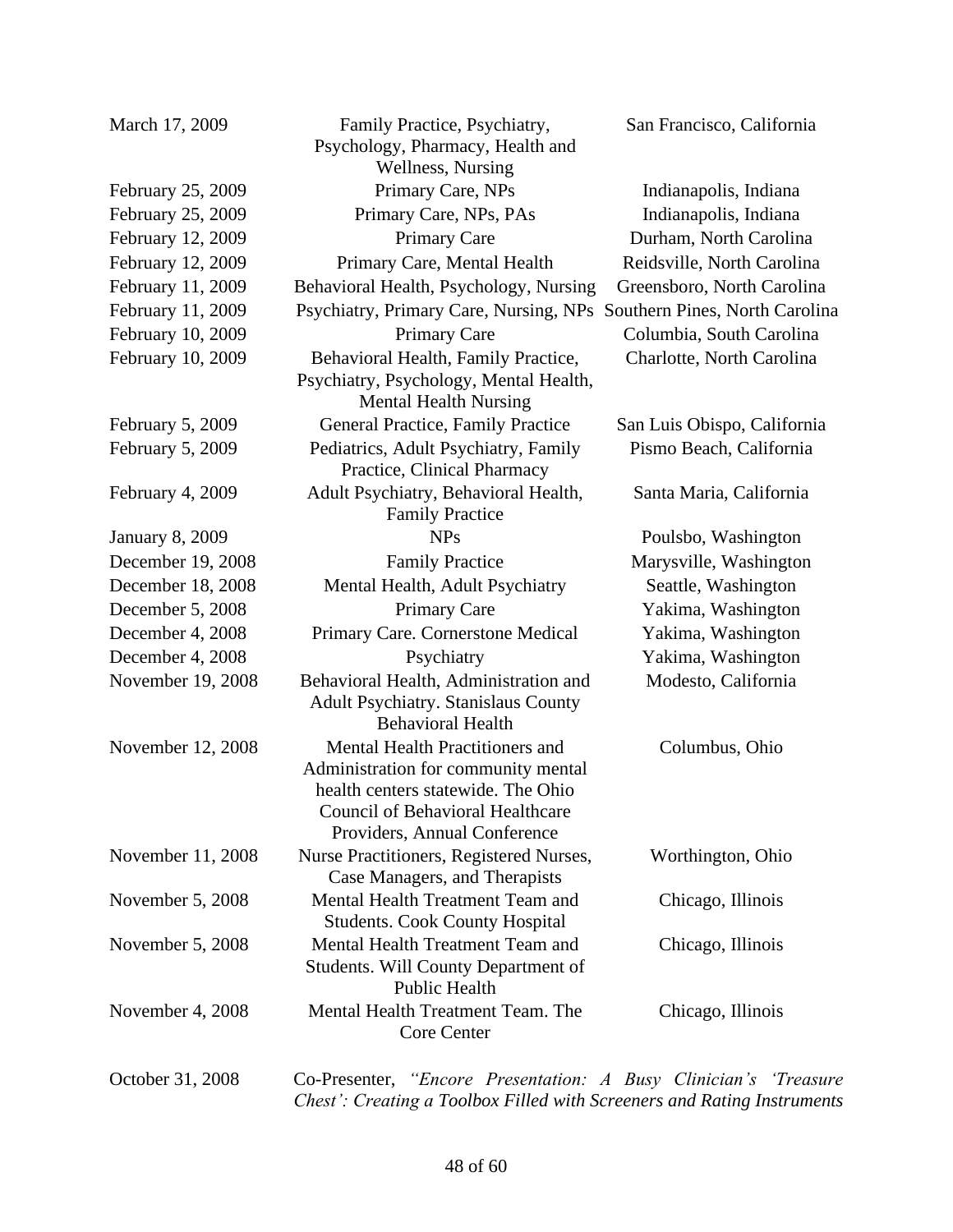|                  | to Improve Patient Outcomes". An interactive, hands-on workshop on the<br>use of various scales and screeners to improve patient outcomes. US<br>Psychiatric and Mental Health Congress, San Diego, California.                                                                                                                           |                         |
|------------------|-------------------------------------------------------------------------------------------------------------------------------------------------------------------------------------------------------------------------------------------------------------------------------------------------------------------------------------------|-------------------------|
| October 30, 2008 | Co-Presenter, "A Busy Clinician's 'Treasure Chest': Creating a Toolbox<br>Filled with Screeners and Rating Instruments to Improve Patient<br>Outcomes". An interactive, hands-on workshop on the use of various<br>scales and screeners to improve patient outcomes. US Psychiatric and<br>Mental Health Congress, San Diego, California. |                         |
|                  | Presenter, "Reading the Signs: Interpreting the Proper Route for Differential                                                                                                                                                                                                                                                             |                         |
|                  | Diagnosis of Selected Mental Health Disorders". An interactive workshop                                                                                                                                                                                                                                                                   |                         |
|                  | addressing the complexities of differential diagnosis and the use of appropriate                                                                                                                                                                                                                                                          |                         |
|                  | screening tools sponsored by Eli Lilly and Company.<br>Audience                                                                                                                                                                                                                                                                           | Location                |
| October 22, 2008 | Mental Health Treatment Team,                                                                                                                                                                                                                                                                                                             | Portland, Oregon        |
|                  | <b>Residential Pharmacy Group</b>                                                                                                                                                                                                                                                                                                         |                         |
| October 22, 2008 | Mental Health Treatment Team.                                                                                                                                                                                                                                                                                                             | Portland, Oregon        |
|                  | Cascadia Behavioral Healthcare                                                                                                                                                                                                                                                                                                            |                         |
| October 21, 2008 | Internal Medicine and Psychiatry                                                                                                                                                                                                                                                                                                          | Portland, Oregon        |
| August 12, 2008  | Social Work, Nursing, Mental Health<br>Treatment Team. Department of<br><b>Behavioral Health</b>                                                                                                                                                                                                                                          | Fresno, California      |
| August 11, 2008  | Primary Care. Indian Health Clinic                                                                                                                                                                                                                                                                                                        | Porterville, California |
| August 11, 2008  | Social Work, Nursing, Mental Health<br><b>Treatment Team</b>                                                                                                                                                                                                                                                                              | Fresno, California      |
| July 25, 2008    | Mental Health, Roseburg VA                                                                                                                                                                                                                                                                                                                | Roseburg, Oregon        |
| July 24, 2008    | Social Work and Mental Health,<br>Medford VA                                                                                                                                                                                                                                                                                              | Medford, Oregon         |
| July 24, 2008    | Psychiatry and Primary Care                                                                                                                                                                                                                                                                                                               | Medford, Oregon         |
| July 23, 2008    | <b>Psychiatry and Primary Care</b>                                                                                                                                                                                                                                                                                                        | Eugene, Oregon          |
| July 10, 2008    | <b>Behavioral Health, Clinical Diagnostics</b><br>and Mental Health Team. Central<br>Peninsula Counseling Services                                                                                                                                                                                                                        | Kenai, Alaska           |
| July 10, 2008    | Administration, Psychiatry, Nursing,                                                                                                                                                                                                                                                                                                      | Homer, Alaska           |
|                  | Nurse Practitioners, Adult Psychiatry<br>and Mental Health Nursing. South<br>Peninsula Community Health Center                                                                                                                                                                                                                            |                         |
| July 9, 2008     | Administration, Addiction Psychiatry,<br>Adult Psychiatry and Mental Health<br>Nursing. Bartlett Memorial Hospital                                                                                                                                                                                                                        | Juneau, Alaska          |
| July 8, 2008     | Psychiatry and Mental Health Team. Q<br>House (ANMC)                                                                                                                                                                                                                                                                                      | Anchorage, Alaska       |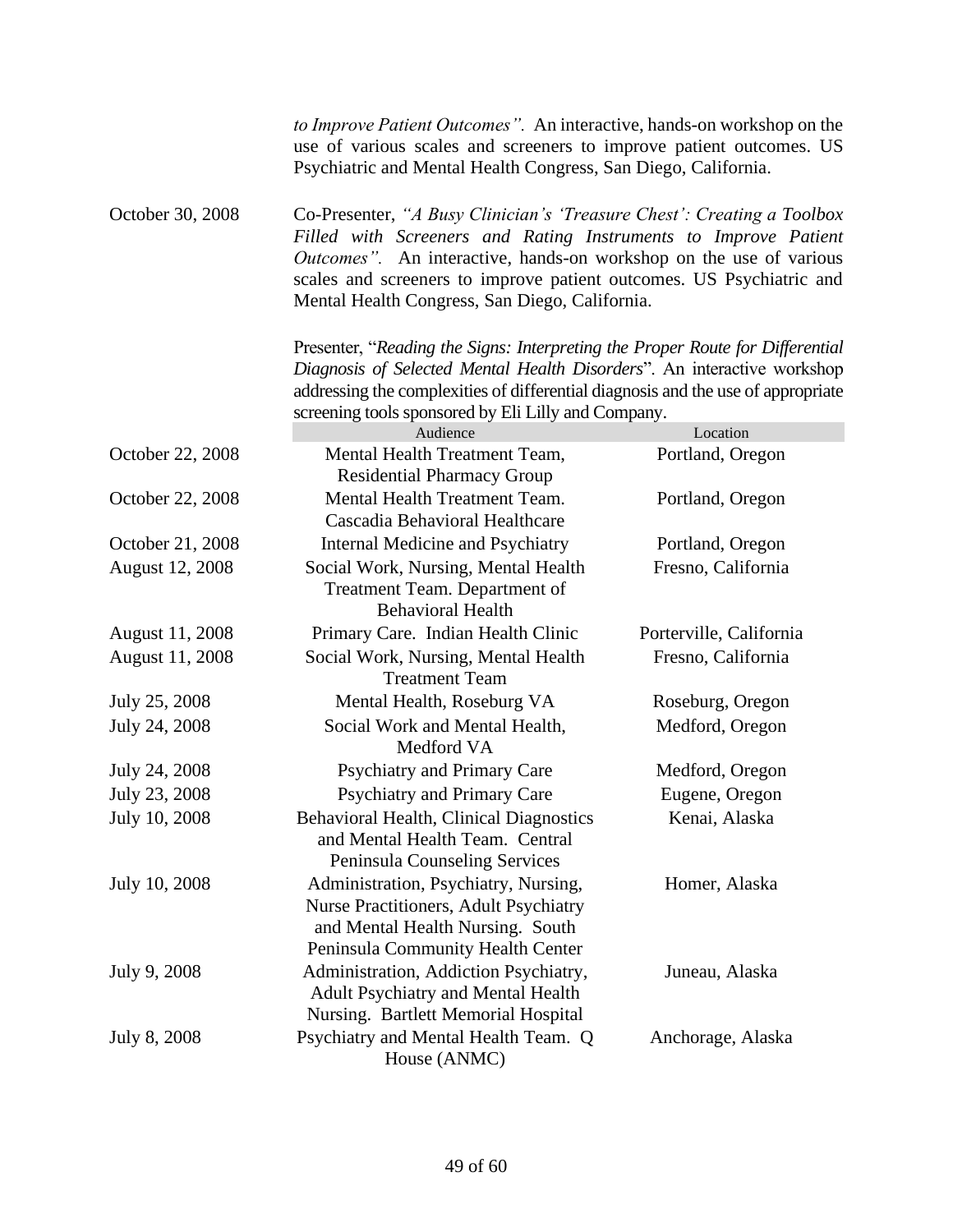| July 8, 2008  | Psychiatry, Social Work and Mental<br>Health Team. Anchorage Community<br><b>Mental Health Center</b>                                                                                                                                                                                                                                                                                                                                                                                                                                                                              | Anchorage, Alaska         |
|---------------|------------------------------------------------------------------------------------------------------------------------------------------------------------------------------------------------------------------------------------------------------------------------------------------------------------------------------------------------------------------------------------------------------------------------------------------------------------------------------------------------------------------------------------------------------------------------------------|---------------------------|
| June 26, 2008 | Neuroscience, Pharmacy and Mental<br>Health Team. Fort Lewis Army Base,<br>Madigan Hospital, Department of<br><b>Behavioral Health</b>                                                                                                                                                                                                                                                                                                                                                                                                                                             | Tacoma, Washington        |
| June 26, 2008 | Psychiatry, Primary Care, General<br>Practice, Nursing, Nurse Practitioners,<br><b>Mental Health Team</b>                                                                                                                                                                                                                                                                                                                                                                                                                                                                          | Spokane, Washington       |
| June 25, 2008 | Psychiatry                                                                                                                                                                                                                                                                                                                                                                                                                                                                                                                                                                         | Olympia, Washington       |
| June 25, 2008 | <b>Mental Health Team</b>                                                                                                                                                                                                                                                                                                                                                                                                                                                                                                                                                          | Seattle, Washington       |
| June 19, 2008 | Behavioral Health, Social Work, Mental<br>Health Nursing, Psychiatry and Adult<br>Psychiatry. CCS/APS Mental Health<br>Center                                                                                                                                                                                                                                                                                                                                                                                                                                                      | Honolulu, Hawaii          |
| June 19, 2008 | Addiction Medicine, Social Work,<br>Nursing, Psychology, Psychiatry and<br>Addiction Psychiatry. Windward Oahu<br><b>Mental Health Center</b>                                                                                                                                                                                                                                                                                                                                                                                                                                      | Kaneohe, Hawaii           |
| June 18, 2008 | Addiction Medicine, Nursing, Addiction<br>Psychiatry and Adult Psychiatry. Kalihi<br>Palama Adult Mental Health Center                                                                                                                                                                                                                                                                                                                                                                                                                                                             | Honolulu, Hawaii          |
| May 30, 2008  | Co-presenter, "The Promise of Factor-Based Medical Education" Round-<br>table symposium: Differentiate between current best practices in the field<br>of medical education (i.e., disease state education, therapy-based<br>education) and FBE, and review the implications and potential<br>applications for FBE in enhancing patient care and outcomes.<br><b>CME</b><br>Congress 2008, Vancouver, British Columbia.<br>Presenter, "Reading the Signs: Interpreting the Proper Route for Differential<br>Diagnosis of Selected Mental Health Disorders". An interactive workshop |                           |
|               | addressing the complexities of differential diagnosis and the use of appropriate<br>screening tools sponsored by Eli Lilly and Company.                                                                                                                                                                                                                                                                                                                                                                                                                                            |                           |
|               | Audience                                                                                                                                                                                                                                                                                                                                                                                                                                                                                                                                                                           | Location                  |
| May 21, 2008  | <b>Primary Care</b>                                                                                                                                                                                                                                                                                                                                                                                                                                                                                                                                                                | Indianapolis, Indiana     |
| May 20, 2008  | <b>Primary Care</b>                                                                                                                                                                                                                                                                                                                                                                                                                                                                                                                                                                | Indianapolis, Indiana     |
| May 20, 2008  | <b>Multiple Specialties</b>                                                                                                                                                                                                                                                                                                                                                                                                                                                                                                                                                        | Indianapolis, Indiana     |
| May 14, 2008  | Family Practice and Psychiatry                                                                                                                                                                                                                                                                                                                                                                                                                                                                                                                                                     | Raleigh, North Carolina   |
| May 14, 2008  | Primary Care and Psychiatry                                                                                                                                                                                                                                                                                                                                                                                                                                                                                                                                                        | Durham, North Carolina    |
| May 13, 2008  | Behavioral Health, Psychiatry and<br>Administration. Broughton State Hospital                                                                                                                                                                                                                                                                                                                                                                                                                                                                                                      | Morganton, North Carolina |
| May 13, 2008  | Primary Care and Psychiatry                                                                                                                                                                                                                                                                                                                                                                                                                                                                                                                                                        | Boone, North Carolina     |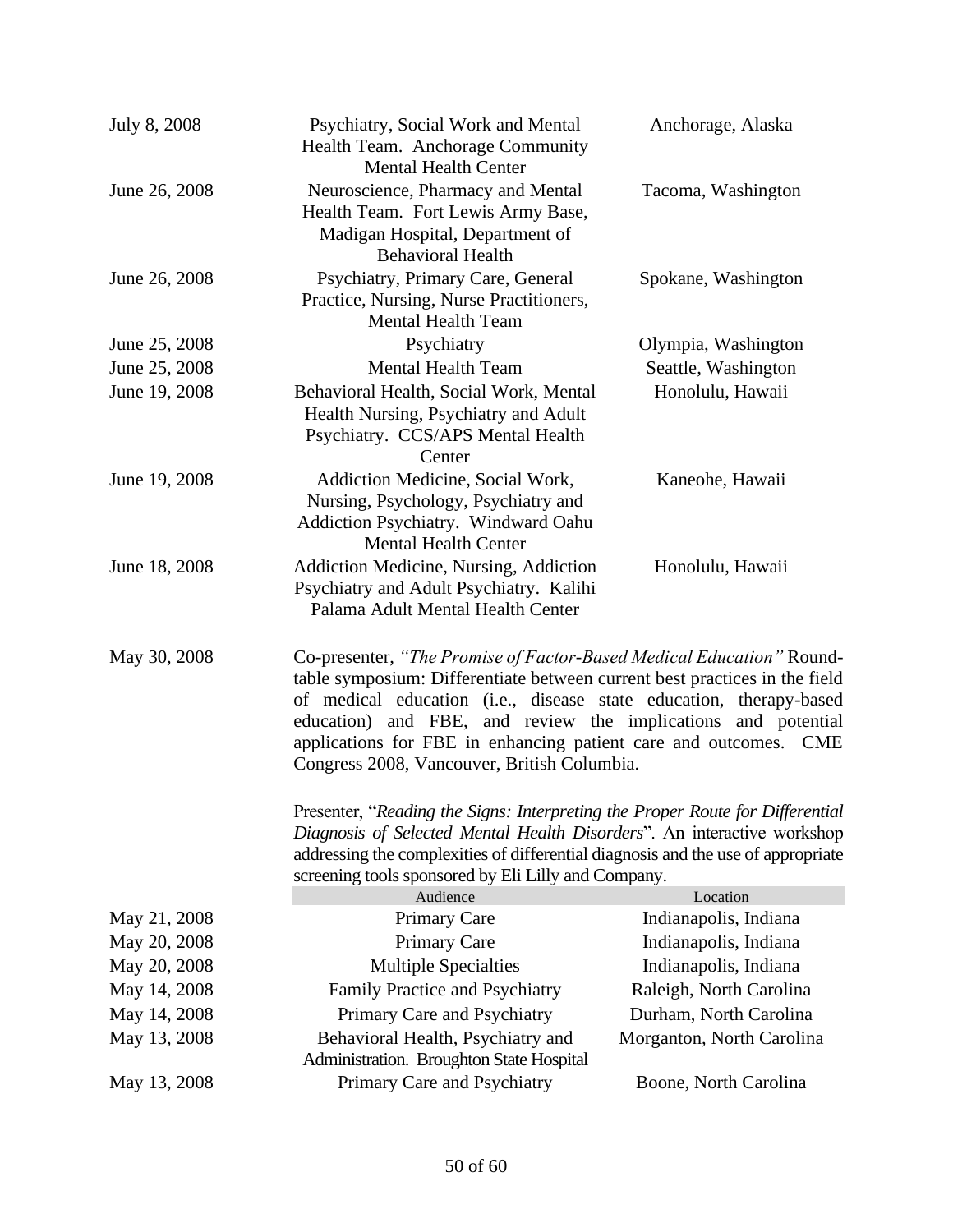| April 22, 2008    | Case Management and Psychiatry.<br><b>Colorado Department of Corrections</b>                                                                 | Colorado Springs, Colorado   |
|-------------------|----------------------------------------------------------------------------------------------------------------------------------------------|------------------------------|
| April 22, 2008    | <b>Case Management and Social Work</b>                                                                                                       | Colorado Springs, Colorado   |
| April 18, 2008    | Psychology, Social Work and Psychiatry.<br><b>Tulsa Center Behavioral Health</b>                                                             | Tulsa, Oklahoma              |
| April 17, 2008    | Psychology, Social Work, Addiction<br>Psychiatry and Adult Psychiatry.<br>Tulsa VA Behavioral Health Clinic                                  | Tulsa, Oklahoma              |
| April 17, 2008    | Psychiatry                                                                                                                                   | Tulsa, Oklahoma              |
| April 10, 2008    | Psychiatry and Social Work.<br><b>Region VI Mental Health</b>                                                                                | Pocatello, Idaho             |
| April 10, 2008    | Psychiatry and Social Work.<br><b>Region VII Mental Health</b>                                                                               | Idaho Falls, Idaho           |
| April 9, 2008     | Psychiatry and Social Work.<br><b>Region V Mental Health</b>                                                                                 | Twin Falls, Idaho            |
| April 8, 2008     | Psychiatry and Social Work.<br>Department of Health and Welfare                                                                              | Boise, Idaho                 |
| April 7, 2008     | Psychiatry, Psychology, Public Health.<br><b>Region I Mental Health</b>                                                                      | CDA, Idaho                   |
| March 28, 2008    | Mental Health and Psychologist.<br>South Carolina State Meeting of<br><b>American Psychological Association</b>                              | Myrtle Beach, South Carolina |
| March 26, 2008    | Behavioral Health, Case Management,<br>Social Work, Mental Health and Adult<br>Psychiatry. North Baltimore Center                            | Baltimore, Maryland          |
| March 25, 2008    | Behavioral Health, Case<br>Management, Clinical Pharmacy,<br>and General Psychiatry                                                          | Havre de Grace, Maryland     |
| March 7, 2008     | Adult Psychiatry, Case Management,<br>and Mental Health Nursing. Sound<br>Mental Health - Capitol Hill                                       | Seattle, Washington          |
| March 6, 2008     | Pharmacy, Psychology and Psychiatry.<br>Rainer School                                                                                        | Buckley, Washington          |
| March 6, 2008     | <b>Adult Psychiatry, Forensic Psychiatry</b><br>and Addiction Psychiatry                                                                     | Tacoma, Washington           |
| March 5, 2008     | Case Management, Administration,<br>Mental Health Nursing and Adult<br>Psychiatry                                                            | Kent, Washington             |
| February 28, 2008 | Behavioral Health, Psychiatry, Primary<br>Care, Internal Medicine, and Family<br>Practice. Walter Reed Hospital                              | Washington, DC               |
| February 27, 2008 | Behavioral Health, Family Practice,<br>Primary Care, Adult Psychiatry, Mental<br>Health and Mental Health Nursing.<br>Andrews Air Force Base | Andrews AFB, Maryland        |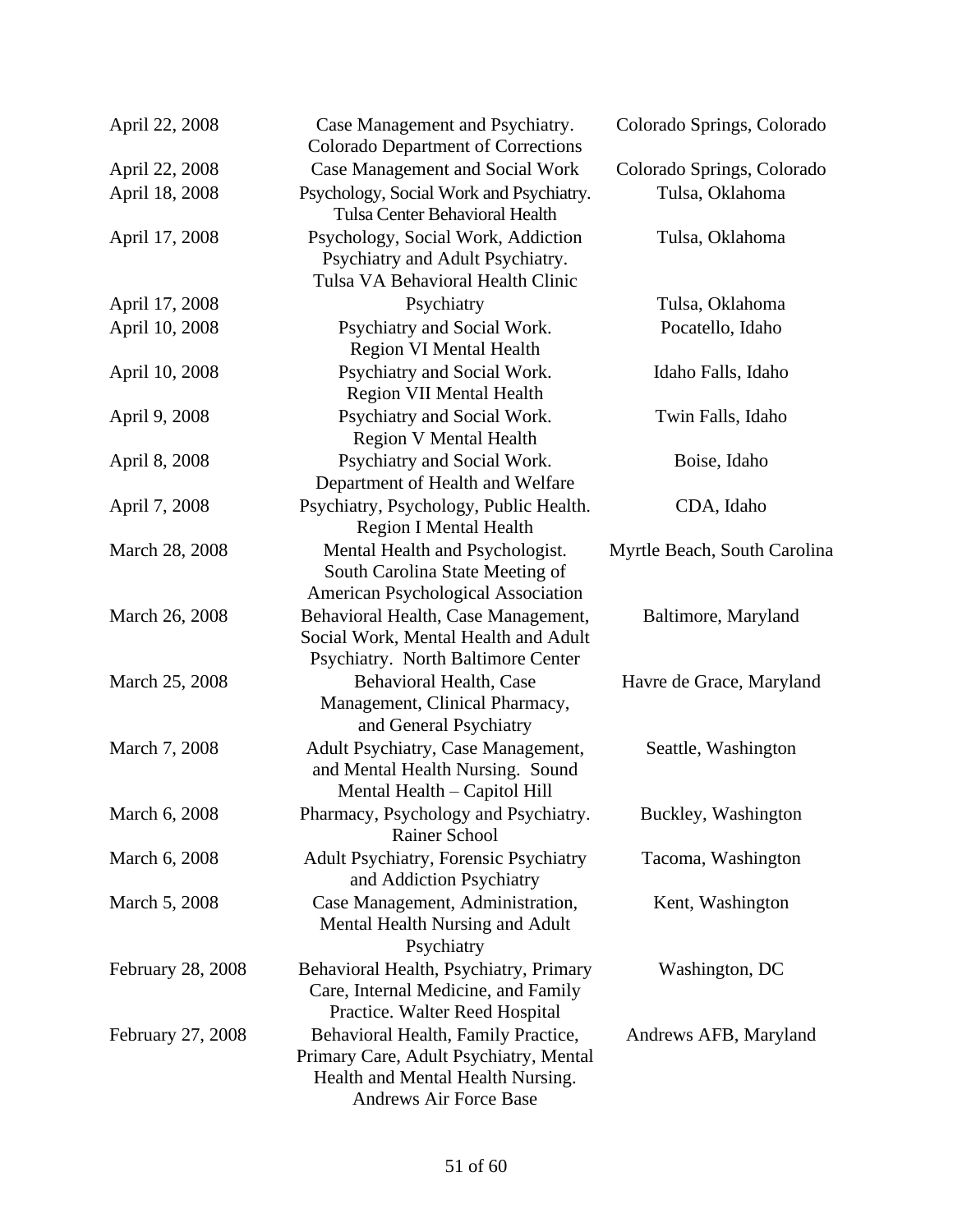| February 27, 2008       | Geriatric Psychiatry, Internal Medicine,<br>General Practice and Adult Psychiatry                               | Washington, DC              |
|-------------------------|-----------------------------------------------------------------------------------------------------------------|-----------------------------|
| February 22, 2008       | Psychology, Internal Medicine,<br>Family Practice and Psychiatry                                                | Madera, California          |
| February 21, 2008       | Psychology, Internal Medicine,<br>Family Practice and Psychiatry.<br><b>Tulare County Mental Health</b>         | Tulare, California          |
| February 21, 2008       | Psychology, Internal Medicine,<br>Family Practice and Psychiatry                                                | Visalia, California         |
| February 20, 2008       | Psychology, Internal Medicine<br>and Psychiatry                                                                 | Fresno, California          |
| February 20, 2008       | Psychology, Internal Medicine,<br>Family Practice and Psychiatry                                                | Modesto, California         |
| January 29, 2008        | <b>Psychiatry and Primary Care</b>                                                                              | Houston, Texas              |
| January 17, 2008        | <b>Primary Care</b>                                                                                             | Indianapolis, Indiana       |
| January 17, 2008        | Primary Care and Nutritionist                                                                                   | Carmel, Indiana             |
| January 17, 2008        | Primary Care, Residents,<br><b>NPs and Nurses</b>                                                               | Merrillville, Indiana       |
| January 16, 2008        | Psychiatry                                                                                                      | Carmel, Indiana             |
| January 16, 2008        | Primary Care.<br>Capital Region Blue Hills Center                                                               | Burlington, Indiana         |
| <b>January 16, 2008</b> | <b>Primary Care</b>                                                                                             | Indianapolis, Indiana       |
| January 15, 2008        | <b>Internal Medicine</b>                                                                                        | Carmel, Indiana             |
| January 15, 2008        | Primary Care and Residents                                                                                      | Muncie, Indiana             |
| December 13, 2007       | Psychiatry                                                                                                      | Minneapolis, Minnesota      |
| December 12, 2007       | <b>Psychiatry and Residents</b>                                                                                 | Minneapolis, Minnesota      |
| November 15, 2007       | <b>Primary Care</b>                                                                                             | Philadelphia, Pennsylvania  |
| November 14, 2007       | Primary Care                                                                                                    | Bridgewater, New Jersey     |
| November 2, 2007        | Psychiatry, Psychology, Social Work,<br>Sociology, NPs and Residents. Boston<br>Medical Center South End Clinic | Boston, Massachusetts       |
| November 1, 2007        | Psychiatry. Anna Jaques Hospital                                                                                | Newburyport, Massachusetts  |
| November 1, 2007        | Psychiatry, Residents and<br><b>Treatment Team</b>                                                              | Worcester, Massachusetts    |
| October 31, 2007        | Psychiatry and Treatment Team.<br><b>Health Alliance Hospital</b>                                               | Fitchburg, Massachusetts    |
| October 31, 2007        | Psychiatry and Treatment Team                                                                                   | Williamsburg, Massachusetts |
| October 30, 2007        | General Psychiatry and<br>Behavioral Health.                                                                    | Middletown, Connecticut     |
| October 30, 2007        | <b>Community Mental Health Center</b><br>General Psychiatry and<br><b>Behavioral Health</b>                     | Danbury, Connecticut        |
| October 25, 2007        | Psychiatry and Treatment Team                                                                                   | Greenville, South Carolina  |
| October 24, 2007        | Psychiatry                                                                                                      | Columbia, South Carolina    |
|                         |                                                                                                                 |                             |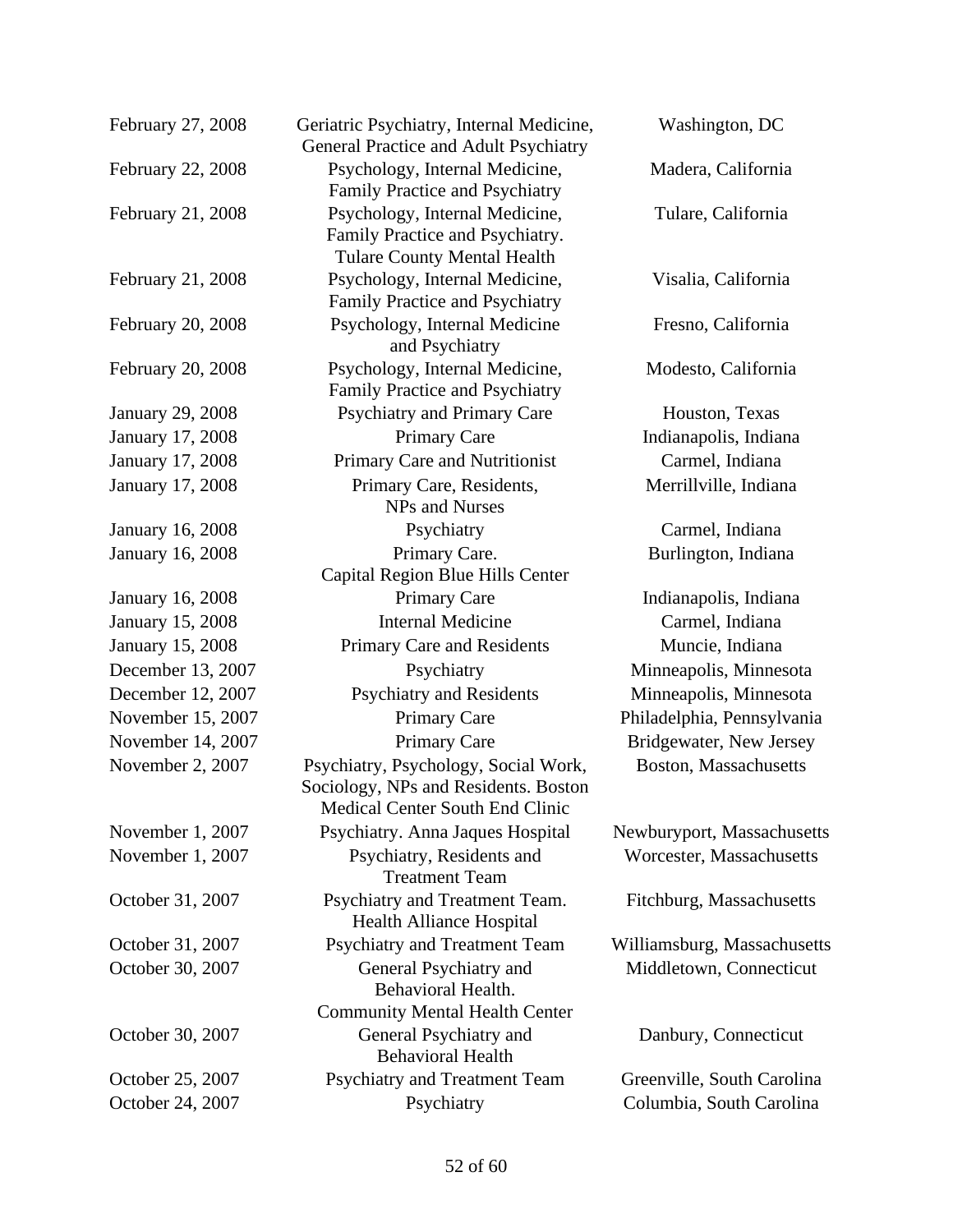| October 24, 2007<br>October 23, 2007 |
|--------------------------------------|
| October 23, 2007<br>October 18, 2007 |
| October 17, 2007                     |
| October 17, 2007<br>October 12, 2007 |
| October 11, 2007<br>October 5, 2007  |
| October 4, 2007<br>October 3, 2007   |
| September 29, 2007                   |
| September 27, 2007                   |
| September 26, 2007                   |
| September 21, 2007                   |
| September 20, 2007                   |
| September 20, 2007                   |
| September 19, 2007                   |
| September 17, 2007                   |
| September 14, 2007                   |
| September 13, 2007                   |
| September 13, 2007                   |
| September 12, 2007                   |
| September 12, 2007                   |
| September 11, 2007                   |
| September 11, 2007                   |
| September 10, 2007                   |
| September 7, 2007                    |

Family Practice Columbia, South Carolina Primary Care. Community Mental Health Center Primary Care and Internists Charleston, South Carolina Primary Care. Community Mental Health Clinic Primary Care. Fort Collins Mental Health Clinic Primary Care and Treatment Team Denver, Colorado Psychiatry and Addiction Medicine. Louisiana Psychiatric Medical Association, Louisiana Affiliate APA Family Practice and Residents Mandeville, Louisiana Psychiatry, Psychology, Social Work and Pharmacy. Cook County Jail Psychiatry and Primary Care **Oak Brook**, Illinois Behavioral Health, Case Management, CNS Disorders, Addiction Medicine and Administration. Fayette Companies Case Management, Psychiatry, Psychology, Nursing, NPs & Social Work. OCHSA Conference, Sun River Resort Behavioral Health, Psychiatry, Addiction Medicine, Administration, and Social Work. VA Homeless Clinic Psychiatry, Psychology, Social Work and Sociology. The Gulf Coast Center Psychiatry and Primary Care Portland, Maine Psychiatry and Primary Care. Brunswick Naval Shipyard Psychiatry and Primary Care Togus, Maine Psychiatry, Primary Care and NPs Farmington, Connecticut Psychiatry, Psychology, Social Work and Sociology Family Practice. Castleton Health Center Family Practice Poultney, Vermont Long Term Care Staff Saint Albans, Vermont Mixed. Valley Regional Hospital Claremont, New Hampshire Mixed Bretton Woods, New Hampshire Psychiatry. Hampton, Virginia

Charleston, South Carolina Denver, Colorado Fort Collins, Colorado New Orleans, Louisiana Chicago, Illinois Peoria, Illinois Bend, Oregon Phoenix, Arizona Galveston, Texas Brunswick, Maine Tyler, Texas Bomoseen, Vermont Psychiatry Wolfeboro, New Hampshire Mixed Cornish, Maine Psychiatry Brattleboro, Vermont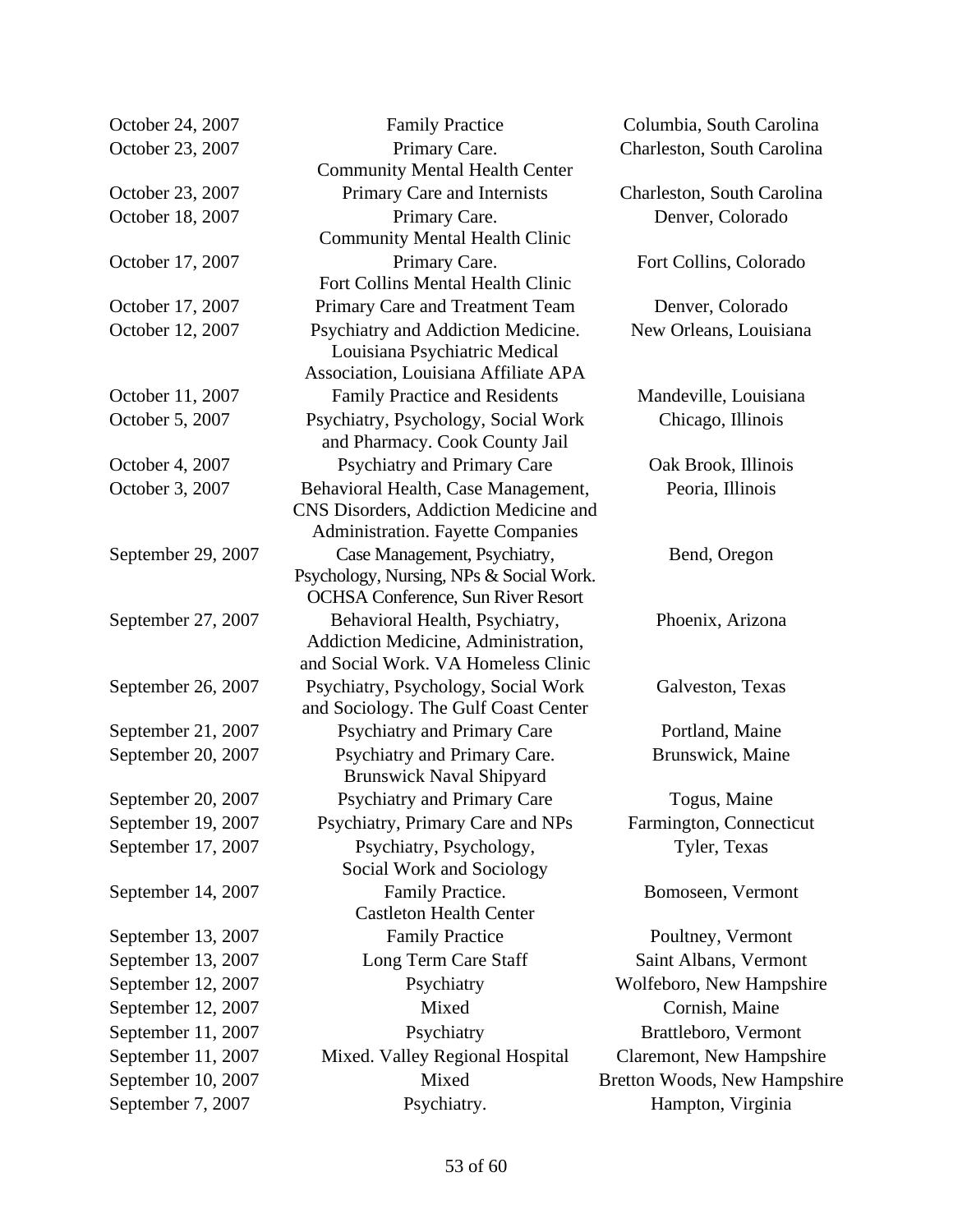|                        | Hampton VA Hospital                                                                              |                                  |
|------------------------|--------------------------------------------------------------------------------------------------|----------------------------------|
| September 6, 2007      | <b>Psychiatry and Primary Care</b>                                                               | Norfolk, Virginia                |
| September 4, 2007      | Psychiatry.<br><b>Portsmouth Hospital</b>                                                        | Portsmouth, Virginia             |
| August 31, 2007        | Pediatrics, Pharmacy, Behavioral<br>Health and Family Medicine                                   | Everett, Washington              |
| August 31, 2007        | <b>Family Practice</b>                                                                           | Edmonds, Washington              |
| August 30, 2007        | Psychiatry.                                                                                      | Seattle, Washington              |
|                        | Sound Mental Health Clinic                                                                       |                                  |
| August 30, 2007        | Psychiatry.                                                                                      | Burien, Washington               |
|                        | Highline Mental Health Clinic                                                                    |                                  |
| August 30, 2007        | <b>Family Practice</b>                                                                           | Kenmore, Washington              |
| August 29, 2007        | Family Practice.                                                                                 | Seattle, Washington              |
|                        | <b>Seattle Arthritis Clinic</b>                                                                  |                                  |
| <b>August 22, 2007</b> | Psychiatry.<br>Catawba's Hospital                                                                | Roanoke, Virginia                |
| August 22, 2007        | <b>Psychiatry and Primary Care</b>                                                               | Roanoke, Virginia                |
| August 10, 2007        | Psychiatry. Anchorage Community<br><b>Mental Health Center</b>                                   | Anchorage, Alaska                |
| August 9, 2007         | Psychiatry.<br><b>Matsu Health Services</b>                                                      | Anchorage, Alaska                |
| August 9, 2007         | Psychiatry and Primary Care                                                                      | Anchorage, Alaska                |
| August 9, 2007         | Psychiatry                                                                                       | Anchorage, Alaska                |
| August 8, 2007         | Psychiatry                                                                                       | Fairbanks, Alaska                |
| August 8, 2007         | Psychiatry, Primary Care and NPs                                                                 | Fairbanks, Alaska                |
| July 25, 2007          | Psychiatry and Internal Medicine.<br><b>Community Mental Health Center</b>                       | Bridgeport, Connecticut          |
| July 24, 2007          | Case Management.<br><b>Health New England</b>                                                    | Springfield, Massachusetts       |
| July 13, 2007          | Internal Medicine.<br>Bedford VA                                                                 | Bedford, Massachusetts           |
| July 12, 2007          | <b>Family Medicine</b>                                                                           | Natick, Massachusetts            |
| July 11, 2007          | Nursing and Family Medicine                                                                      | Newton, Massachusetts            |
| June 22, 2007          | Psychiatry                                                                                       | Rochester, Minnesota             |
| June 21, 2007          | Psychiatry                                                                                       | Madison, Wisconsin               |
| June 13, 2007          | <b>Family Medicine. Partners</b><br><b>Community Healthcare Network</b>                          | Needham, Massachusetts           |
| June 12, 2007          | <b>Internal Medicine</b>                                                                         | Kingston, Massachusetts          |
| June 12, 2007          | Psychiatry                                                                                       | <b>Burlington, Massachusetts</b> |
| June 7, 2007           | Psychiatry, Psychology and Psychiatric<br>Medicine. Sacramento County<br><b>Treatment Center</b> | Sacramento, California           |
| June 6, 2007           | Primary Care. Sacramento County<br><b>Primary Care</b>                                           | Sacramento, California           |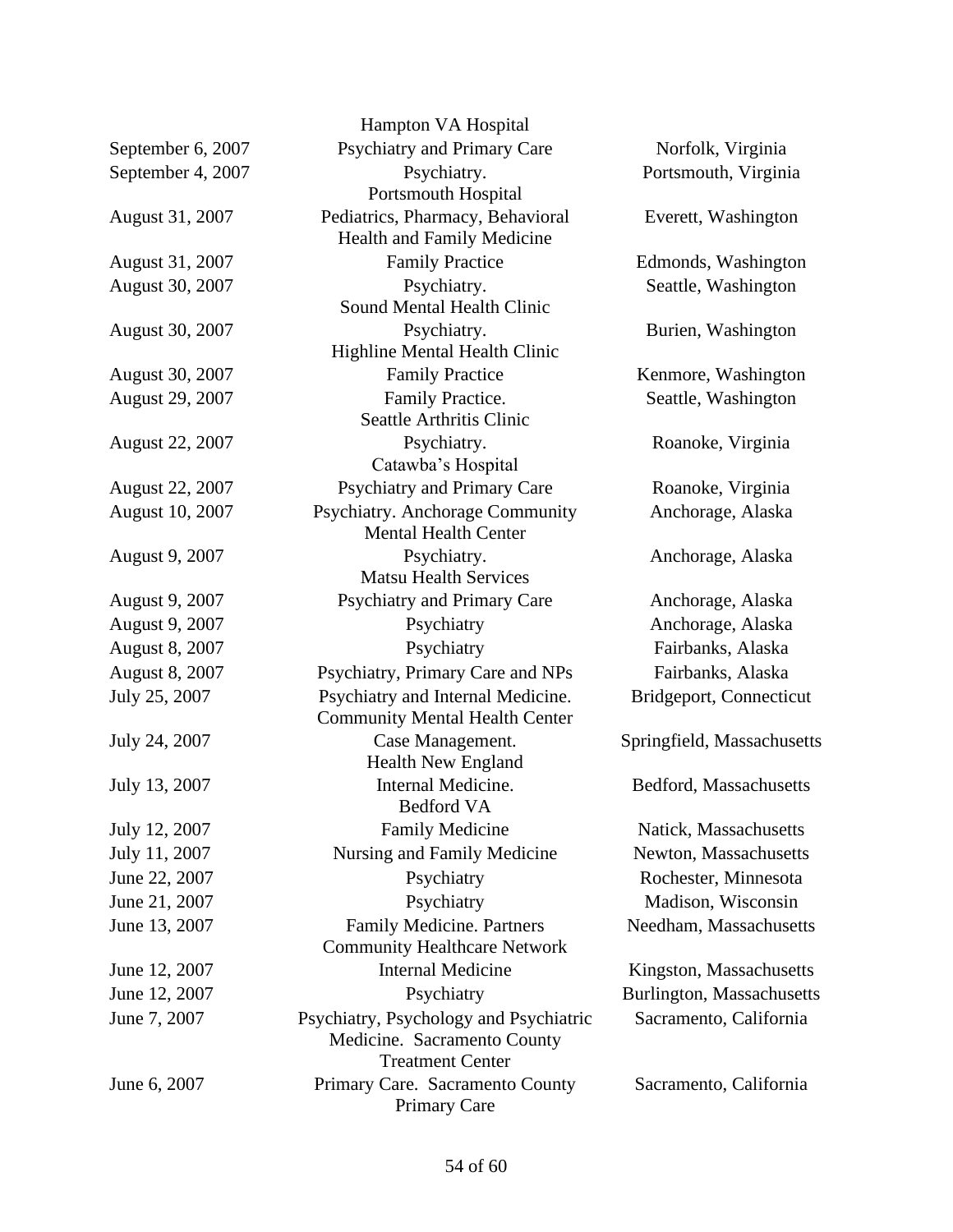| June 6, 2007      | Psychology and Psychiatric Medicine.<br><b>HRC Community Mental Health</b>   | Sacramento, California      |
|-------------------|------------------------------------------------------------------------------|-----------------------------|
| June 6, 2007      | Psychiatry and Psychology. Sacramento<br><b>County Treatment Center</b>      | Sacramento, California      |
| June 6, 2007      | Psychiatry, Psychology, Primary Care<br>and Psychiatric Medicine             | Modesto, California         |
| June 5, 2007      | Psychiatry and Psychiatric Medicine.<br>Alliance for Community Mental Health | San Jose, California        |
| June 5, 2007      | Psychiatry, Psychology, Public Health,<br>Primary Care, Pharmacy and PAs     | Sacramento, California      |
| May 30, 2007      | <b>Case Management</b>                                                       | Albuquerque, New Mexico     |
| May 16, 2007      | <b>Behavioral Health and</b><br><b>General Psychiatry</b>                    | Waterbury, Connecticut      |
| May 15, 2007      | <b>Behavioral Health and</b><br><b>Case Management</b>                       | West Haven, Connecticut     |
| May 15, 2007      | <b>Behavioral Health and</b><br>General Psychiatry                           | Weathersfield, Connecticut  |
| April 25, 2007    | Psychiatry.<br><b>Manchester Counseling</b>                                  | Manchester, New Hampshire   |
| April 25, 2007    | Psychiatry                                                                   | Nashua, New Hampshire       |
| April 24, 2007    | Psychiatry                                                                   | Raymond, New Hampshire      |
| April 24, 2007    | Psychiatry                                                                   | Andover, Massachusetts      |
| April 23, 2007    | Psychiatry                                                                   | North Berwick, Maine        |
| April 23, 2007    | Psychiatry                                                                   | Portland, Maine             |
| April 18, 2007    | Psychiatry                                                                   | Boston, Massachusetts       |
| April 17, 2007    | Psychiatry                                                                   | Salem, Massachusetts        |
| March 7, 2007     | Psychiatry and Social Work.<br>The Human Service Center                      | Peoria, Illinois            |
| February 20, 2007 | <b>Primary Care</b>                                                          | Wethersfield, Connecticut   |
| February 8, 2007  | Psychiatry and Psychology.<br>Dorothea Dicks Psychiatric Center              | Bangor, Maine               |
| February 7, 2007  | Psychiatry and Psychology.<br><b>Maine Medical Center</b>                    | Portland, Maine             |
| February 7, 2007  | Psychiatry and Psychology                                                    | Rockport, Maine             |
| February 6, 2007  | <b>Primary Care</b>                                                          | Freeport, Maine             |
| January 26, 2007  | <b>Psychiatry and Nursing</b>                                                | Plymouth, New Hampshire     |
| January 25, 2007  | Psychiatry                                                                   | Concord, New Hampshire      |
| January 25, 2007  | Psychiatry                                                                   | Keene, New Hampshire        |
| January 24, 2007  | Psychiatry                                                                   | Concord, New Hampshire      |
| January 23, 2007  | Psychiatry                                                                   | Colebrook, New Hampshire    |
| January 23, 2007  | Psychiatry                                                                   | Wolfeboro, New Hampshire    |
| January 22, 2007  | Psychiatry                                                                   | North Conway, New Hampshire |
| January 18, 2007  | Psychiatry, Psychology,                                                      | Tulare, California          |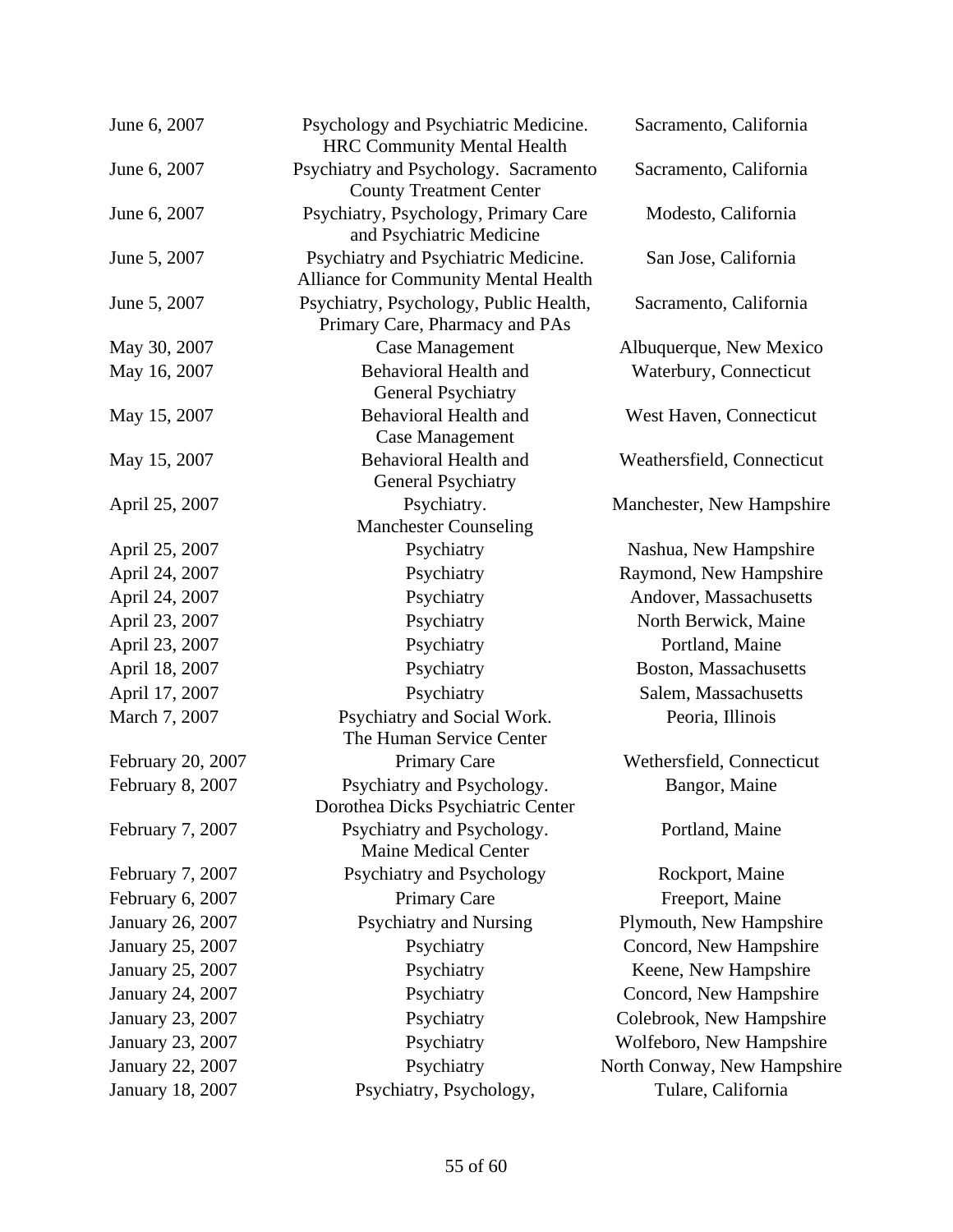Public Health and Primary Care. Tulare County Mental Health January 17, 2007 Psychiatry and Primary Care Fresno, California January 16, 2007 Psychiatry Demaha, Nebraska December 13, 2006 Behavioral Health and General Psychiatry. Backus Hospital December 13, 2006 Behavioral Health and General Psychiatry December 7, 2006 Behavioral Health, Case Management, Addiction Medicine, Administration, Social Work, and General Psychiatry November 16, 2006 Psychiatry Seattle, Washington November 15, 2006 Psychiatry Seattle, Washington November 14, 2006 Psychiatry, Psychology, Social Work and Nursing. Martinsburg V.A. Medical Center November 3, 2006 Psychiatry. Spring Harbor Mental Health November 2, 2006 Psychiatry. Manchester Mental Health Center November 2, 2006 Psychiatry Portsmouth, New Hampshire November 1, 2006 Psychiatry. Riverview Psychiatric Center November 1, 2006 Psychiatry Newburyport, Massachusetts October 31, 2006 Psychiatry. Manchester V.A. October 31, 2006 Psychiatry Andover, New Hampshire October 30, 2006 Psychiatry. Nashua Community Health Center October 30, 2006 Psychiatry Freeport, Maine October 27, 2006 Behavioral Health, Case Management, Addiction Medicine, Administration, Child Psychiatry, & General Psychiatry. West Yavapai Guidance Center October 26, 2006 Psychiatry and Primary Care. Newington V.A. October 11, 2006 Behavioral Health and Primary Care Omaha, Nebraska September 28, 2006 Psychiatry and Residents. VA Medical Center September 27, 2006 Psychiatry, Primary Care and Nursing. VA Outpatient Clinic September 27, 2006 Psychiatry and Nurse Practitioners Boston, Massachusetts September 26, 2006 Psychiatry and NPs Bedford, Massachusetts August 23, 2006 Family Practice, General Practice Westport, Connecticut

Norwich, Connecticut

New London, Connecticut

Springfield, Illinois

Martinsburg, West Virginia

Portland, Maine

Manchester, New Hampshire

Augusta, Maine

Manchester, New Hampshire

Nashua, New Hampshire

Prescott, Arizona

#### Newington, Connecticut

Brockton, Massachusetts

Worcester, Massachusetts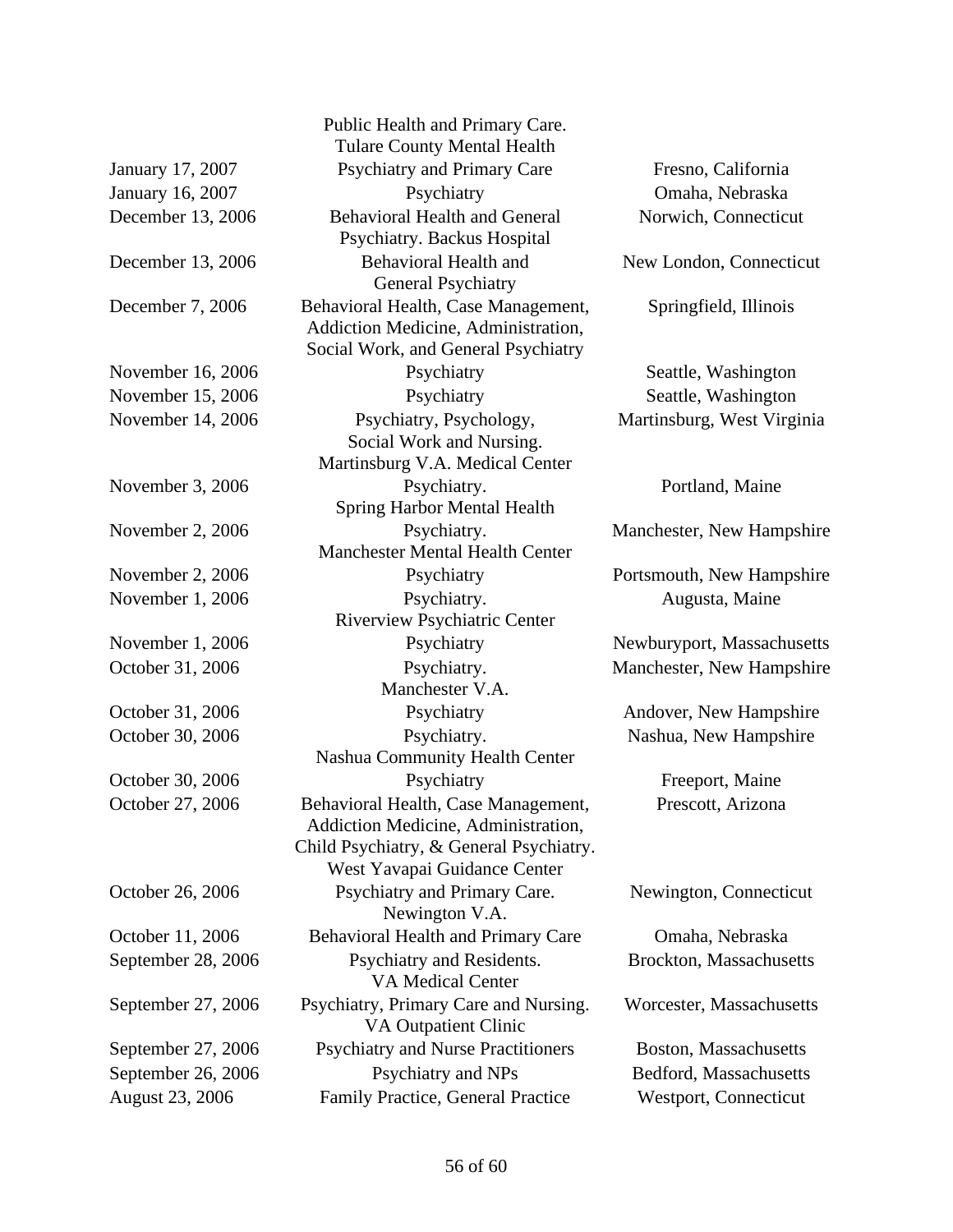|                        | and Internal Medicine                                              |                             |
|------------------------|--------------------------------------------------------------------|-----------------------------|
| <b>August 22, 2006</b> | Behavioral Health, Case                                            | Williamsport, Pennsylvania  |
|                        | Management and Psychiatry.                                         |                             |
|                        | <b>Community Health Center</b>                                     |                             |
| August 17, 2006        | Psychology, Pharmacy, Nursing and                                  | Sparks, Nevada              |
|                        | Nurse Practitioners. Northern Nevada                               |                             |
|                        | <b>Adult Mental Health Hospital</b>                                |                             |
| August 16, 2006        | Psychiatry and Primary Care                                        | Lawrence, Massachusetts     |
| August 15, 2006        | Psychiatry and Primary Care                                        | Manchester, New Hampshire   |
| August 14, 2006        | <b>Primary Care</b>                                                | Kennebunkport, Maine        |
| August 10, 2006        | Psychiatry and Family Practice.<br>V.A. Medical Center             | Anchorage, Alaska           |
| <b>August 9, 2006</b>  | Family Practice and Psychiatry.                                    | Anchorage, Alaska           |
|                        | <b>Alaskan Native Medical Center</b>                               |                             |
| August 9, 2006         | <b>Psychiatry and Family Practice</b>                              | Anchorage, Alaska           |
| <b>August 8, 2006</b>  | Psychiatry.                                                        | Anchorage, Alaska           |
|                        | <b>Community Mental Health Center</b>                              |                             |
| <b>August 8, 2006</b>  | <b>Psychiatry and Primary Care</b>                                 | Kenai, Alaska               |
| August 7, 2006         | Treatment Team and Primary Care.                                   | Anchorage, Alaska           |
|                        | <b>Eastern Alucian Medical Clinic</b>                              |                             |
| August 7, 2006         | <b>Primary Care</b>                                                | Wasilla, Alaska             |
| July 27, 2006          | Family Practice, Psychiatry,                                       | Fort Leonard Wood, Missouri |
|                        | and Internal Medicine                                              |                             |
| July 14, 2006          | <b>Speaker Training</b>                                            | Dallas, Texas               |
| July 13, 2006          | Psychiatry, Psychology, Public Health,                             | Las Vegas, New Mexico       |
|                        | Administration and Social Work.                                    |                             |
|                        | <b>New Mexico Mental Health Institute</b>                          |                             |
| June 28, 2006          | <b>Mental Health Services (Treatment</b>                           | Phoenix, Arizona            |
|                        | Team). Maricopa County Jail                                        |                             |
| May 18, 2006           | National Business to Business Meeting                              | Dallas, Texas               |
| May 11, 2006           | Behavioral Health, Nursing and NPs.<br><b>Nevada Rural Clinics</b> | Elko, Nevada                |
| May 10, 2006           | Treatment Team and Primary Care.                                   | Anchorage, Alaska           |
|                        | <b>Eastern Alucian Medical Clinic</b>                              |                             |
| May 10, 2006           | Family Practice.                                                   | Anchorage, Alaska           |
|                        | <b>Alaskan Native Medical Center</b>                               |                             |
| May 9, 2006            | General Practice.                                                  | Anchorage, Alaska           |
|                        | <b>Elmendorf Air Force Base</b>                                    |                             |
| May 8, 2006            | Primary Care.<br>V.A. Medical Center                               | Anchorage, Alaska           |
|                        | Psychiatry, Primary Care and                                       |                             |
| May 8, 2006            | <b>Internal Medicine</b>                                           | Anchorage, Alaska           |
| April 27, 2006         | Family Practice and PAs.                                           | Langley AFB, Virginia       |
|                        | Langley AFB Hospital                                               |                             |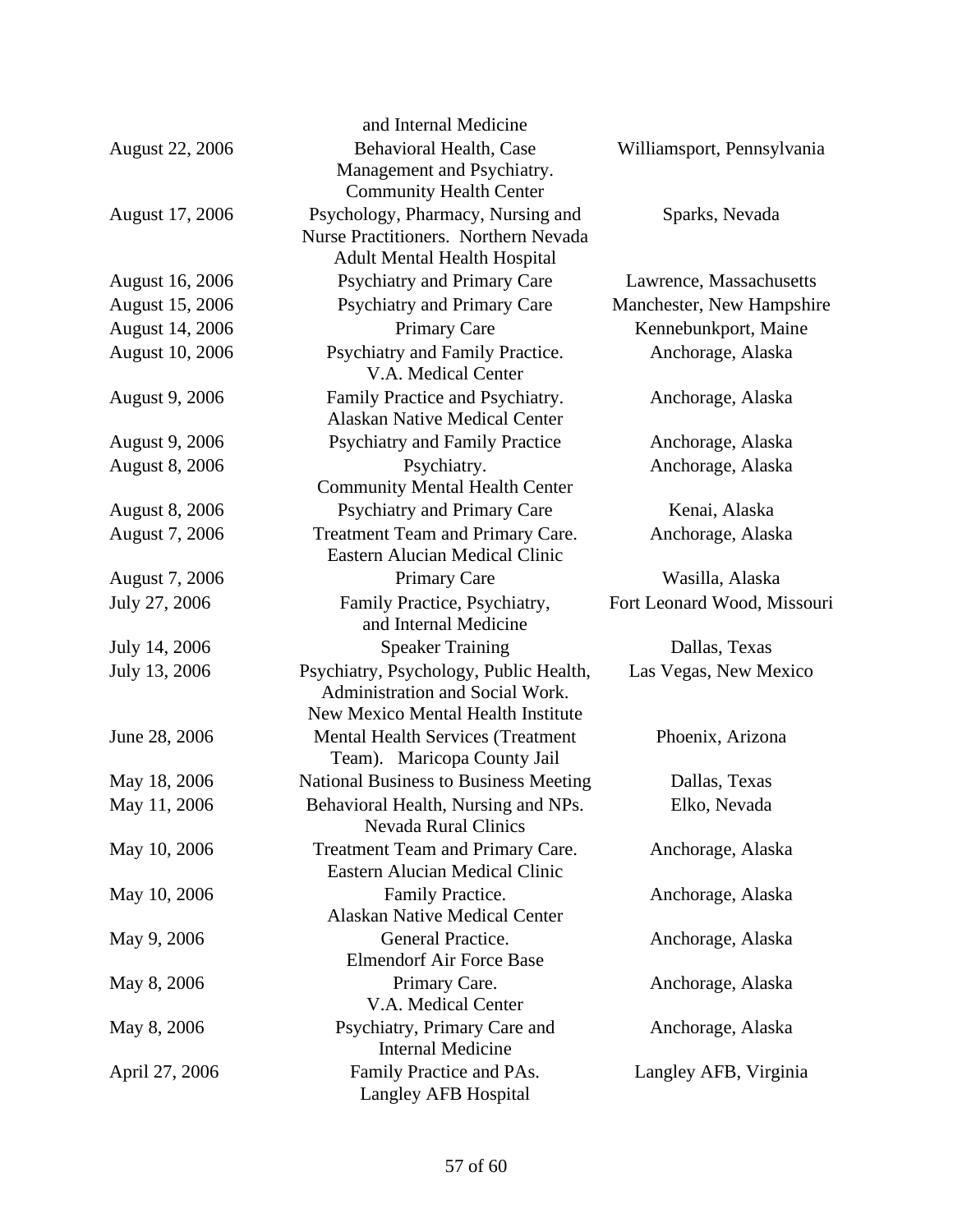| April 26, 2006    | <b>Psychiatry and Nursing</b>                                                                                                                                                                                                                                                                       | Providence, Rhode Island     |  |
|-------------------|-----------------------------------------------------------------------------------------------------------------------------------------------------------------------------------------------------------------------------------------------------------------------------------------------------|------------------------------|--|
| April 25, 2006    | <b>Psychiatry and Nursing</b>                                                                                                                                                                                                                                                                       | Easton, Massachusetts        |  |
| April 22, 2006    | <b>Speaker Training</b>                                                                                                                                                                                                                                                                             | San Juan, Puerto Rico        |  |
| April 12, 2006    | Presenter, "Early-onset Bipolar". An educational workshop for school<br>nurses sponsored by Brazosport Independent School District, Lake<br>Jackson, Texas.                                                                                                                                         |                              |  |
|                   | Presenter, "Reading the Signs: Interpreting the Proper Route for Differential<br>Diagnosis of Selected Mental Health Disorders". An interactive workshop<br>addressing the complexities of differential diagnosis and the use of appropriate<br>screening tools sponsored by Eli Lilly and Company. |                              |  |
|                   | Audience                                                                                                                                                                                                                                                                                            | Location                     |  |
| April 6, 2006     | Psychiatry, Social Work,<br>Nursing and NPs                                                                                                                                                                                                                                                         | Sarasota Springs, New York   |  |
| April 5, 2006     | Psychiatry and Primary Care                                                                                                                                                                                                                                                                         | Rochester, New York          |  |
| March 22, 2006    | Presenter, "Early-onset Bipolar". An educational workshop for school<br>counselors sponsored by Angleton Independent School District, Angleton,<br>Texas.                                                                                                                                           |                              |  |
|                   | Presenter, "Reading the Signs: Interpreting the Proper Route for Differential<br>Diagnosis of Selected Mental Health Disorders". An interactive workshop<br>addressing the complexities of differential diagnosis and the use of appropriate<br>screening tools sponsored by Eli Lilly and Company. |                              |  |
|                   | Audience                                                                                                                                                                                                                                                                                            | Location                     |  |
| March 2, 2006     | Pharmacy.<br>Medicaid Office                                                                                                                                                                                                                                                                        | Providence, Rhode Island     |  |
| March 1, 2006     | Psychiatry, Nursing and NPs                                                                                                                                                                                                                                                                         | Wethersfield, Connecticut    |  |
| March 1, 2006     | Psychiatry, Primary Care and Nursing                                                                                                                                                                                                                                                                | North Hampton, Massachusetts |  |
| February 23, 2006 | Psychiatry.<br>Portsmouth Naval Hospital                                                                                                                                                                                                                                                            | Portsmouth, Virginia         |  |
| February 16, 2006 | Psychiatry.<br><b>Cedar Crest Hospital</b>                                                                                                                                                                                                                                                          | Newington, Connecticut       |  |
| February 16, 2006 | Psychiatry and NPs                                                                                                                                                                                                                                                                                  | Hartford, Connecticut        |  |
| February 15, 2006 | Psychiatry.                                                                                                                                                                                                                                                                                         | Hartford, Connecticut        |  |
|                   | Capitol Region Blue Hills Center                                                                                                                                                                                                                                                                    |                              |  |
| February 15, 2006 | <b>Primary Care</b>                                                                                                                                                                                                                                                                                 | Providence, Rhode Island     |  |
| February 2, 2006  | Family Practice, NPs and PAs.                                                                                                                                                                                                                                                                       | Bethesda, Maryland           |  |
|                   | <b>National Naval Medical Center</b>                                                                                                                                                                                                                                                                |                              |  |
| December 20, 2005 | Psychiatry and NPs                                                                                                                                                                                                                                                                                  | Newington, Connecticut       |  |
| December 15, 2005 | Psychiatry and NPs                                                                                                                                                                                                                                                                                  | Albany, New York             |  |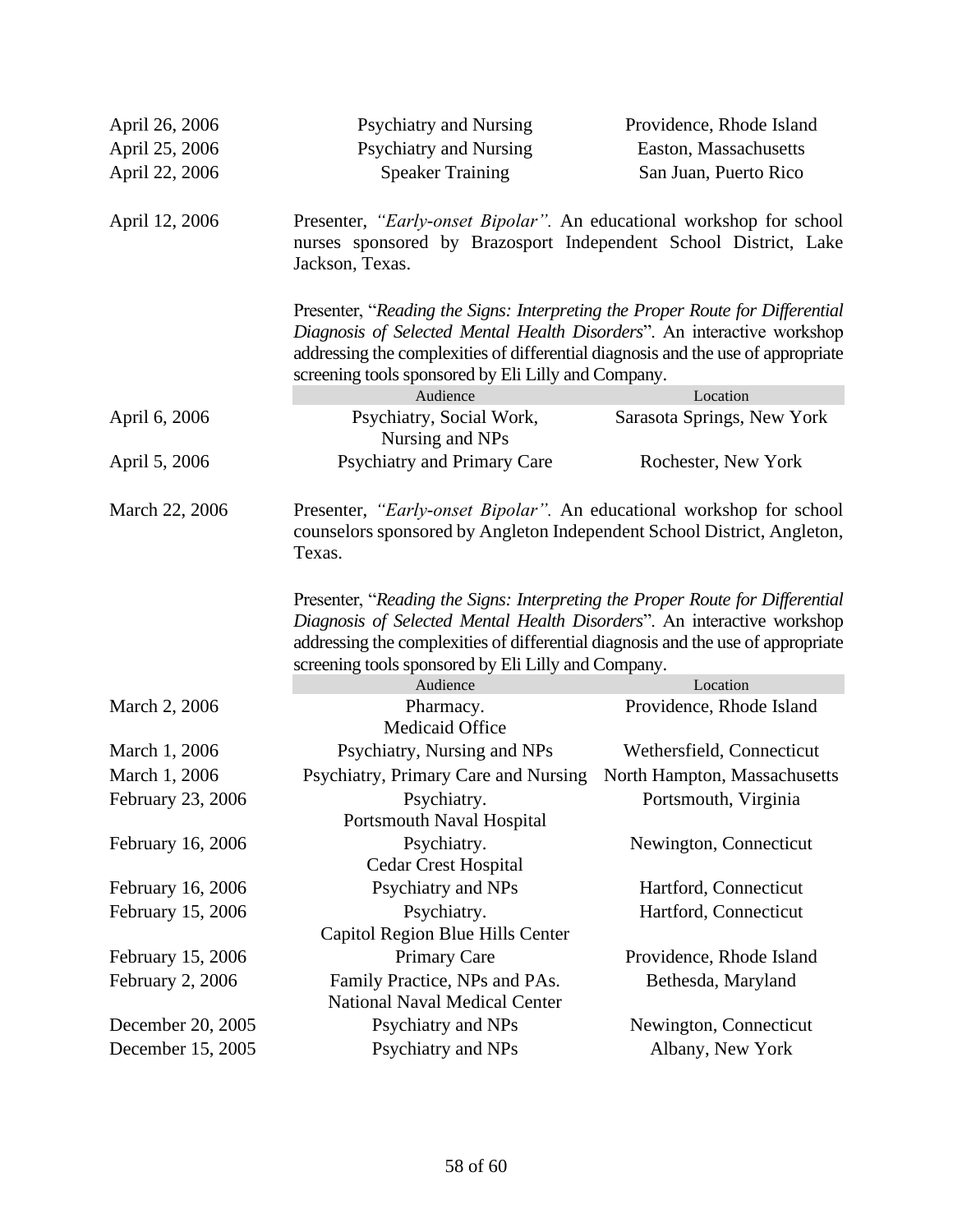| October 7, 2005    | Co-presenter. "Understanding Personality Disorders - Separating the Truth<br>from the Myths". An educational workshop sponsored by Mental Health<br>Professionals Association, Angleton, Texas.                                                                                                                                                |                             |  |
|--------------------|------------------------------------------------------------------------------------------------------------------------------------------------------------------------------------------------------------------------------------------------------------------------------------------------------------------------------------------------|-----------------------------|--|
| September 13, 2005 | Co-presenter. "Mental Health and Managed Care: Facing the Challenges".<br>An educational workshop sponsored by Managed Care Concepts, Orange<br>Texas.                                                                                                                                                                                         |                             |  |
| September 7, 2005  | Co-presenter, "Trauma Associated with Hurricane Katrina". Community<br>education/support group for Hurricane Katrina evacuees organized by<br>Brazoria County Red Cross, Angleton, Texas.                                                                                                                                                      |                             |  |
|                    | Co-presenter, "Advances in Mental Health: A Three-Part Series – Focus<br>on Impulse Control Disorders". An educational workshop sponsored by<br>Brazoria County Juvenile Probation, Angleton, Texas.                                                                                                                                           |                             |  |
| July 12, 2005      | Audience<br>Part 3 - Juvenile Probation Officers                                                                                                                                                                                                                                                                                               | Location<br>Angleton, Texas |  |
| June 15, 2005      | Part 2 - Juvenile Probation Officers                                                                                                                                                                                                                                                                                                           | Angleton, Texas             |  |
| May 10, 2005       | <i>Part 1</i> - Juvenile Probation Officers                                                                                                                                                                                                                                                                                                    | Angleton, Texas             |  |
|                    | Co-presenter, "Reading the Signs: Interpreting the Proper Route for<br>Differential Diagnosis of Selected Mental Health Disorders (Pilot Program)".<br>An interactive workshop addressing the complexities of differential diagnosis<br>and the use of appropriate screening tools sponsored by Eli Lilly and Company.<br>Audience<br>Location |                             |  |
| May 3, 2005        | Psychiatry, Nursing and NPs                                                                                                                                                                                                                                                                                                                    | Atlanta, Georgia            |  |
| April 21, 2005     | Psychiatry, Primary Care and Nursing                                                                                                                                                                                                                                                                                                           | Houston, Texas              |  |
| August 9, 2004     | Presenter, "Differentiating Bipolar Disorder from Unipolar Depression".<br>Teacher In-service. Polk Elementary, Clute, Texas.                                                                                                                                                                                                                  |                             |  |
| April 2, 2004      | Presenter, "Differentiating Bipolar Disorder from Unipolar Depression".<br>An educational workshop sponsored by National Association of Social<br>Workers, Texas Chapter, Gulf Coast Unit, Angleton, Texas.                                                                                                                                    |                             |  |
| March 30, 2004     | Presenter, "Improving Patient Compliance with Medication and Therapy". An<br>educational breakfast program sponsored by GlaxoSmithKline, Beaumont, Texas.                                                                                                                                                                                      |                             |  |
| March 30, 2004     | Presenter, "Improving Patient Compliance with Medication and Therapy". An<br>educational lunch program sponsored by GlaxoSmithKline, Beaumont, Texas.                                                                                                                                                                                          |                             |  |
| March 30, 2004     | Presenter, "Improving Patient Compliance with Medication and Therapy". An<br>educational dinner program sponsored by GlaxoSmithKline, Beaumont, Texas.                                                                                                                                                                                         |                             |  |